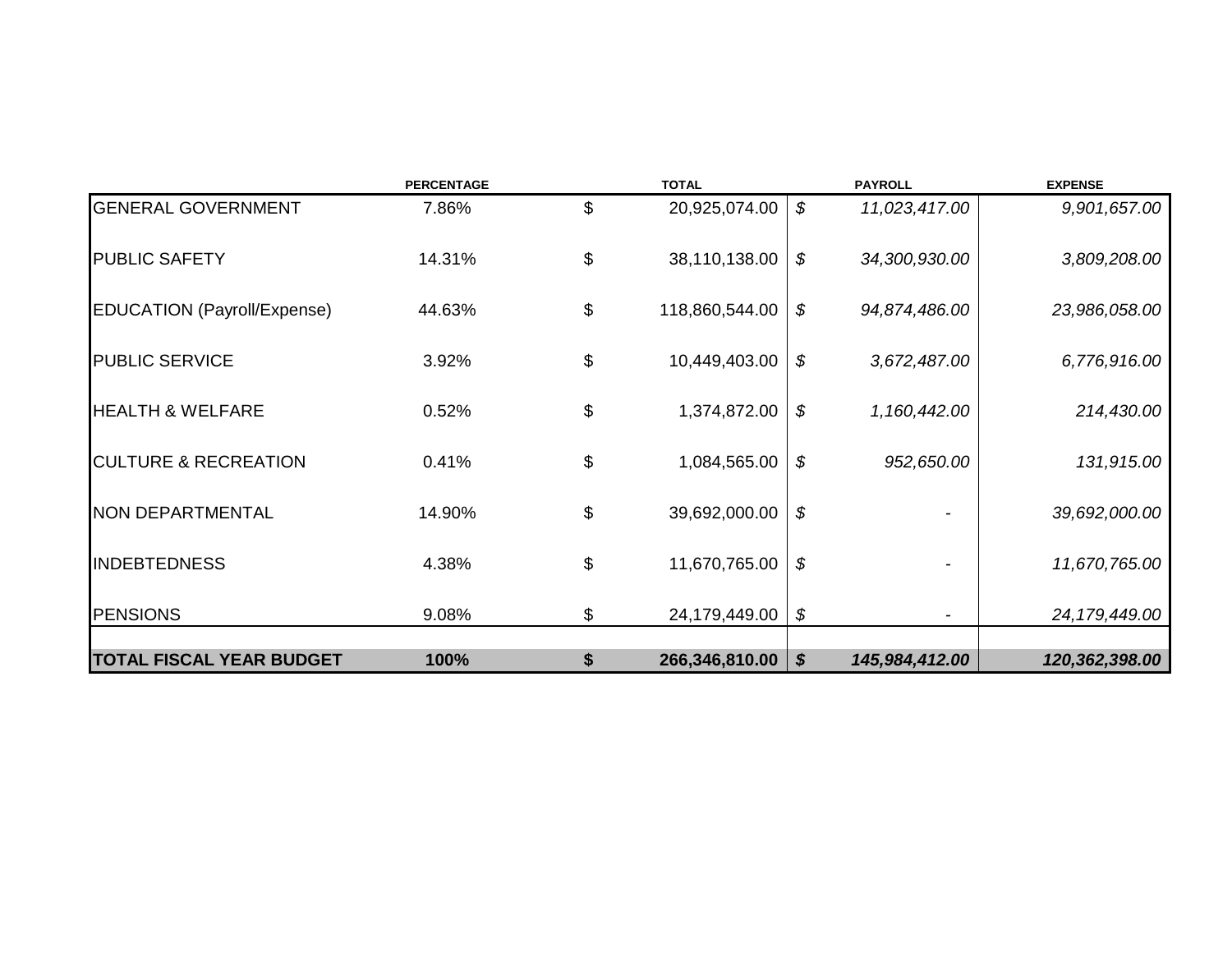|              | <b>GENERAL GOVERNMENT</b>      |                                | <b>PAGE</b>    | <b>Totals</b>            |
|--------------|--------------------------------|--------------------------------|----------------|--------------------------|
|              |                                |                                |                |                          |
| $\mathbf{I}$ | Mayor & Incidental             | 2 Expense                      |                | 375,000.00<br>244,326.00 |
| $\mathbf{H}$ | Administrative Aide to Council |                                | $\overline{2}$ | 299,533.00<br>167,648.00 |
| Ш            | Clerk of Council               |                                | 4              | 3,000.00                 |
| IV           | Comptroller                    | 2 Expense                      |                | 299,196.00<br>110,270.00 |
| V            | Treasurer                      | 2 Expense                      |                | 371,953.00<br>306,800.00 |
| VI           | Collector                      | 2 Expense                      |                | 324,238.00<br>54,224.00  |
| VII          | Assessor                       |                                |                | 539,089.00<br>79,887.00  |
| VIII         | <b>City Clerk</b>              | 2 Expense                      |                | 523,818.00<br>60,700.00  |
| IX           | License Commission             | 2 Expense                      |                | 23,500.00<br>13,585.00   |
| X            | <b>Precinct Officers</b>       | 1 Precinct Officers Payroll 18 |                | 70,000.00                |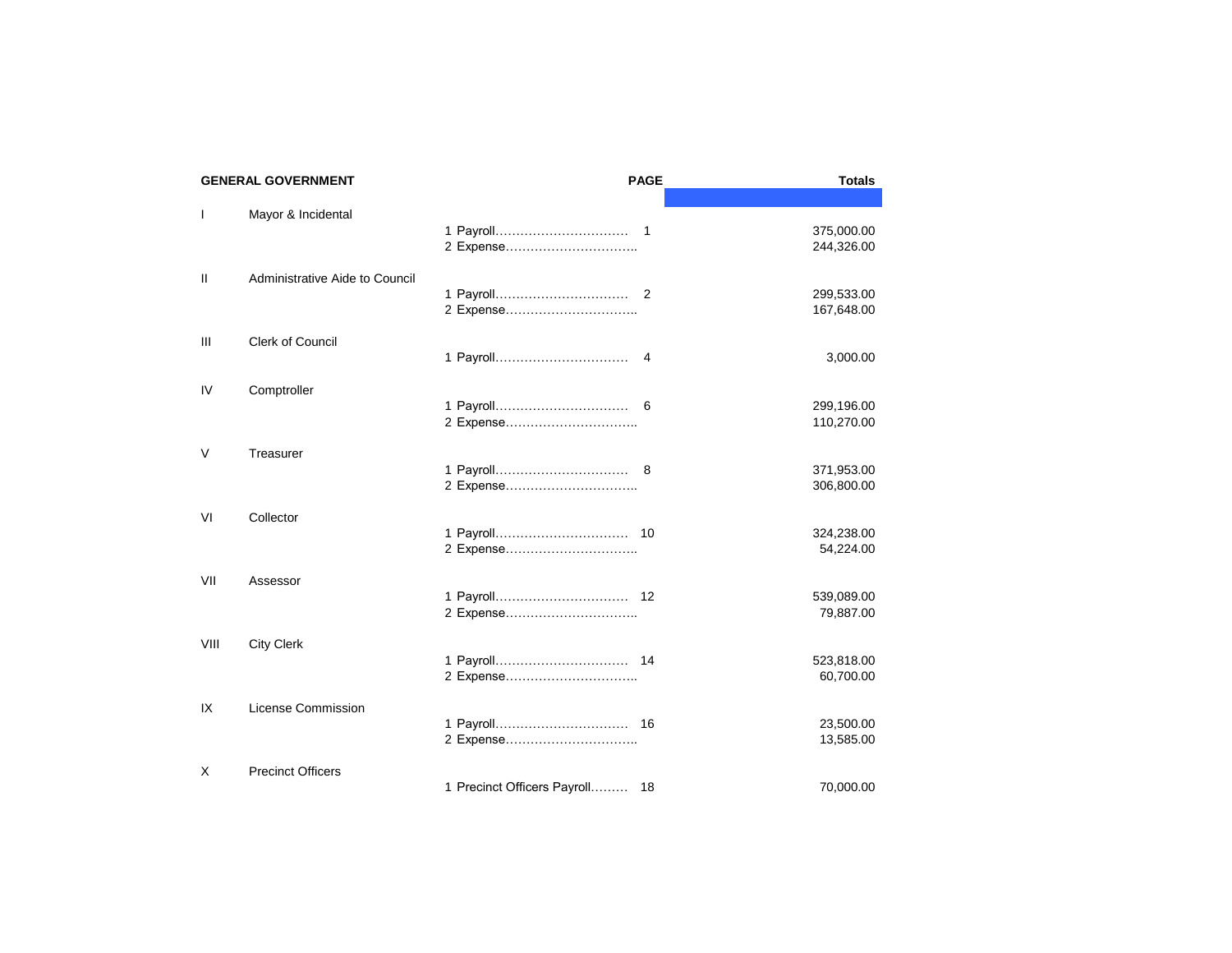| XI   | Purchasing                              |           |    |                                       |               |
|------|-----------------------------------------|-----------|----|---------------------------------------|---------------|
|      |                                         |           |    | 356,156.00<br>36,634.00               |               |
| XII  | Information Technology                  | 2 Expense |    | 160,429.00<br>455,552.00              |               |
| XIII | Unemployment Compensation               |           | 23 | 185,000.00                            |               |
| XIV  | Workers' Compensation                   |           | 24 | 2,162,039.00                          |               |
| XV   | Personnel Department                    |           |    | 233,986.00<br>16,800.00               |               |
| XVI  | <b>City Solicitor</b>                   |           |    | 393,703.00<br>343,304.00<br>19,844.00 |               |
| XVII | <b>Inspectional Services Department</b> |           |    | 7,049,816.00<br>5,645,044.00          |               |
|      | TOTAL GENERAL GOVERNMENT                |           |    |                                       | 20,925,074.00 |
|      | <b>PUBLIC SAFETY</b>                    |           |    |                                       |               |
|      | <b>Police Department</b>                |           |    |                                       |               |

|      |                        | 18,437,134.00<br>1.076.274.00 |
|------|------------------------|-------------------------------|
| - 11 | <b>Fire Department</b> |                               |
|      |                        | 15,712,130.00                 |
|      |                        | 1.569.720.00                  |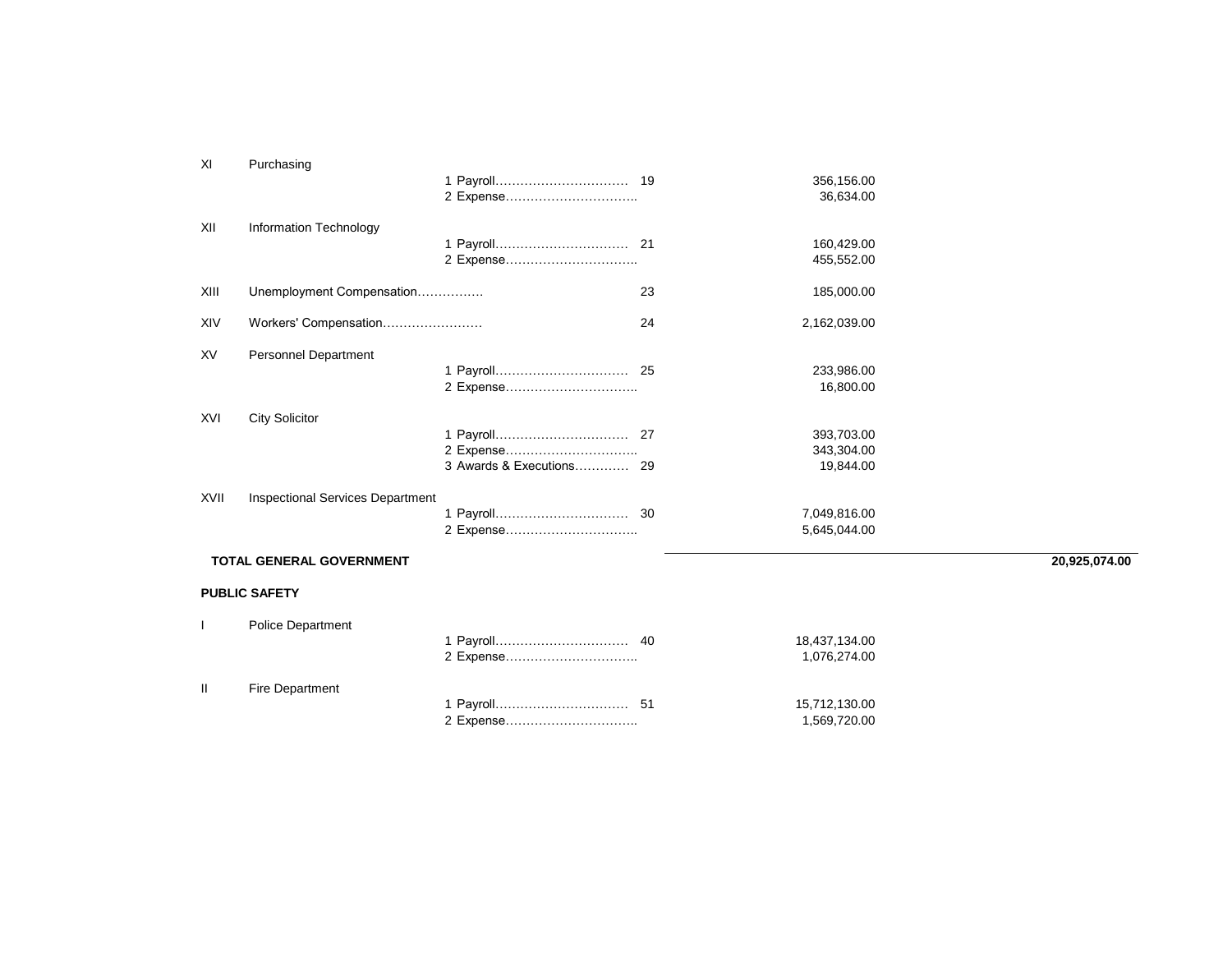| Ш                | Street Lighting Bills                   |                           | 61 | 1,092,010.00                 |                |
|------------------|-----------------------------------------|---------------------------|----|------------------------------|----------------|
| IV               | <b>Emergency Management</b>             | 2 Expense                 |    | 84,259.00<br>5,000.00        |                |
| $\vee$           | Harbormaster                            | 2 Expense                 |    | 3,900.00<br>8,594.00         |                |
| VI               | Office of Animal Control                |                           |    | 63,507.00<br>57,610.00       |                |
|                  | <b>TOTAL PUBLIC SAFETY</b>              |                           |    |                              | 38,110,138.00  |
| <b>Education</b> |                                         |                           |    |                              |                |
|                  | School                                  | 1 Payroll/Expense         | 68 | 118,860,544.00               |                |
|                  | <b>TOTAL EDUCATION</b>                  |                           |    |                              | 118,860,544.00 |
|                  | <b>PUBLIC SERVICE</b>                   |                           |    |                              |                |
| $\mathbf{I}$     | Department of Public Works              | 1 Payroll 69<br>2 Expense |    | 2,823,483.00<br>6,008,402.00 |                |
| Ш                | Department of Public Works - Snow & Ice |                           |    | 160,000.00<br>625,162.00     |                |
| Ш                | Parking Abandoned Vehicles              | 2 Expense                 |    | 36,746.00<br>6,152.00        |                |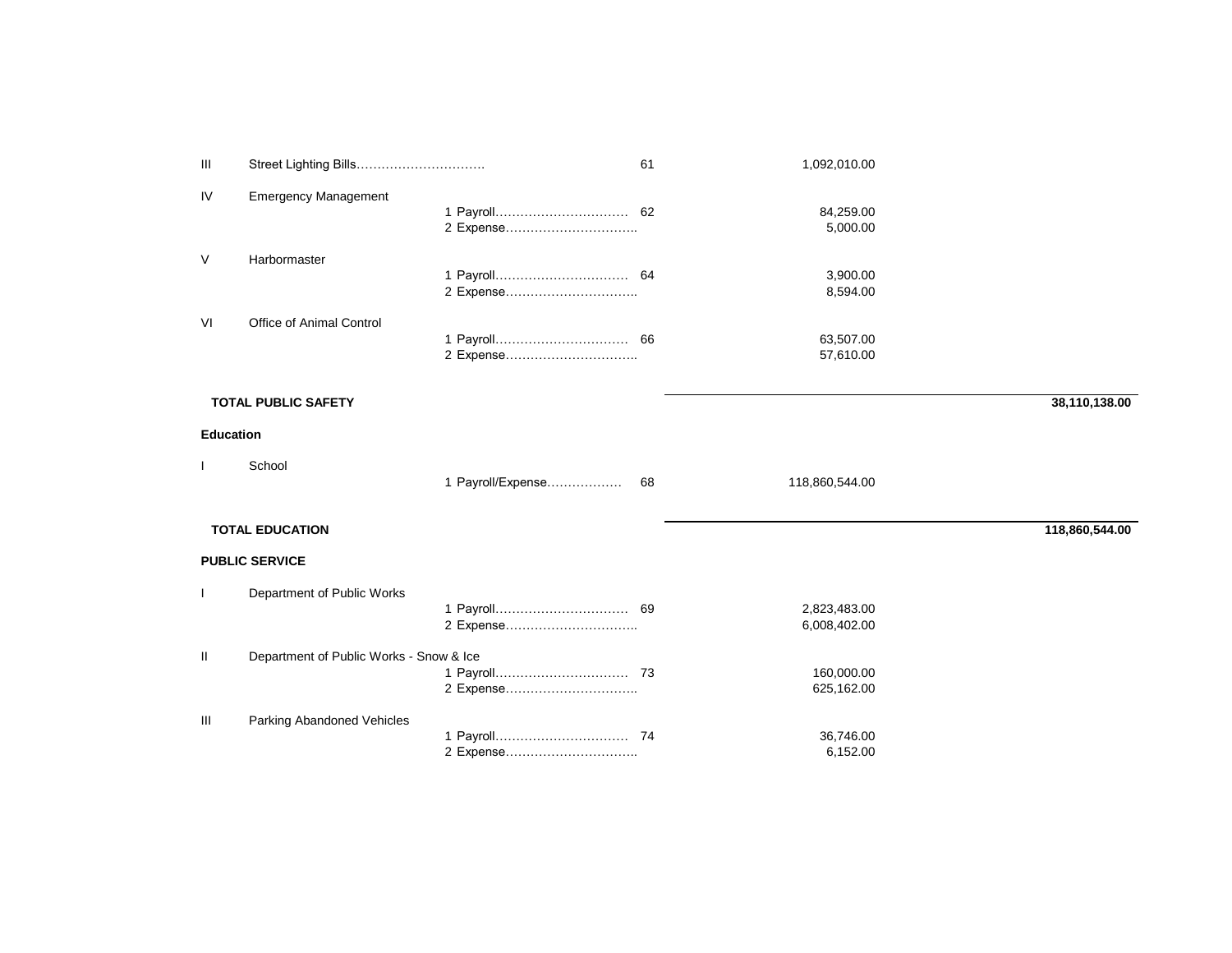| IV             | <b>Parking Department</b>             |                                  |    | 652,258.00<br>137,200.00              |               |
|----------------|---------------------------------------|----------------------------------|----|---------------------------------------|---------------|
|                | <b>TOTAL PUBLIC SERVICE</b>           |                                  |    |                                       | 10,449,403.00 |
|                | <b>HEALTH &amp; WELFARE</b>           |                                  |    |                                       |               |
|                | Council for the Aged                  | 1 Payroll<br>1 Expense           | 79 | 175,000.00                            |               |
| Ш              | Office of Veterans                    | 2 Expense<br>3 Veterans Benefits |    | 202,095.00<br>39,430.00<br>958,347.00 |               |
|                | <b>TOTAL HEALTH &amp; WELFARE</b>     |                                  |    |                                       | 1,374,872.00  |
|                | <b>CULTURE &amp; RECREATION</b>       |                                  |    |                                       |               |
|                | Library                               |                                  |    | 889,463.00<br>100,416.00              |               |
| Ш              | Celebrations                          |                                  |    | 12,500.00                             |               |
| $\mathbf{III}$ | Grand Army of the Republic            | 2 Expense                        |    | 63,187.00<br>18,999.00                |               |
|                | <b>TOTAL CULTURE &amp; RECREATION</b> |                                  |    |                                       | 1,084,565.00  |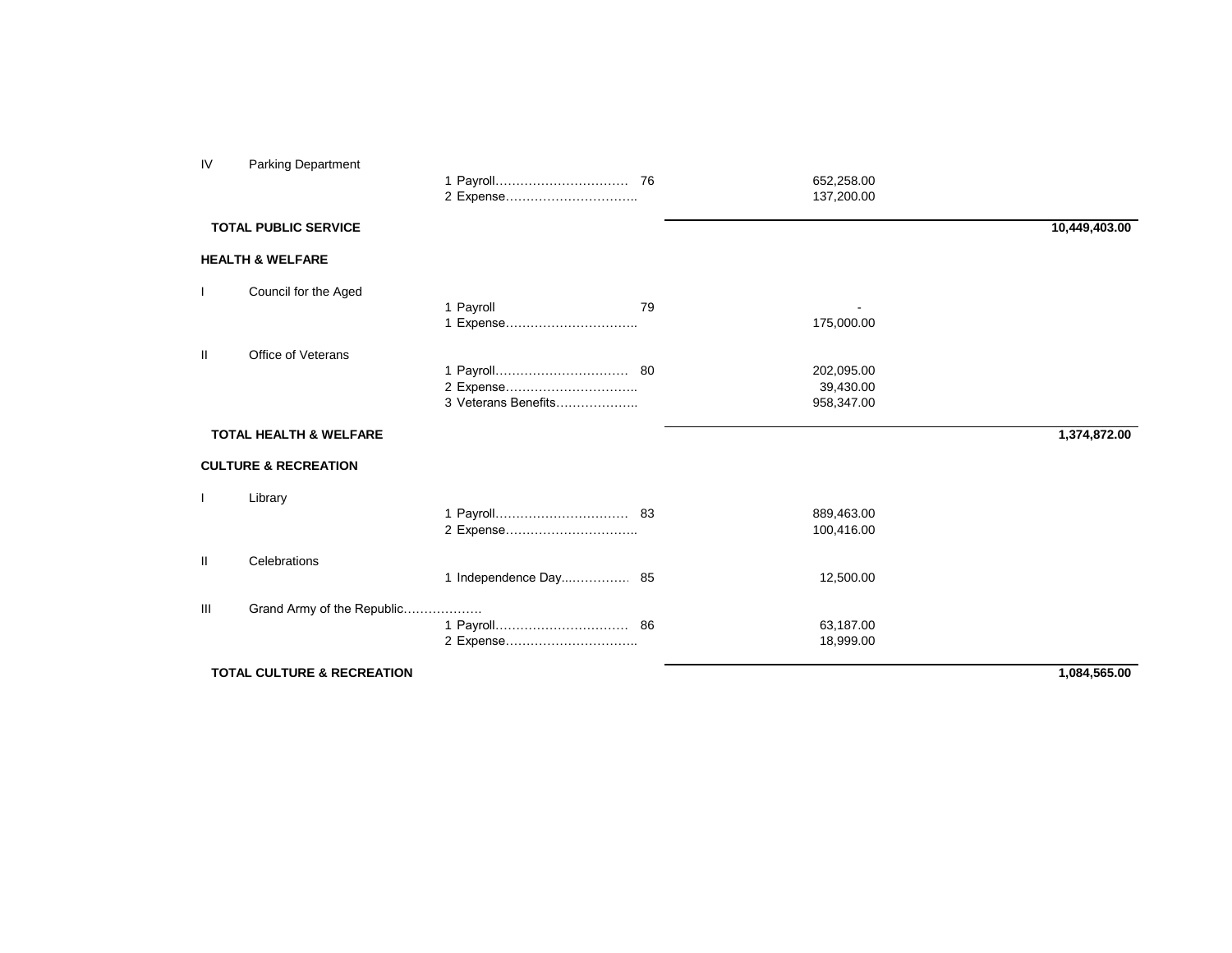### **NON DEPARTMENTAL**

|                 |                                 | 88 | 1,072,000.00  |                      |
|-----------------|---------------------------------|----|---------------|----------------------|
| П.              | Health & Life Insurance         | 89 | 35,670,000.00 |                      |
| Ш               |                                 | 90 | 1,000,000.00  |                      |
| IV              |                                 | 91 | 1,950,000.00  |                      |
|                 | <b>TOTAL NON DEPARTMENTAL</b>   |    |               | 39,692,000.00        |
|                 | <b>INDEBTEDNESS</b>             |    |               |                      |
|                 |                                 | 92 | 2,560,765.00  |                      |
| Ш               |                                 | 93 | 9,110,000.00  |                      |
|                 | <b>TOTAL INDEBTEDNESS</b>       |    |               | 11,670,765.00        |
| <b>PENSIONS</b> |                                 |    |               |                      |
|                 | Pensions Non-Contributory       | 94 | 8,800.00      |                      |
| Ш               | Retirement Board                | 95 | 24,170,649.00 |                      |
|                 | <b>TOTAL PENSION/RETIREMENT</b> |    |               | 24,179,449.00        |
|                 | <b>TOTAL BUDGET</b>             |    |               | \$<br>266,346,810.00 |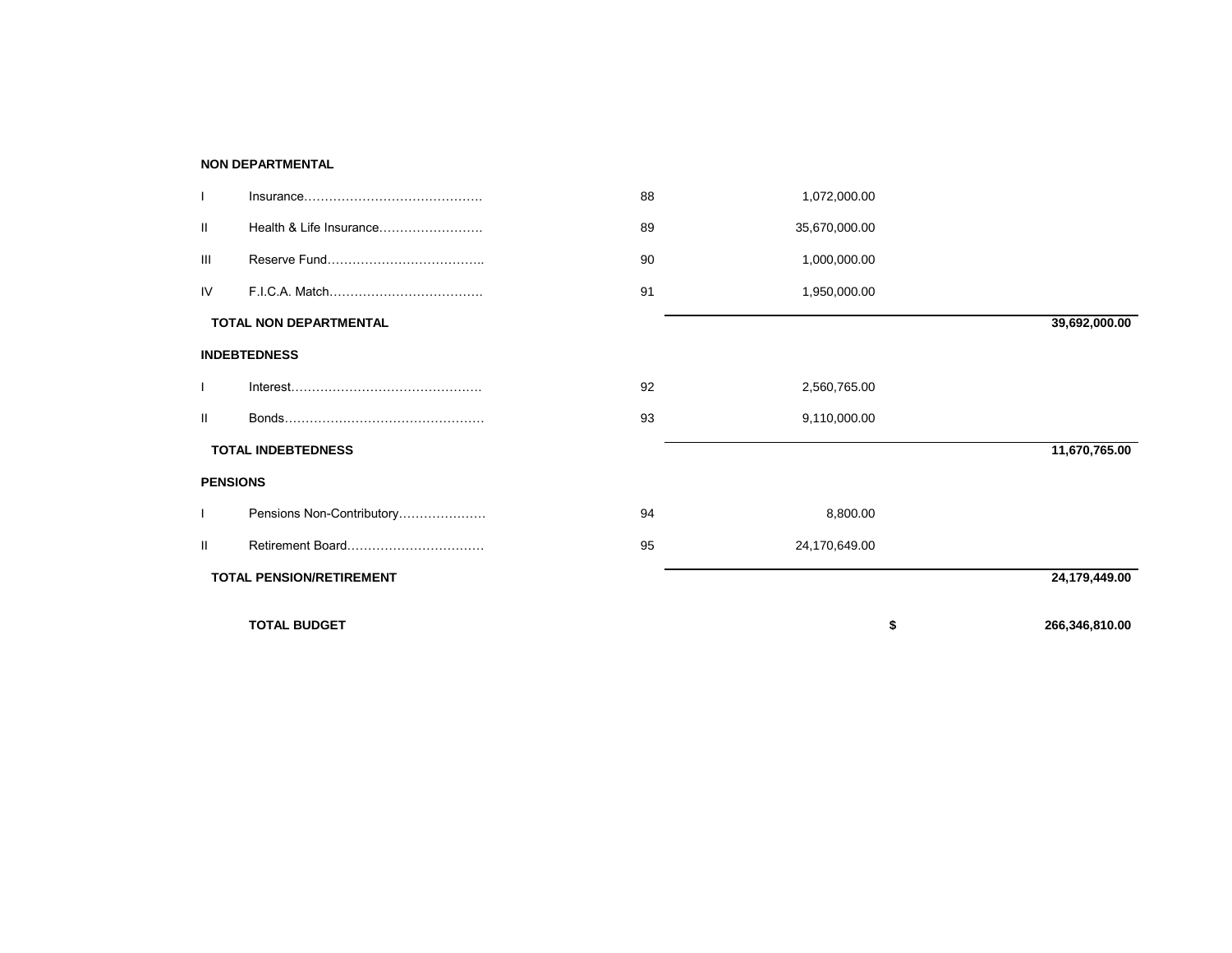| <b>IDEPARTMENT:</b>    |                   |
|------------------------|-------------------|
| <b>IMAYOR'S OFFICE</b> | 1110, 1122 & 1111 |

| <b>OBJECT</b>   | <b>DESCRIPTION</b>             | <b>EXPENDED</b><br>FY2011 | <b>EXPENDED</b><br>FY2012 | FY2013<br><b>APPROPRIATION</b> | FY2013<br>JUL-OCT<br><b>ACTUAL</b><br><b>EXPENDED</b> | TOTAL FY2013<br><b>ESTIMATED AND</b><br><b>EXPENDED</b> | FY2014<br><b>REQUESTED</b> | FY2014<br><b>ALLOWED BY</b><br><b>MAYOR</b> | FY2014<br><b>VOTED BY</b><br>COUNCIL |
|-----------------|--------------------------------|---------------------------|---------------------------|--------------------------------|-------------------------------------------------------|---------------------------------------------------------|----------------------------|---------------------------------------------|--------------------------------------|
|                 | <b>PERSONAL SERVICES</b>       |                           |                           |                                |                                                       |                                                         |                            |                                             |                                      |
| 0700            | SICK TIME BUY BACK/RETIRE      |                           | $\overline{\phantom{a}}$  | $\overline{a}$                 | $\overline{\phantom{a}}$                              |                                                         |                            |                                             |                                      |
| 0701            | ANNUAL SICK BUY BACK           |                           | $\blacksquare$            | $\sim$                         | $\overline{\phantom{a}}$                              |                                                         | $\overline{\phantom{a}}$   | $\blacksquare$                              |                                      |
| 0702            | ANNUAL PERS BUY BACK           | $\overline{\phantom{a}}$  | $\overline{\phantom{a}}$  | $\sim$                         | $\overline{\phantom{a}}$                              | $\overline{\phantom{a}}$                                | $\overline{\phantom{a}}$   | $\overline{\phantom{a}}$                    |                                      |
| 0800            | LONGEVITY                      | 30.000.00                 | 30.000.00                 | $\overline{\phantom{a}}$       |                                                       |                                                         |                            |                                             |                                      |
| 0900            | <b>OVERTIME</b>                |                           |                           |                                |                                                       |                                                         |                            |                                             |                                      |
| 1000            | <b>PAYROLL SALARIES</b>        | 386,000.00                | 386,000.00                | 386,000.00                     | 28,558.00                                             | 386,000.00                                              | 386,000.00                 | 375,000.00                                  | $\sim$                               |
|                 | subtotal                       | 416,000.00                | 416,000.00                | 386,000.00                     | 28,558.00                                             | 386,000.00                                              | 386,000.00                 | 375,000.00                                  | $\overline{a}$                       |
| <b>EXPENSES</b> |                                |                           |                           |                                |                                                       |                                                         |                            |                                             |                                      |
| 2400            | GEN REPAIR/MAINT OUTSIDE       | 1,766.00                  | 1.766.00                  | 1.766.00                       | 99.00                                                 | 1.766.00                                                | 1,766.00                   | 1.700.00                                    |                                      |
| 2700            | <b>RENT &amp; LEASE</b>        | 4,200.00                  | 5,200.00                  | 4,200.00                       |                                                       | 4,200.00                                                | 4,200.00                   | 4,000.00                                    |                                      |
| 2900            | OTHR PRPRTY SERVCS WEED CNTRL  |                           |                           | 25.000.00                      | 12.650.00                                             | 25.000.00                                               | 25,000.00                  | 25.000.00                                   | $\sim$                               |
| 3000            | OUTSDE PROF/TECH-GENERAL       | 38,000.00                 | 116,455.00                | 100,000.00                     | 18,698.00                                             | 108,958.00                                              | 108,958.00                 | 95,000.00                                   | $\overline{\phantom{a}}$             |
| 3400            | OUTSIDE-COMMUN & MEDIA         | 20,254.00                 | 5,255.00                  | 5,000.00                       | 44.00                                                 | 5,126.00                                                | 5,126.00                   | 5,126.00                                    | $\sim$                               |
| 3401            | <b>ADVERTISING</b>             | 3,560.00                  | 5,862.00                  | 5.700.00                       | 1,948.00                                              | 6.862.00                                                | 6,000.00                   | 5.000.00                                    | $\blacksquare$                       |
| 4102            | <b>GASOLINE</b>                | 1,472.00                  | 1,600.00                  | 2,300.00                       | 650.00                                                | 2,300.00                                                | 2,300.00                   | 2,300.00                                    | $\mathbf{r}$                         |
| 4200            | <b>GENERAL OFFICE SUPPLIES</b> | 9,417.00                  | 7.638.00                  | 13.000.00                      | 986.00                                                | 11.831.00                                               | 11,000.00                  | 8.000.00                                    | $\sim$                               |
| 4900            | FOOD & FOOD SERVICE SUPP       | 4,200.00                  | 4,200.00                  | 4,200.00                       | 161.00                                                | 5,723.00                                                | 5,723.00                   | 5,000.00                                    | $\overline{\phantom{a}}$             |
| 5800            | OTHER EXPENDABLE SUPPLIES      | 1,380.00                  | 1,300.00                  | 1,300.00                       | 1,050.00                                              | 1,239.00                                                | 1,200.00                   | 1,200.00                                    | $\sim$                               |
| 7102            | <b>AUTO ALLOWANCE</b>          | 19.800.00                 | 19.800.00                 | 10,000.00                      | 2.900.00                                              | 10.000.00                                               | 10,000.00                  | 10.000.00                                   | $\mathbf{r}$                         |
| 7200            | OUT-OF-STATE TRAVEL            |                           |                           |                                |                                                       |                                                         |                            |                                             |                                      |
| 7300            | DUES/SUBSCRIP/MEMBERSHIPS      | 15,083.00                 | 16,600.00                 | 17,000.00                      | 12,856.00                                             | 17,000.00                                               | 17,000.00                  | 17,000.00                                   | $\sim$                               |
| 7512            | INAUGURATION                   |                           | $\blacksquare$            | $\sim$                         | $\overline{\phantom{a}}$                              |                                                         | 15,000.00                  | 15,000.00                                   |                                      |
| 7800            | OTHERWISE UNCLASSIFIED         | 93,918.00                 | 35,016.00                 | 45,000.00                      | 22,999.00                                             | 45,064.00                                               | 46,196.00                  | 40,000.00                                   | $\sim$                               |
| 7901            | <b>COMMISSION EXPENSES</b>     |                           |                           | 10,000.00                      |                                                       | 9,400.00                                                | 10,000.00                  | 10,000.00                                   |                                      |
|                 | subtotal                       | 213,050.00                | 220,692.00                | 244,466.00                     | 75,041.00                                             | 254,469.00                                              | 269,469.00                 | 244,326.00                                  |                                      |
|                 |                                |                           |                           |                                |                                                       |                                                         |                            |                                             |                                      |

 **TOTAL 629,050.00 636,692.00 630,466.00 103,599.00 640,469.00 655,469.00 619,326.00 -**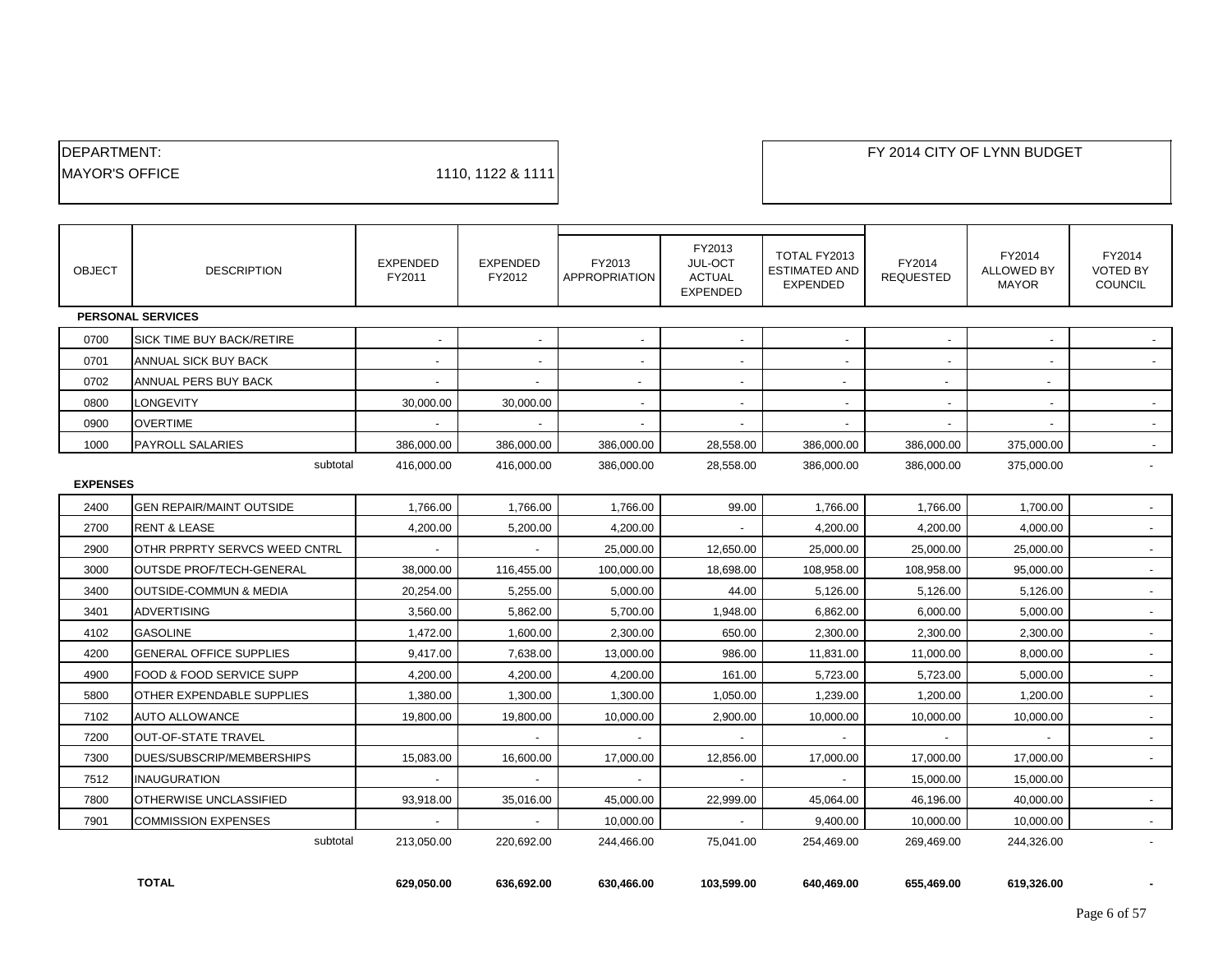| <b>IDEPARTMENT:</b>               |      |
|-----------------------------------|------|
| IADMINISTRATIVE AIDE & COUNCILORS | 1112 |

| <b>OBJECT</b>   | <b>DESCRIPTION</b>                   | <b>EXPENDED</b><br>FY2011 | <b>EXPENDED</b><br>FY2012 | FY2013<br>APPROPRIATION | FY2013<br><b>JUL-OCT</b><br><b>ACTUAL</b><br><b>EXPENDED</b> | TOTAL FY2013<br><b>ESTIMATED AND</b><br><b>EXPENDED</b> | FY2014<br><b>REQUESTED</b> | FY2014<br><b>ALLOWED BY</b><br><b>MAYOR</b> | FY2014<br><b>VOTED BY</b><br><b>COUNCIL</b> |
|-----------------|--------------------------------------|---------------------------|---------------------------|-------------------------|--------------------------------------------------------------|---------------------------------------------------------|----------------------------|---------------------------------------------|---------------------------------------------|
|                 | <b>PERSONAL SERVICES</b>             |                           |                           |                         |                                                              |                                                         |                            |                                             |                                             |
| 0701            | <b>ANNUAL SICK BUY BACK</b>          | 1.820.00                  | 1,820.00                  | 1,909.00                |                                                              | 1,909.00                                                | 2,005.00                   | 2,005.00                                    |                                             |
| 0702            | ANNUAL PERS BUY BACK                 |                           |                           |                         |                                                              |                                                         | 802.00                     | 802.00                                      |                                             |
| 0800            | LONGEVITY                            | 10,998.00                 | 10,998.00                 | 11,183.00               |                                                              | 11,424.00                                               | 11,749.00                  | 11,749.00                                   | $\overline{\phantom{a}}$                    |
| 0900            | <b>OVERTIME</b>                      | 4,762.00                  | 4,762.00                  | 4,762.00                | 1,576.00                                                     | 4,762.00                                                | 4,762.00                   | 3,000.00                                    | $\overline{\phantom{a}}$                    |
| 1000            | <b>PAYROLL SALARIES</b>              | 94,618.00                 | 94,618.00                 | 99,234.00               | 35,054.00                                                    | 100,737.00                                              | 104,258.00                 | 104,258.00                                  | $\sim$                                      |
| 1000A           | <b>CLERK HUMAN RIGHTS COMMISSION</b> | $\sim$                    | $\sim$                    | $\sim$                  | $\overline{\phantom{a}}$                                     | 5,600.00                                                | 8,400.00                   | 8,400.00                                    |                                             |
| 1100            | COUNCILLORS SALARIES                 | 169,319.00                | 169,319.00                | 169,319.00              | 56,440.00                                                    | 169.319.00                                              | 169.319.00                 | 169,319.00                                  |                                             |
|                 | subtotal                             | 281,517.00                | 281.517.00                | 286.407.00              | 93,070.00                                                    | 293.751.00                                              | 301.295.00                 | 299,533.00                                  | $\blacksquare$                              |
| <b>EXPENSES</b> |                                      |                           |                           |                         |                                                              |                                                         |                            |                                             |                                             |
| 2400            | <b>GEN REPAIR/MAINT OUTSIDE</b>      | 485.00                    | 400.00                    | 400.00                  | 159.00                                                       | 1,100.00                                                | 400.00                     | 400.00                                      | $\blacksquare$                              |
| 2700            | <b>RENT &amp; LEASE</b>              | 4,455.00                  | 6,400.00                  | 400.00                  | 3,689.00                                                     | 7,400.00                                                | 400.00                     | 400.00                                      |                                             |
| 3400            | <b>OUTSIDE-COMMUN &amp; MEDIA</b>    | 546.00                    | 1,352.00                  | 1,300.00                | 87.00                                                        | 1,370.00                                                | 1,300.00                   | 1,300.00                                    | $\sim$                                      |
| 3401            | <b>ADVERTISING</b>                   | 3,685.00                  | 8,500.00                  | 8,748.00                | 4,158.00                                                     | 8,748.00                                                | 8,748.00                   | 8,748.00                                    | $\blacksquare$                              |
| 3403            | <b>POSTAGE</b>                       | 3,432.00                  | 6,432.00                  | 6,752.00                |                                                              | 6,752.00                                                | 6,752.00                   | 6,000.00                                    | $\sim$                                      |
| 4200            | <b>GENERAL OFFICE SUPPLIES</b>       | 1,500.00                  | 6,264.00                  | 6,670.00                | 767.00                                                       | 7,029.00                                                | 6,670.00                   | 5,500.00                                    | $\overline{\phantom{a}}$                    |
| 4204            | PRINTING SERVICES                    | 5,400.00                  | 5,400.00                  | 6,540.00                | 2,500.00                                                     | 6,715.00                                                | 6,540.00                   | 5,500.00                                    | $\blacksquare$                              |
| 4216            | <b>COMPUTER SUPPLIES/MAT'L</b>       | 500.00                    | 3,176.00                  | 5,530.00                |                                                              | 5,530.00                                                | 5,300.00                   | 3,500.00                                    | $\sim$                                      |
| 7102            | AUTO ALLOWANCE                       | 3,900.00                  | 3,900.00                  | 5,966.00                | 1,300.00                                                     | 5.966.00                                                | 5,966.00                   | 3.900.00                                    | $\sim$                                      |
| 7800            | OTHERWISE UNCLASSIFIED               | 51,207.00                 | 35,536.00                 | 38,139.00               | 11,342.00                                                    | 32,857.00                                               | 33,939.00                  | 28,000.00                                   | $\sim$                                      |
| 7803            | <b>COUNCILORS EXPENSE</b>            | 104,400.00                | 104,400.00                | 104,400.00              | 34,800.00                                                    | 104,400.00                                              | 104,400.00                 | 104,400.00                                  | $\sim$                                      |
|                 | subtotal                             | 179,510.00                | 181,760.00                | 184,845.00              | 58,802.00                                                    | 187,867.00                                              | 180,415.00                 | 167,648.00                                  | $\overline{a}$                              |
|                 | <b>TOTAL</b>                         | 461.027.00                | 463.277.00                | 471.252.00              | 151.872.00                                                   | 481.618.00                                              | 481.710.00                 | 467.181.00                                  |                                             |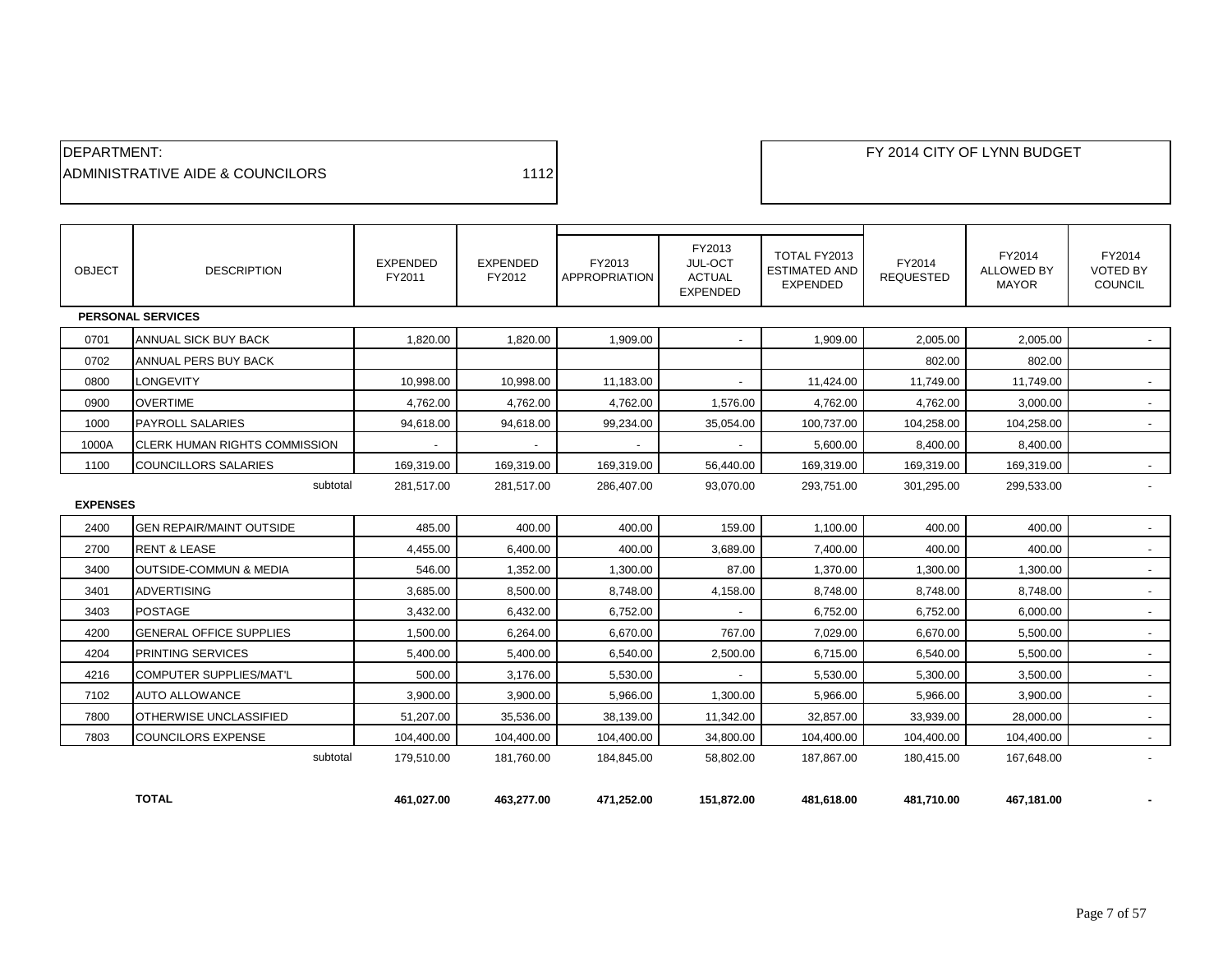|                     | <b>TOTAL</b>             | 3,000.00                  | 3,000.00                  | 3,000.00                | 1,000.00                                                     | 3,000.00                                         | 3,000.00                   | 3,000.00                                    |                                             |
|---------------------|--------------------------|---------------------------|---------------------------|-------------------------|--------------------------------------------------------------|--------------------------------------------------|----------------------------|---------------------------------------------|---------------------------------------------|
| 1000                | <b>PAYROLL SALARIES</b>  | 3,000.00                  | 3,000.00                  | 3,000.00                | 1,000.00                                                     | 3,000.00                                         | 3,000.00                   | 3,000.00                                    |                                             |
|                     | <b>PERSONAL SERVICES</b> |                           |                           |                         |                                                              |                                                  |                            |                                             |                                             |
| <b>OBJECT</b>       | <b>DESCRIPTION</b>       | <b>EXPENDED</b><br>FY2011 | <b>EXPENDED</b><br>FY2012 | FY2013<br>APPROPRIATION | FY2013<br><b>JUL-OCT</b><br><b>ACTUAL</b><br><b>EXPENDED</b> | TOTAL FY2013<br><b>ESTIMATED AND</b><br>EXPENDED | FY2014<br><b>REQUESTED</b> | FY2014<br><b>ALLOWED BY</b><br><b>MAYOR</b> | FY2014<br><b>VOTED BY</b><br><b>COUNCIL</b> |
| <b>IDEPARTMENT:</b> | <b>ICLERK OF COUNCIL</b> |                           | 1113                      |                         |                                                              |                                                  |                            | FY 2014 CITY OF LYNN BUDGET                 |                                             |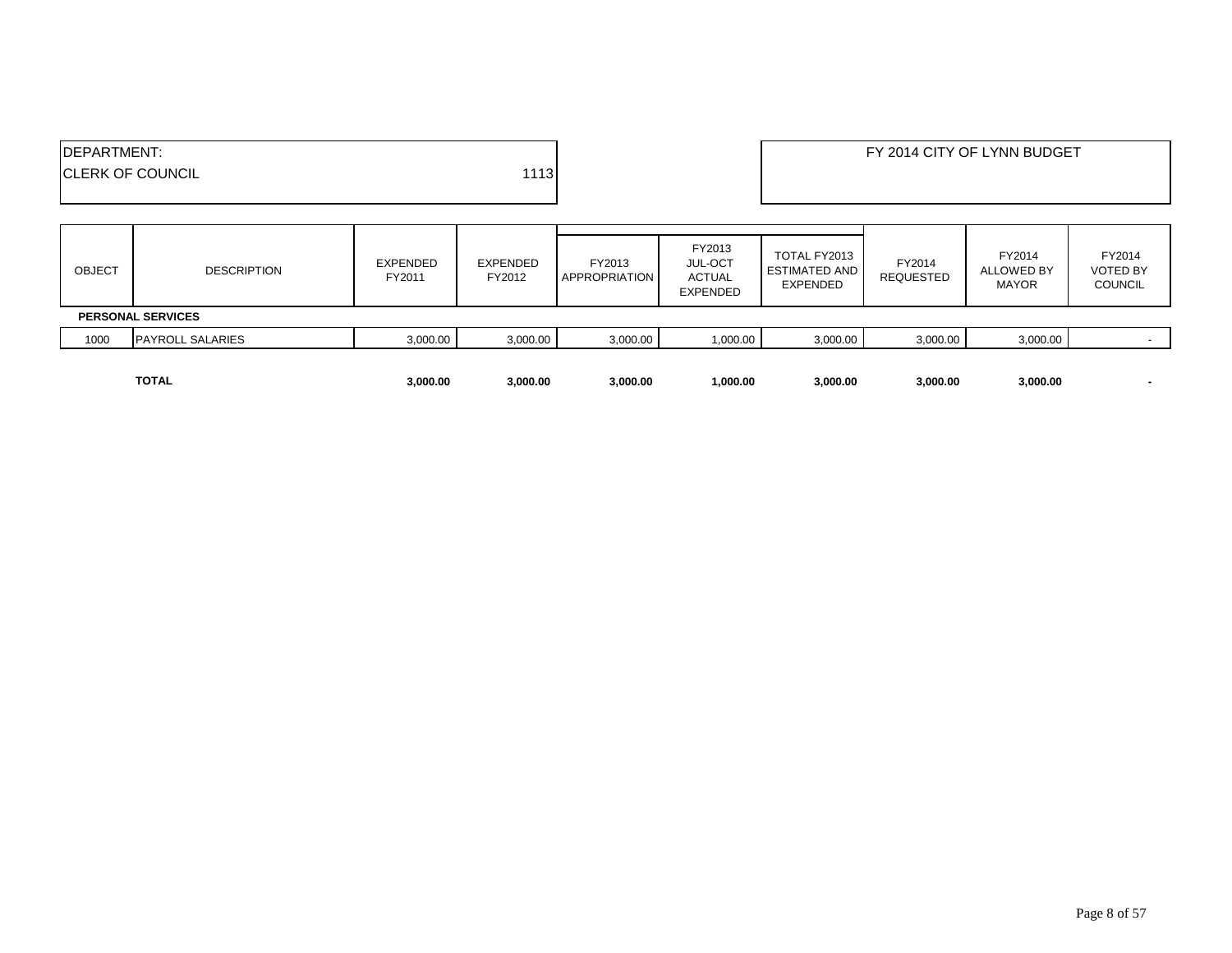| <b>IDEPARTMENT:</b> |      |
|---------------------|------|
| <b>ICOMPTROLLER</b> | 1130 |
|                     |      |

| <b>OBJECT</b>   | <b>DESCRIPTION</b>             | <b>EXPENDED</b><br>FY2011 | EXPENDED<br>FY2012 | FY2013<br><b>APPROPRIATION</b> | FY2013<br>JUL-OCT<br><b>ACTUAL</b><br><b>EXPENDED</b> | TOTAL FY2013<br><b>ESTIMATED AND</b><br><b>EXPENDED</b> | FY2014<br><b>REQUESTED</b> | FY2014<br><b>ALLOWED BY</b><br><b>MAYOR</b> | VOTED<br>FY2014<br>BY COUNCIL |
|-----------------|--------------------------------|---------------------------|--------------------|--------------------------------|-------------------------------------------------------|---------------------------------------------------------|----------------------------|---------------------------------------------|-------------------------------|
|                 | <b>PERSONAL SERVICES</b>       |                           |                    |                                |                                                       |                                                         |                            |                                             |                               |
| 0701            | ANNUAL SICK BUY BACK           | 5.827.00                  | 5,827.00           | 5,827.00                       | $\overline{\phantom{a}}$                              | 5,827.00                                                | 4,061.00                   | 4,061.00                                    |                               |
| 0702            | ANNUAL PERS BUY BACK           | $\sim$                    | $\sim$             | $\sim$                         | $\sim$                                                | $\sim$                                                  | $\sim$                     | $\sim$                                      |                               |
| 0800            | <b>LONGEVITY</b>               | 17,250.00                 | 19,526.00          | 12,112.00                      | $\overline{\phantom{a}}$                              | 15,362.00                                               | 15,175.00                  | 15,175.00                                   |                               |
| 0900            | <b>OVERTIME</b>                | 3,000.00                  | 3,000.00           | 500.00                         | 366.00                                                | 500.00                                                  | 500.00                     | 500.00                                      |                               |
| 1000            | <b>PAYROLL SALARIES</b>        | 233,402.00                | 274,384.00         | 297,179.00                     | 94,974.00                                             | 293,929.00                                              | 315,505.00                 | 279,460.00                                  |                               |
| <b>EXPENSES</b> | subtotal                       | 259,479.00                | 302,737.00         | 315,618.00                     | 95,340.00                                             | 315,618.00                                              | 335,241.00                 | 299,196.00                                  |                               |
| 2407            | OFFICE EQUIPMENT               | 769.00                    | 2,597.00           | 1,200.00                       | $\overline{a}$                                        | ۰                                                       | 1,200.00                   | 1,200.00                                    |                               |
| 2901            | <b>CUSTODIAL SERVICES</b>      | $\sim$                    |                    |                                |                                                       | 365.00                                                  |                            |                                             |                               |
| 3006            | FINANCIAL SERV PROF/TECH       | 104,400.00                | 107,350.00         | 107,350.00                     | 32,000.00                                             | 121,345.00                                              | 107,350.00                 | 102,350.00                                  |                               |
| 3401            | <b>ADVERTISING</b>             |                           | $\sim$             | $\sim$                         | $\overline{\phantom{a}}$                              | $\sim$                                                  | $\sim$                     | $\sim$                                      |                               |
| 3410            | <b>CELL PHONE</b>              | 775.00                    |                    | $\sim$                         | $\overline{\phantom{a}}$                              | $\overline{\phantom{a}}$                                | $\overline{\phantom{a}}$   |                                             |                               |
| 4200            | <b>GENERAL OFFICE SUPPLIES</b> | 1.798.00                  | 1.063.00           | 1,370.00                       | 517.00                                                | 2,324.00                                                | 1,370.00                   | 1.370.00                                    | $\sim$                        |
| 4204            | PRINTING SERVICES              | $\sim$                    |                    | $\sim$                         | $\overline{\phantom{a}}$                              | $\sim$                                                  | $\sim$                     |                                             |                               |
| 7102            | <b>AUTO ALLOWANCE</b>          | 3.900.00                  | 2.600.00           | 3.900.00                       | 1.300.00                                              | 3.900.00                                                | 3.900.00                   | 3.900.00                                    |                               |
| 7300            | DUES/SUBSCRIP/MEMBERSHIPS      | 60.00                     | 60.00              | 100.00                         | $\sim$                                                | 60.00                                                   | 100.00                     | 100.00                                      |                               |
| 7301            | ORG CONFERENCE                 | $\overline{\phantom{a}}$  |                    | $\sim$                         | $\sim$                                                | 1,095.00                                                | $\sim$                     | $\sim$                                      |                               |
| 7302            | <b>ORG DUES</b>                | $\sim$                    | 135.00             | 150.00                         | 135.00                                                | 135.00                                                  | 150.00                     | 150.00                                      |                               |
| 7400            | <b>INSURANCE PREMIUMS</b>      | $\overline{\phantom{a}}$  | $\sim$             | $\sim$                         | $\sim$                                                | $\overline{\phantom{a}}$                                | $\sim$                     | $\sim$                                      |                               |
| 8516            | <b>COMPUTER EQUIPMENT</b>      |                           | $\sim$             | $\sim$                         | $\sim$                                                | $\sim$                                                  | 1,200.00                   | 1,200.00                                    | $\sim$                        |
|                 | subtotal                       | 111,702.00                | 113,805.00         | 114,070.00                     | 33,952.00                                             | 129,224.00                                              | 115,270.00                 | 110,270.00                                  |                               |

**TOTAL 371,181.00 416,542.00 429,688.00 129,292.00 444,842.00 450,511.00 409,466.00 -**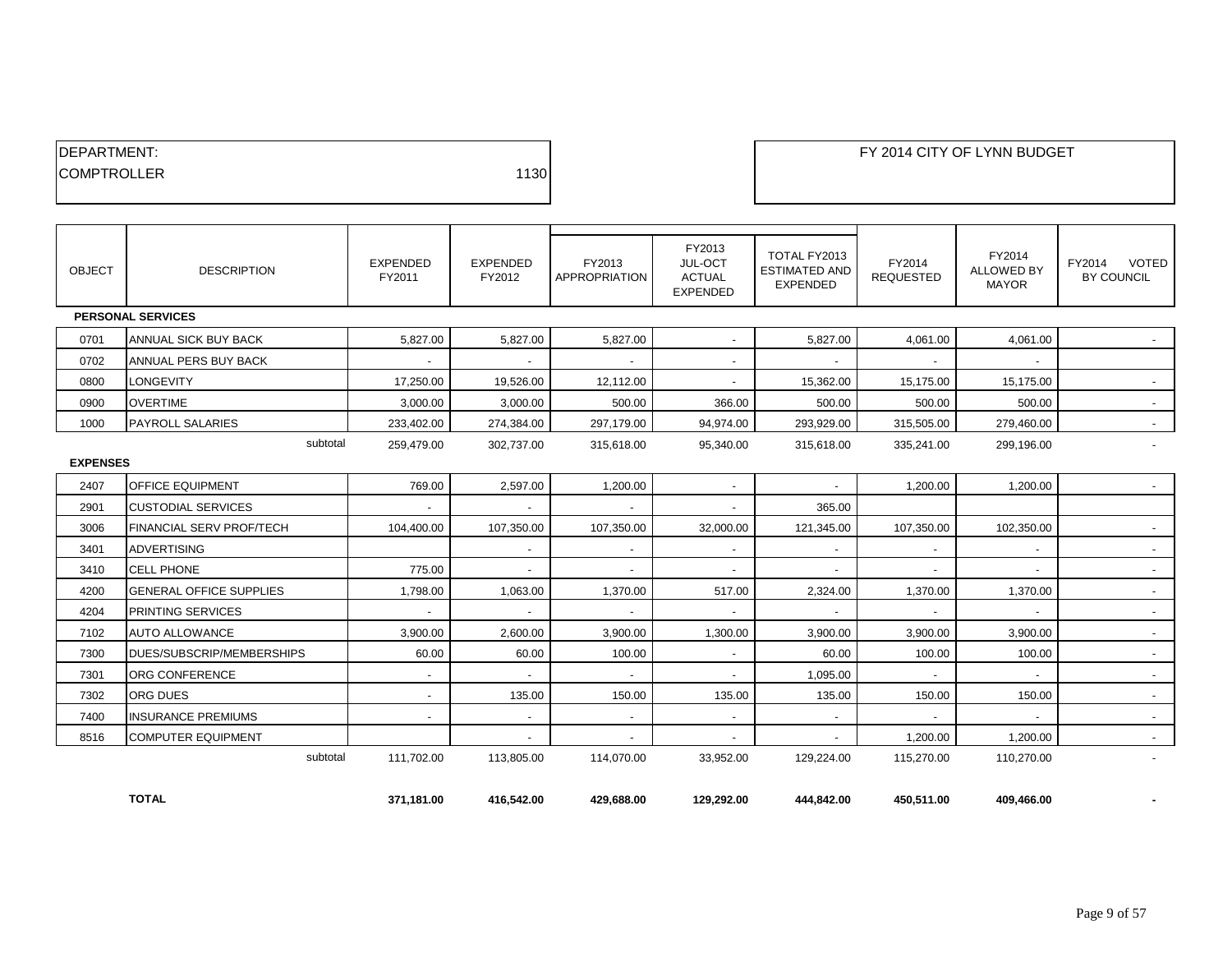| <b>IDEPARTMENT:</b>                         |      |
|---------------------------------------------|------|
| <b>ICHIEF FINANCIAL OFFICER / TREASURER</b> | 1140 |

| <b>OBJECT</b>   | <b>DESCRIPTION</b>                | <b>EXPENDED</b><br>FY2011 | <b>EXPENDED</b><br>FY2012 | FY2013<br>APPROPRIATION  | FY2013<br>JUL-OCT<br><b>ACTUAL</b><br><b>EXPENDED</b> | TOTAL FY2013<br><b>ESTIMATED AND</b><br><b>EXPENDED</b> | FY2014<br><b>REQUESTED</b> | FY2014<br><b>ALLOWED BY</b><br><b>MAYOR</b> | FY2014<br><b>VOTED BY</b><br><b>COUNCIL</b> |
|-----------------|-----------------------------------|---------------------------|---------------------------|--------------------------|-------------------------------------------------------|---------------------------------------------------------|----------------------------|---------------------------------------------|---------------------------------------------|
|                 | <b>PERSONAL SERVICES</b>          |                           |                           |                          |                                                       |                                                         |                            |                                             |                                             |
| 0700            | <b>SICK TIME BUY BACK/RETIRE</b>  | $\overline{\phantom{a}}$  | $\blacksquare$            | $\sim$                   | $\sim$                                                | $\overline{\phantom{a}}$                                | $\overline{\phantom{a}}$   | $\overline{\phantom{a}}$                    | $\sim$                                      |
| 0701            | ANNUAL SICK BUY BACK              | 5,583.00                  | 5,583.00                  | 6,053.00                 | $\sim$                                                | 6,053.00                                                | 5,220.00                   | 5,220.00                                    |                                             |
| 0702            | <b>ANNUAL PERS BUY BACK</b>       |                           |                           | $\overline{\phantom{a}}$ | $\sim$                                                |                                                         |                            |                                             |                                             |
| 0800            | <b>LONGEVITY</b>                  | 28,398.00                 | 28,490.00                 | 31,040.00                | $\sim$                                                | 31,422.00                                               | 33,058.00                  | 33,058.00                                   | $\overline{\phantom{a}}$                    |
| 0900            | <b>OVERTIME</b>                   |                           | $\overline{\phantom{a}}$  | 3,000.00                 | 1,737.00                                              | 3,000.00                                                | 3,000.00                   | 3,000.00                                    | $\sim$                                      |
| 1000            | <b>PAYROLL SALARIES</b>           | 314,742.00                | 314,742.00                | 314,742.00               | 110,605.00                                            | 324,310.00                                              | 330,675.00                 | 330,675.00                                  | $\sim$                                      |
|                 | subtotal                          | 348,723.00                | 348,815.00                | 354,835.00               | 112,342.00                                            | 364,785.00                                              | 371,953.00                 | 371,953.00                                  |                                             |
| <b>EXPENSES</b> |                                   |                           |                           |                          |                                                       |                                                         |                            |                                             |                                             |
| 3000            | <b>OUTSDE PROF/TECH-GENERAL</b>   | 295,007.00                | 324,717.00                | 295,000.00               | 76,345.00                                             | 343,327.00                                              | 295,000.00                 | 295,000.00                                  | $\sim$                                      |
| 3006            | <b>FINANCIAL SERV PROF/TECH</b>   | 2.500.00                  | 2,187.00                  | 2.200.00                 | $\sim$                                                | 2,200.00                                                | 2,200.00                   | 2.200.00                                    | $\sim$                                      |
| 3400            | <b>OUTSIDE-COMMUN &amp; MEDIA</b> | 500.00                    | 1,640.00                  | 1,500.00                 |                                                       | 1,500.00                                                | 1,500.00                   | 1,200.00                                    | $\overline{\phantom{a}}$                    |
| 4200            | <b>GENERAL OFFICE SUPPLIES</b>    | 3,010.00                  | 4,268.00                  | 4,000.00                 | 1,304.00                                              | 4,534.00                                                | 4,000.00                   | 4,000.00                                    | $\overline{\phantom{a}}$                    |
| 7102            | <b>AUTO ALLOWANCE</b>             | 3,900.00                  | 3,900.00                  | 3,900.00                 | 1,300.00                                              | 3,900.00                                                | 3,900.00                   | 3,900.00                                    | $\sim$                                      |
| 7301            | <b>ORG CONFERENCE</b>             |                           | 318.00                    | 350.00                   | 349.00                                                | 350.00                                                  | 350.00                     | 350.00                                      | $\sim$                                      |
| 7302            | <b>ORG DUES</b>                   | 120.00                    | 130.00                    | 150.00                   | 120.00                                                | 150.00                                                  | 150.00                     | 150.00                                      | $\sim$                                      |
|                 | subtotal                          | 305,037.00                | 337,160.00                | 307,100.00               | 79,418.00                                             | 355,961.00                                              | 307,100.00                 | 306,800.00                                  |                                             |
|                 |                                   |                           |                           |                          |                                                       |                                                         |                            |                                             |                                             |
|                 | <b>TOTALS</b>                     | 653.760.00                | 685.975.00                | 661.935.00               | 191.760.00                                            | 720,746.00                                              | 679.053.00                 | 678.753.00                                  |                                             |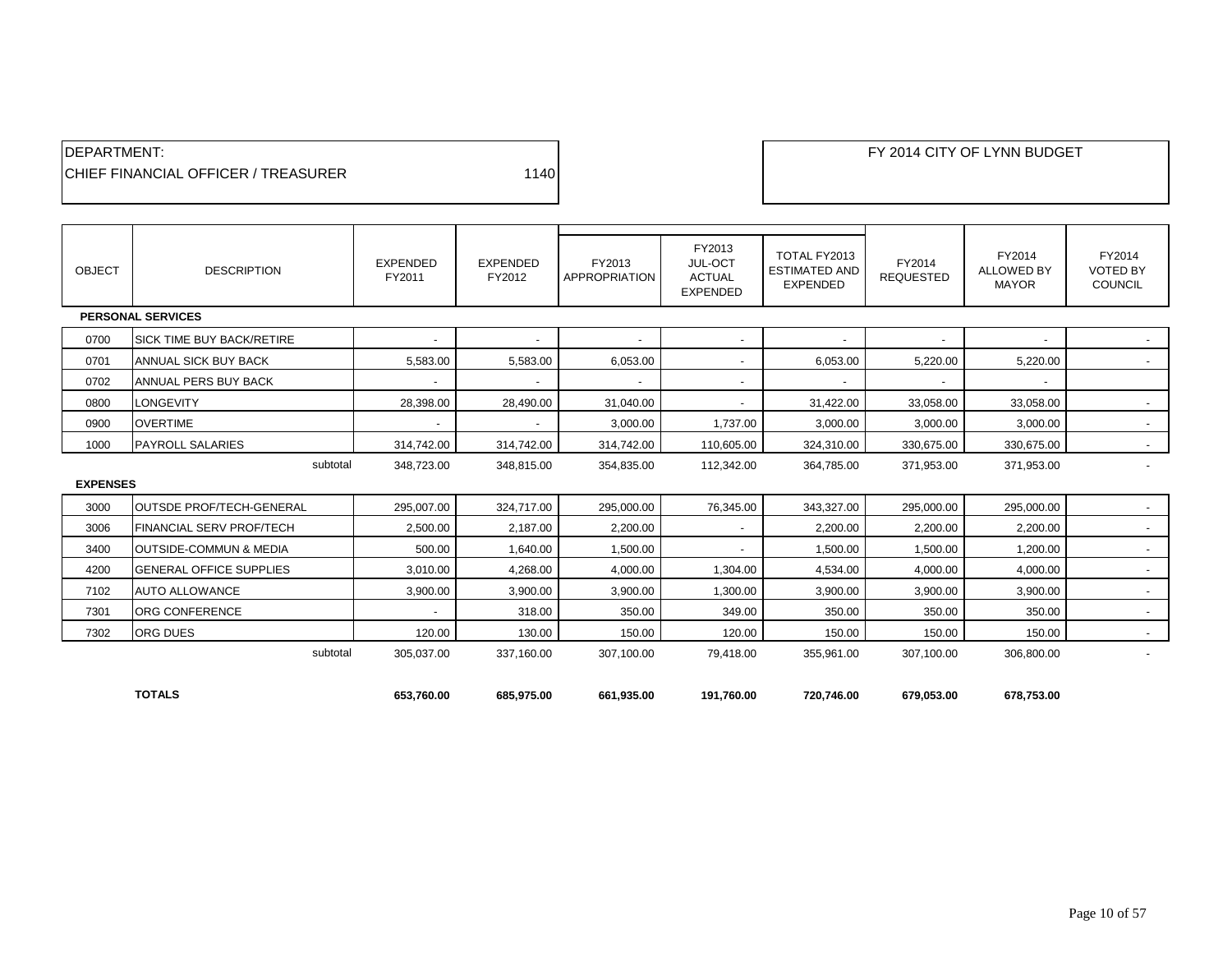| <b>IDEPARTMENT:</b> |      |
|---------------------|------|
| <b>COLLECTOR</b>    | 1145 |
|                     |      |

**DEPARTMENT: FY 2014 CITY OF LYNN BUDGET** 

| <b>OBJECT</b>   | <b>DESCRIPTION</b>               | EXPENDED<br>FY2011 | <b>EXPENDED</b><br>FY2012 | FY2013<br>APPROPRIATION  | FY2013<br>JUL-OCT<br><b>ACTUAL</b><br><b>EXPENDED</b> | TOTAL FY2013<br><b>ESTIMATED AND</b><br><b>EXPENDED</b> | FY2014<br><b>REQUESTED</b> | FY2014<br><b>ALLOWED BY</b><br><b>MAYOR</b> | FY2014<br><b>VOTED BY</b><br><b>COUNCIL</b> |
|-----------------|----------------------------------|--------------------|---------------------------|--------------------------|-------------------------------------------------------|---------------------------------------------------------|----------------------------|---------------------------------------------|---------------------------------------------|
|                 | <b>PERSONAL SERVICES</b>         |                    |                           |                          |                                                       |                                                         |                            |                                             |                                             |
| 0700            | <b>SICK TIME BUY BACK/RETIRE</b> |                    | $\sim$                    | $\sim$                   | $\overline{\phantom{a}}$                              | $\sim$                                                  |                            | $\overline{\phantom{a}}$                    |                                             |
| 0701            | ANNUAL SICK BUY BACK             | 2,935.00           | 2,935.00                  | 2,935.00                 | $\sim$                                                | 2,935.00                                                | 3,160.00                   | 3,160.00                                    | $\sim$                                      |
| 0702            | ANNUAL PERS BUY BACK             |                    |                           |                          | $\overline{\phantom{a}}$                              |                                                         |                            |                                             | $\sim$                                      |
| 0800            | <b>LONGEVITY</b>                 | 25,547.00          | 24,880.00                 | 24,880.00                | $\sim$                                                | 25,355.00                                               | 29,842.00                  | 29,087.00                                   | $\sim$                                      |
| 0900            | <b>OVERTIME</b>                  |                    | $\sim$                    | $\sim$                   | $\sim$                                                | $\overline{a}$                                          |                            |                                             | $\sim$                                      |
| 1000            | <b>PAYROLL SALARIES</b>          | 274,997.00         | 277,921.00                | 277,922.00               | 98,345.00                                             | 281,731.00                                              | 298,253.00                 | 291,991.00                                  | $\sim$                                      |
|                 | subtotal                         | 303,479.00         | 305,736.00                | 305,737.00               | 98,345.00                                             | 310,021.00                                              | 331,255.00                 | 324,238.00                                  | $\overline{\phantom{a}}$                    |
| <b>EXPENSES</b> |                                  |                    |                           |                          |                                                       |                                                         |                            |                                             |                                             |
| 2400            | <b>GEN REPAIR/MAINT OUTSIDE</b>  |                    |                           | $\overline{\phantom{a}}$ | $\overline{\phantom{a}}$                              |                                                         |                            |                                             | $\sim$                                      |
| 3000            | <b>OUTSDE PROF/TECH-GENERAL</b>  | 5,825.00           | 15,296.00                 | 17,296.00                | 14,175.00                                             | 31,770.00                                               | 17,296.00                  | 17,296.00                                   | $\sim$                                      |
| 3102            | <b>EMPLOYEE PHYSICALS</b>        |                    |                           | $\overline{\phantom{a}}$ | $\overline{\phantom{a}}$                              |                                                         |                            |                                             | $\sim$                                      |
| 3401            | <b>ADVERTISING</b>               | 2,000.00           | 4,075.00                  | 4,075.00                 | 1,907.00                                              | 5,982.00                                                | 4,075.00                   | 4,075.00                                    | $\sim$                                      |
| 3407            | LOCK BOX                         | 1,000.00           | 1,000.00                  | 1,000.00                 | 125.00                                                | 1,000.00                                                | 1,000.00                   | 1,000.00                                    | $\sim$                                      |
| 4200            | <b>GENERAL OFFICE SUPPLIES</b>   | 2,565.00           | 2,843.00                  | 3,915.00                 | 589.00                                                | 3,713.00                                                | 3,915.00                   | 3,600.00                                    | $\sim$                                      |
| 4204            | <b>PRINTING SERVICES</b>         | 11,938.00          | 19,838.00                 | 20,303.00                | 4,796.00                                              | 22,569.00                                               | 20,303.00                  | 20,303.00                                   | $\sim$                                      |
| 7102            | <b>AUTO ALLOWANCE</b>            | 7.800.00           | 7.800.00                  | 7.800.00                 | 2,600.00                                              | 7,800.00                                                | 7,800.00                   | 7,800.00                                    | $\sim$                                      |
| 7300            | DUES/SUBSCRIP/MEMBERSHIPS        | 120.00             | 120.00                    | 150.00                   | 120.00                                                | 150.00                                                  | 150.00                     | 150.00                                      | $\sim$                                      |
| 8700            | <b>REPLACEMENT EQUIPMENT</b>     |                    |                           | $\blacksquare$           |                                                       |                                                         |                            |                                             | $\sim$                                      |
|                 | subtotal                         | 31,248.00          | 50,972.00                 | 54,539.00                | 24,312.00                                             | 72,984.00                                               | 54,539.00                  | 54,224.00                                   | $\overline{\phantom{a}}$                    |
|                 |                                  |                    |                           |                          |                                                       |                                                         |                            |                                             |                                             |
|                 | <b>TOTAL</b>                     | 334.727.00         | 356.708.00                | 360.276.00               | 122,657.00                                            | 383.005.00                                              | 385.794.00                 | 378.462.00                                  |                                             |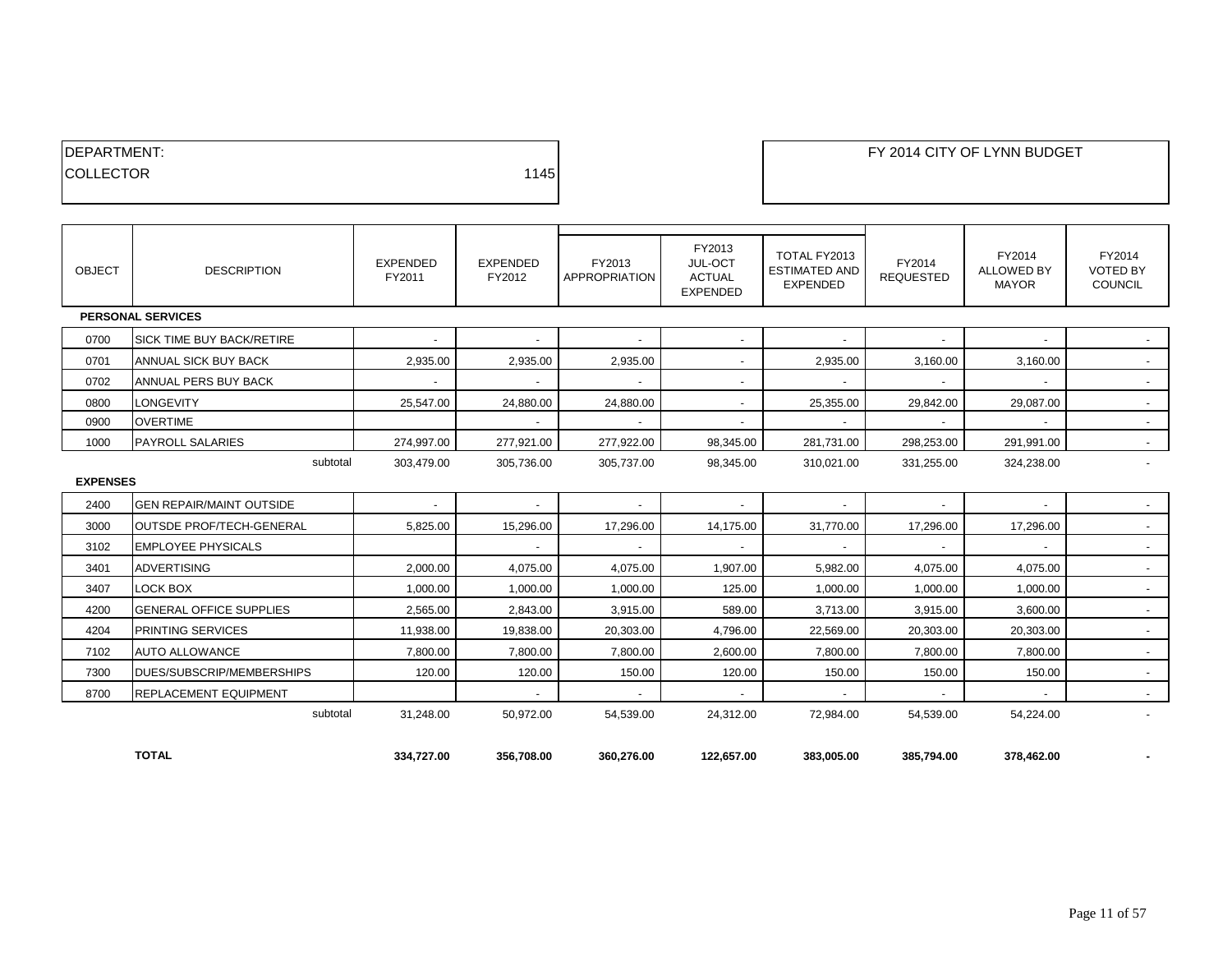| <b>IDEPARTMENT:</b> |      |
|---------------------|------|
| <b>ASSESSOR</b>     | 1150 |
|                     |      |

# EXAMPLE THE REPORT OF LYNN BUDGET

| <b>OBJECT</b>   | <b>DESCRIPTION</b>               | <b>EXPENDED</b><br>FY2011 | <b>EXPENDED</b><br>FY2012 | FY2013<br><b>APPROPRIATION</b> | FY2013<br>JUL-OCT<br><b>ACTUAL</b><br><b>EXPENDED</b> | TOTAL FY2013<br><b>ESTIMATED AND</b><br><b>EXPENDED</b> | FY2014<br><b>REQUESTED</b> | FY2014<br><b>ALLOWED BY</b><br><b>MAYOR</b> | FY2014<br><b>VOTED BY</b><br>COUNCIL |
|-----------------|----------------------------------|---------------------------|---------------------------|--------------------------------|-------------------------------------------------------|---------------------------------------------------------|----------------------------|---------------------------------------------|--------------------------------------|
|                 | <b>PERSONAL SERVICES</b>         |                           |                           |                                |                                                       |                                                         |                            |                                             |                                      |
| 0700            | <b>SICK TIME BUY BACK/RETIRE</b> | $\sim$                    | $\sim$                    | $\sim$                         | $\sim$                                                | $\sim$                                                  | $\overline{\phantom{a}}$   | $\overline{\phantom{a}}$                    |                                      |
| 0701            | ANNUAL SICK BUY BACK             | 2,800.00                  | 2,424.00                  | 2,800.00                       | $\sim$                                                | 2,800.00                                                | 4,000.00                   | 4,000.00                                    | $\sim$                               |
| 0702            | ANNUAL PERS BUY BACK             | $\sim$                    | $\sim$                    | $\overline{\phantom{a}}$       | $\overline{\phantom{a}}$                              |                                                         | $\sim$                     | $\overline{\phantom{a}}$                    |                                      |
| 0800            | <b>LONGEVITY</b>                 | 38,808.00                 | 43,099.00                 | 43,524.00                      | $\overline{\phantom{0}}$                              | 44,271.00                                               | 45,727.00                  | 45,727.00                                   |                                      |
| 0900            | <b>OVERTIME</b>                  |                           | $\sim$                    |                                | $\overline{\phantom{0}}$                              |                                                         |                            | $\overline{\phantom{a}}$                    | $\sim$                               |
| 1000            | <b>PAYROLL SALARIES</b>          | 464,231.00                | 465,783.00                | 465,783.00                     | 163,820.00                                            | 473,699.00                                              | 489,362.00                 | 489,362.00                                  | $\sim$                               |
|                 | subtotal                         | 505,839.00                | 511,306.00                | 512,107.00                     | 163,820.00                                            | 520,770.00                                              | 539,089.00                 | 539,089.00                                  | $\sim$                               |
| <b>EXPENSES</b> |                                  |                           |                           |                                |                                                       |                                                         |                            |                                             |                                      |
| 3000            | <b>OUTSDE PROF/TECH-GENERAL</b>  | 55.085.00                 | 95,597.00                 | 52,387.00                      | 9,345.00                                              | 62,387.00                                               | 52,787.00                  | 52,787.00                                   | $\sim$                               |
| 3003            | <b>LEGAL SERVICES</b>            |                           | $\sim$                    | $\overline{\phantom{a}}$       | $\sim$                                                | $\overline{\phantom{a}}$                                | $\overline{\phantom{a}}$   | $\overline{\phantom{a}}$                    | $\overline{\phantom{a}}$             |
| 3403            | <b>POSTAGE</b>                   |                           | $\sim$                    | $\overline{\phantom{a}}$       | $\sim$                                                |                                                         | $\overline{\phantom{a}}$   | $\overline{\phantom{a}}$                    | $\sim$                               |
| 3406            | pagers/beepers                   | 1,500.00                  | 1,935.00                  | 1,800.00                       | 410.00                                                | 2,081.00                                                | 1,300.00                   | 1,300.00                                    | $\sim$                               |
| 3801            | <b>BINDING</b>                   | 1,500.00                  | 3,000.00                  | 1,500.00                       | 1,083.00                                              | 3,000.00                                                | 1,200.00                   | 1.200.00                                    | $\overline{\phantom{a}}$             |
| 4200            | <b>GENERAL OFFICE SUPPLIES</b>   | 6,000.00                  | 6,240.00                  | 5,000.00                       | 1,541.00                                              | 5,780.00                                                | 5,000.00                   | 4,500.00                                    | $\sim$                               |
| 6900            | <b>OTHER INTERGOVERNMENTAL</b>   | 500.00                    | 675.00                    | 500.00                         | $\sim$                                                | 575.00                                                  | 500.00                     | 500.00                                      | $\sim$                               |
| 7102            | AUTO ALLOWANCE                   | 15,600.00                 | 15,600.00                 | 15,600.00                      | 5,200.00                                              | 15,600.00                                               | 15,600.00                  | 15,600.00                                   | $\sim$                               |
| 7300            | DUES/SUBSCRIP/MEMBERSHIPS        | 3,000.00                  | 3,591.00                  | 4,000.00                       | 877.00                                                | 4,122.00                                                | 4,400.00                   | 4,000.00                                    | $\sim$                               |
| 8516            | <b>COMPUTER EQUIPMENT</b>        |                           |                           |                                | 169.00                                                | 178.00                                                  |                            |                                             | $\sim$                               |
|                 | subtotal                         | 83,185.00                 | 126,638.00                | 80,787.00                      | 18,625.00                                             | 93,723.00                                               | 80,787.00                  | 79,887.00                                   |                                      |
|                 |                                  |                           |                           |                                |                                                       |                                                         |                            |                                             |                                      |
|                 | <b>TOTAL</b>                     | 589.024.00                | 637,944.00                | 592,894.00                     | 182,445.00                                            | 614,493.00                                              | 619.876.00                 | 618.976.00                                  |                                      |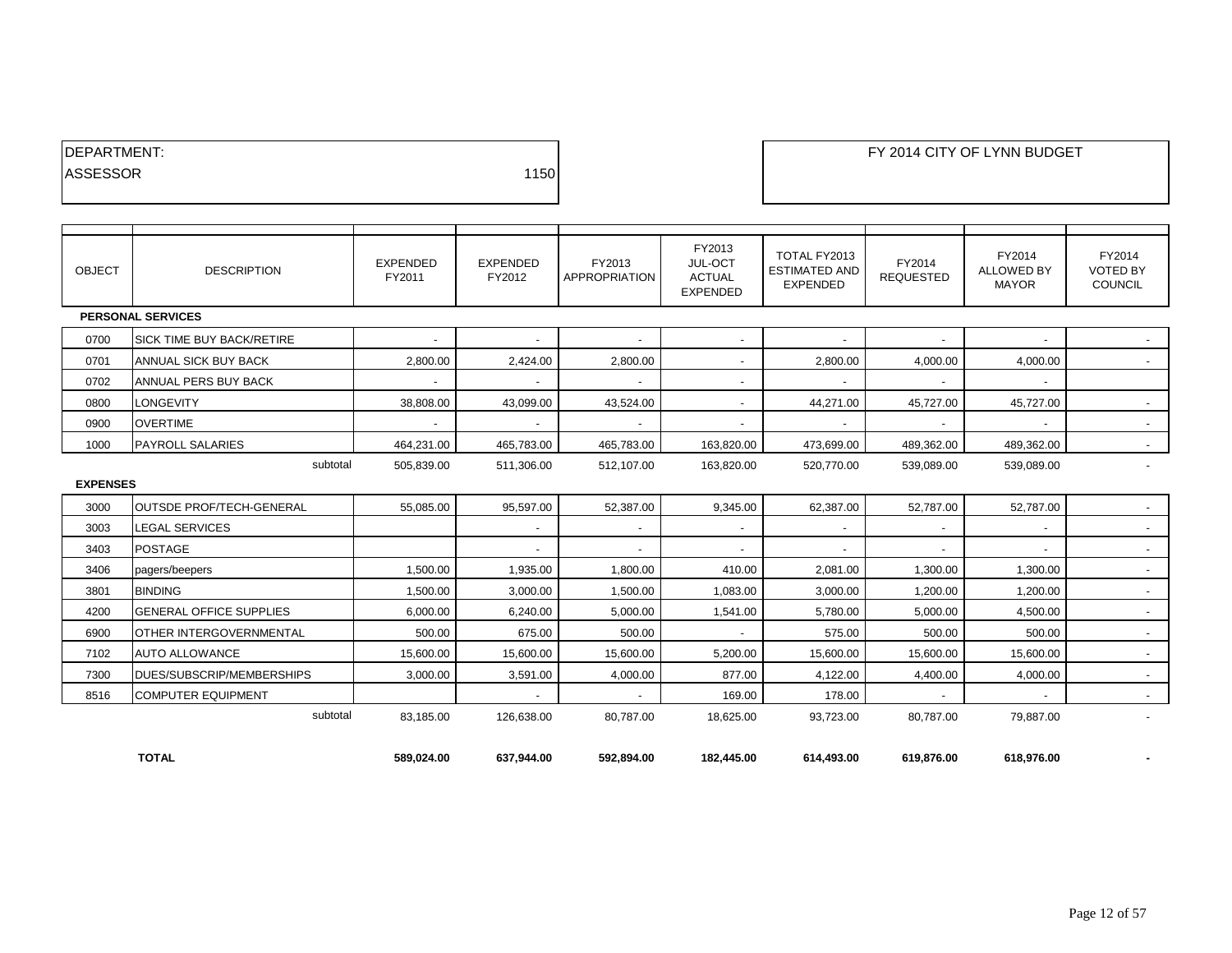| <b>IDEPARTMENT:</b> |      |
|---------------------|------|
| <b>ICITY CLERK</b>  | 1160 |
|                     |      |

| <b>OBJECT</b>   | <b>DESCRIPTION</b>               | <b>EXPENDED</b><br>FY2011 | <b>EXPENDED</b><br>FY2012 | FY2013<br>APPROPRIATION | FY2013<br>JUL-OCT<br><b>ACTUAL</b><br><b>EXPENDED</b> | TOTAL FY2013<br><b>ESTIMATED AND</b><br><b>EXPENDED</b> | FY2014<br><b>REQUESTED</b> | FY2014<br><b>ALLOWED BY</b><br><b>MAYOR</b> | FY2014<br><b>VOTED BY</b><br>COUNCIL |
|-----------------|----------------------------------|---------------------------|---------------------------|-------------------------|-------------------------------------------------------|---------------------------------------------------------|----------------------------|---------------------------------------------|--------------------------------------|
|                 | <b>PERSONAL SERVICES</b>         |                           |                           |                         |                                                       |                                                         |                            |                                             |                                      |
| 0700            | SICK LEAVE BUY BACK              | $\blacksquare$            | $\sim$                    | $\sim$                  | $\sim$                                                | $\sim$                                                  |                            |                                             |                                      |
| 0701            | ANNUAL SICK BUY BACK             | 7,115.00                  | 5,562.00                  | 7,783.00                | $\sim$                                                | 7,783.00                                                | 8,930.00                   | 8,930.00                                    |                                      |
| 0702            | ANNUAL PERS BUY BACK             |                           |                           |                         |                                                       |                                                         |                            |                                             |                                      |
| 0800            | LONGEVITY                        | 34,546.00                 | 37,096.00                 | 37,096.00               | $\sim$                                                | 39,474.00                                               | 41,558.00                  | 41,558.00                                   | $\sim$                               |
| 0900            | <b>OVERTIME</b>                  | 2,000.00                  | 3,553.00                  | 4,000.00                | 4,946.00                                              | 7,286.00                                                | 4,000.00                   | 4,000.00                                    |                                      |
| 1000            | <b>PAYROLL SALARIES</b>          | 375,071.00                | 406,143.00                | 409,680.00              | 146,313.00                                            | 440,313.00                                              | 469,330.00                 | 469,330.00                                  | ÷.                                   |
|                 | subtotal                         | 418,732.00                | 452,354.00                | 458,559.00              | 151,259.00                                            | 494,856.00                                              | 523,818.00                 | 523,818.00                                  | ÷.                                   |
| <b>EXPENSES</b> |                                  |                           |                           |                         |                                                       |                                                         |                            |                                             |                                      |
| 2407            | <b>OFFICE EQUIP R&amp;M</b>      | 523.00                    | 525.00                    | 300.00                  | 90.00                                                 | 391.00                                                  | 300.00                     | 300.00                                      |                                      |
| 2700            | <b>RENT &amp; LEASE</b>          | 1,530.02                  | 3,000.00                  | 3,000.00                |                                                       | 3,000.00                                                | 3,000.00                   | 3,000.00                                    |                                      |
| 2706            | <b>VEHICULAR RENTAL/LEASE</b>    | 854.68                    | 1,500.00                  | 1,500.00                | 576.00                                                | 1,500.00                                                | 1,500.00                   | 500.00                                      | $\sim$                               |
| 2901            | <b>CUSTODIAL SERVICES</b>        |                           |                           |                         |                                                       |                                                         |                            |                                             |                                      |
| 3000            | OUTSDE PROF/TECH-GENERAL         | 1,240.52                  | 7,475.00                  | 7,500.00                | 3,860.00                                              | 7,636.00                                                | 7,500.00                   | 5,000.00                                    | $\sim$                               |
| 3401            | ADVERTISING                      | 12,694.00                 | 11,638.00                 | 13,000.00               | 9,349.00                                              | 17,587.00                                               | 13,000.00                  | 13,000.00                                   | $\blacksquare$                       |
| 3403            | <b>POSTAGE</b>                   |                           | $\sim$                    | $\sim$                  | $\sim$                                                | $\sim$                                                  | $\mathbf{r}$               | $\sim$                                      | $\sim$                               |
| 3801            | <b>BINDING</b>                   | 1,000.00                  | 2,438.00                  | 1,000.00                |                                                       | 1,000.00                                                | 1,000.00                   | 1,000.00                                    |                                      |
| 3802            | <b>CENSUS</b>                    | 31,160.41                 | 33,453.00                 | 15,000.00               |                                                       | 34,000.00                                               | 15,000.00                  | 15,000.00                                   |                                      |
| 4200            | <b>GENERAL OFFICE SUPPLIES</b>   | 7,412.48                  | 14,193.00                 | 8,500.00                | 8,194.00                                              | 14,933.00                                               | 8,500.00                   | 8,000.00                                    | $\sim$                               |
| 4204            | PRINTING SERVICES                | 415.00                    | 1,000.00                  | 1,000.00                | $\sim$                                                | 1,000.00                                                | 1,000.00                   | 1,000.00                                    | ÷.                                   |
| 4205            | DOG LICENSES-EXPENSE             | 975.00                    | 925.00                    | 525.00                  | $\sim$                                                | 525.00                                                  | 525.00                     | 525.00                                      | $\sim$                               |
| 4206            | TAXI OPERATOR BADGES             | 700.00                    | 728.00                    | 750.00                  | $\sim$                                                | 750.00                                                  | 750.00                     | 750.00                                      | $\sim$                               |
| 4280            | <b>PRINTED BALLOTS</b>           | $\overline{\phantom{a}}$  | 18,000.00                 | 22,000.00               | 6,800.00                                              | 6,800.00                                                | 22,000.00                  | 12,000.00                                   | $\sim$                               |
| 7300            | DUES/SUBSCRIP/MEMBERSHIPS        | 125.00                    | 125.00                    | 125.00                  | 125.00                                                | 125.00                                                  | 125.00                     | 125.00                                      |                                      |
| 8708            | <b>FURNITURE &amp; EQUIPMENT</b> |                           |                           |                         | 6,960.00                                              | 22.200.00                                               |                            |                                             |                                      |
| 8799            | MISC REPLACEMENT EQUIP           | 1,800.00                  | 2,747.00                  | 1,800.00                |                                                       | 800.00                                                  | 1,800.00                   | 500.00                                      |                                      |
|                 | subtotal                         | 60,430.11                 | 97,747.00                 | 76,000.00               | 35,954.00                                             | 112,247.00                                              | 76,000.00                  | 60,700.00                                   |                                      |
|                 |                                  |                           |                           |                         |                                                       |                                                         |                            |                                             |                                      |
|                 | <b>TOTAL</b>                     | 479,162.11                | 550,101.00                | 534,559.00              | 187,213.00                                            | 607,103.00                                              | 599,818.00                 | 584,518.00                                  |                                      |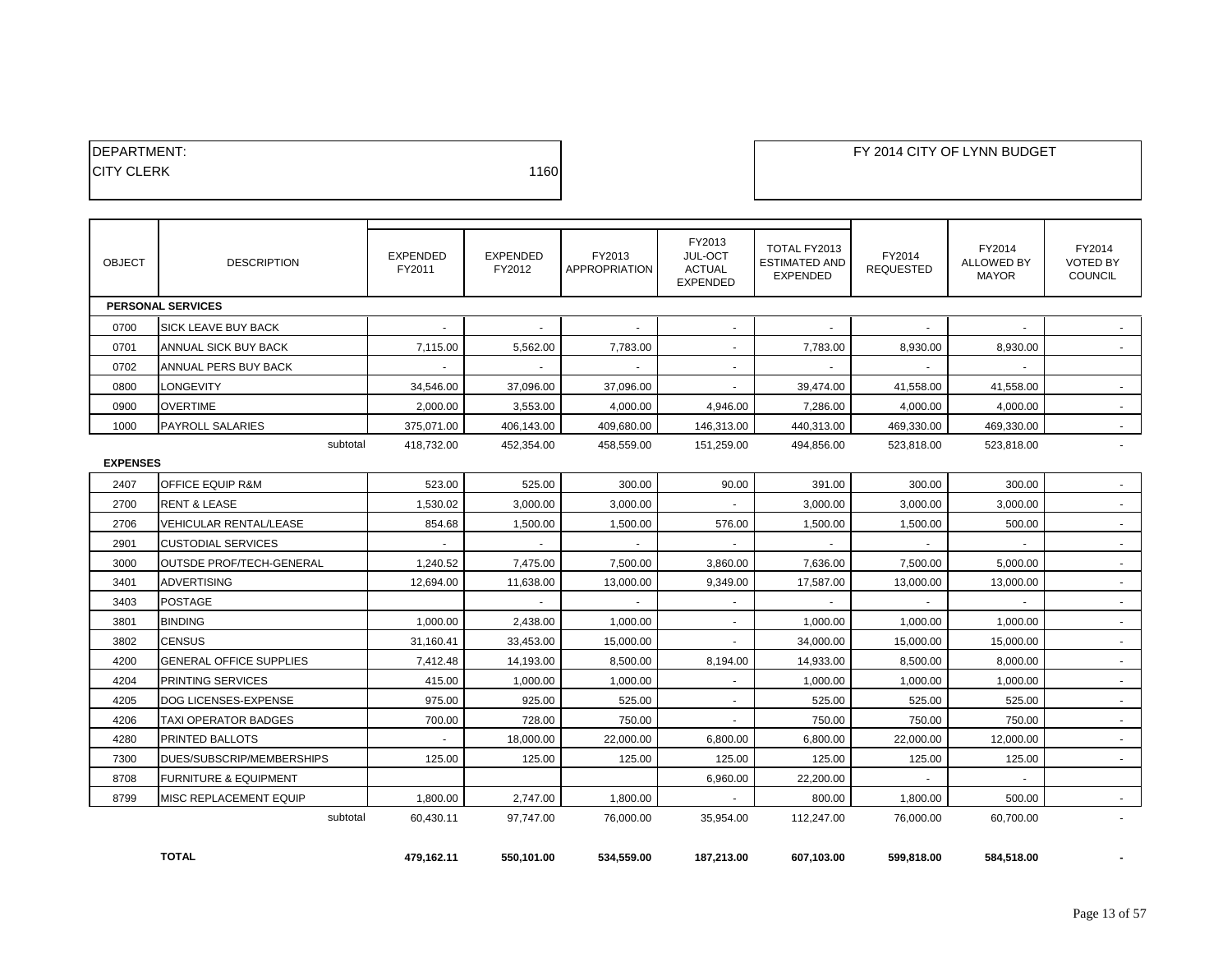| <b>IDEPARTMENT:</b>        |      |
|----------------------------|------|
| <b>ILICENSE COMMISSION</b> | 1161 |
|                            |      |

| <b>OBJECT</b>   | <b>DESCRIPTION</b>             | <b>EXPENDED</b><br>FY2011 | <b>EXPENDED</b><br>FY2012 | FY2013<br>APPROPRIATION  | FY2013<br><b>JUL-OCT</b><br><b>ACTUAL</b><br><b>EXPENDED</b> | TOTAL FY2013<br><b>ESTIMATED AND</b><br>EXPENDED | FY2014<br><b>REQUESTED</b> | FY2014<br><b>ALLOWED BY</b><br><b>MAYOR</b> | FY2014<br><b>VOTED BY</b><br><b>COUNCIL</b> |
|-----------------|--------------------------------|---------------------------|---------------------------|--------------------------|--------------------------------------------------------------|--------------------------------------------------|----------------------------|---------------------------------------------|---------------------------------------------|
|                 | <b>PERSONAL SERVICES</b>       |                           |                           |                          |                                                              |                                                  |                            |                                             |                                             |
| 0900            | <b>OVERTIME</b>                | $\overline{\phantom{a}}$  | $\overline{\phantom{a}}$  | $\overline{\phantom{a}}$ | $\overline{\phantom{a}}$                                     | $\overline{\phantom{a}}$                         |                            | $\overline{\phantom{a}}$                    |                                             |
| 1000            | <b>PAYROLL SALARIES</b>        | 23,501.00                 | 23,501.00                 | 23,501.00                | 7,833.00                                                     | 23,501.00                                        | 23,500.00                  | 23,500.00                                   | $\sim$                                      |
|                 | subtotal                       | 23,501.00                 | 23,501.00                 | 23,501.00                | 7,833.00                                                     | 23,501.00                                        | 23,500.00                  | 23,500.00                                   |                                             |
| <b>EXPENSES</b> |                                |                           |                           |                          |                                                              |                                                  |                            |                                             |                                             |
| 3401            | <b>ADVERTISING</b>             | 1,280.00                  | 1,185.00                  | 1,185.00                 | 552.00                                                       | 1,199.00                                         | 1,185.00                   | 1,185.00                                    |                                             |
| 4200            | <b>GENERAL OFFICE SUPPLIES</b> | 1,000.00                  | 1,128.00                  | 1,000.00                 | $\sim$                                                       | 1,000.00                                         | 1,000.00                   | 1,000.00                                    |                                             |
| 4204            | PRINTING SERVICES              | $\overline{\phantom{a}}$  | $\overline{\phantom{a}}$  | 3,300.00                 | $\overline{\phantom{a}}$                                     | 3,300.00                                         | 3,300.00                   | 3,300.00                                    |                                             |
| 7102            | <b>AUTO ALLOWANCE</b>          | 8,100.00                  | 8,100.00                  | 8,100.00                 | 2,700.00                                                     | 8,100.00                                         | 8,100.00                   | 8,100.00                                    | $\overline{\phantom{a}}$                    |
|                 | subtotal                       | 10,380.00                 | 10,413.00                 | 13,585.00                | 3,252.00                                                     | 13,599.00                                        | 13,585.00                  | 13,585.00                                   | $\overline{\phantom{a}}$                    |
|                 |                                |                           |                           |                          |                                                              |                                                  |                            |                                             |                                             |
|                 | <b>TOTAL</b>                   | 33,881.00                 | 33,914.00                 | 37,086.00                | 11,085.00                                                    | 37,100.00                                        | 37,085.00                  | 37,085.00                                   |                                             |

┑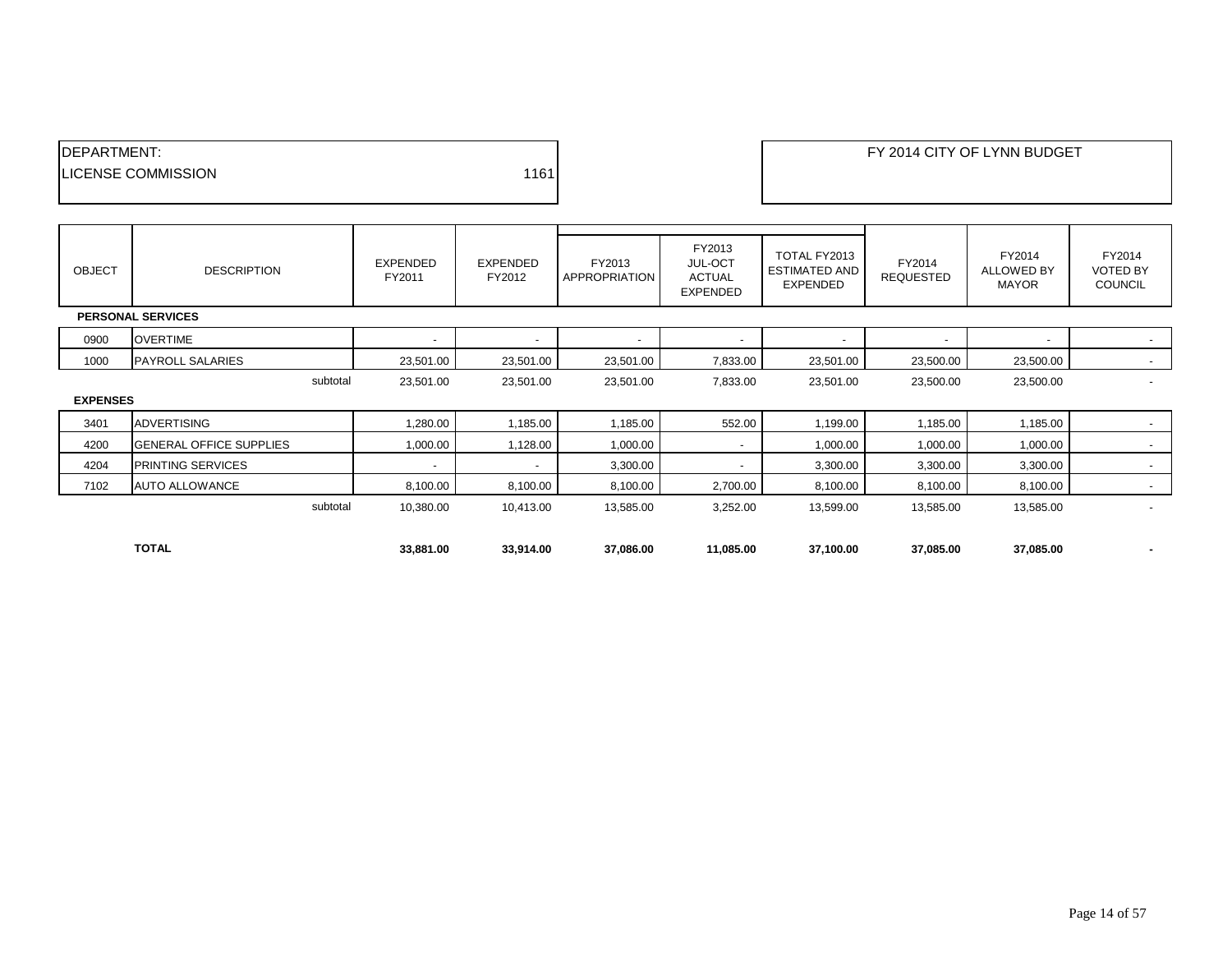| <b>IDEPARTMENT:</b>      |       | FY 2014 CITY OF LYNN BUDGET |
|--------------------------|-------|-----------------------------|
| <b>PRECINCT OFFICERS</b> | 11631 |                             |
|                          |       |                             |

| <b>OBJECT</b> | <b>DESCRIPTION</b>       | EXPENDED<br>FY2011 | EXPENDED<br>FY2012 | FY2013<br><b>APPROPRIATION</b> | FY2013<br><b>JUL-OCT</b><br>ACTUAL<br><b>EXPENDED</b> | TOTAL FY2013<br><b>ESTIMATED AND</b><br><b>EXPENDED</b> | FY2014<br>REQUESTED | FY2014<br>ALLOWED BY<br><b>MAYOR</b> | FY2014<br><b>VOTED BY</b><br><b>COUNCIL</b> |
|---------------|--------------------------|--------------------|--------------------|--------------------------------|-------------------------------------------------------|---------------------------------------------------------|---------------------|--------------------------------------|---------------------------------------------|
|               | <b>PERSONAL SERVICES</b> |                    |                    |                                |                                                       |                                                         |                     |                                      |                                             |
| 0900          | <b>OVERTIME</b>          |                    |                    |                                |                                                       |                                                         |                     |                                      |                                             |
| 1000          | <b>PAYROLL SALARIES</b>  | 54,659.00          | 78,000.00          | 78,000.00                      | 26,830.00                                             | 78,000.00                                               | 78,000.00           | 70,000.00                            |                                             |
|               |                          |                    |                    |                                |                                                       |                                                         |                     |                                      |                                             |

**TOTAL 54,659.00 78,000.00 78,000.00 26,830.00 78,000.00 78,000.00 70,000.00 -**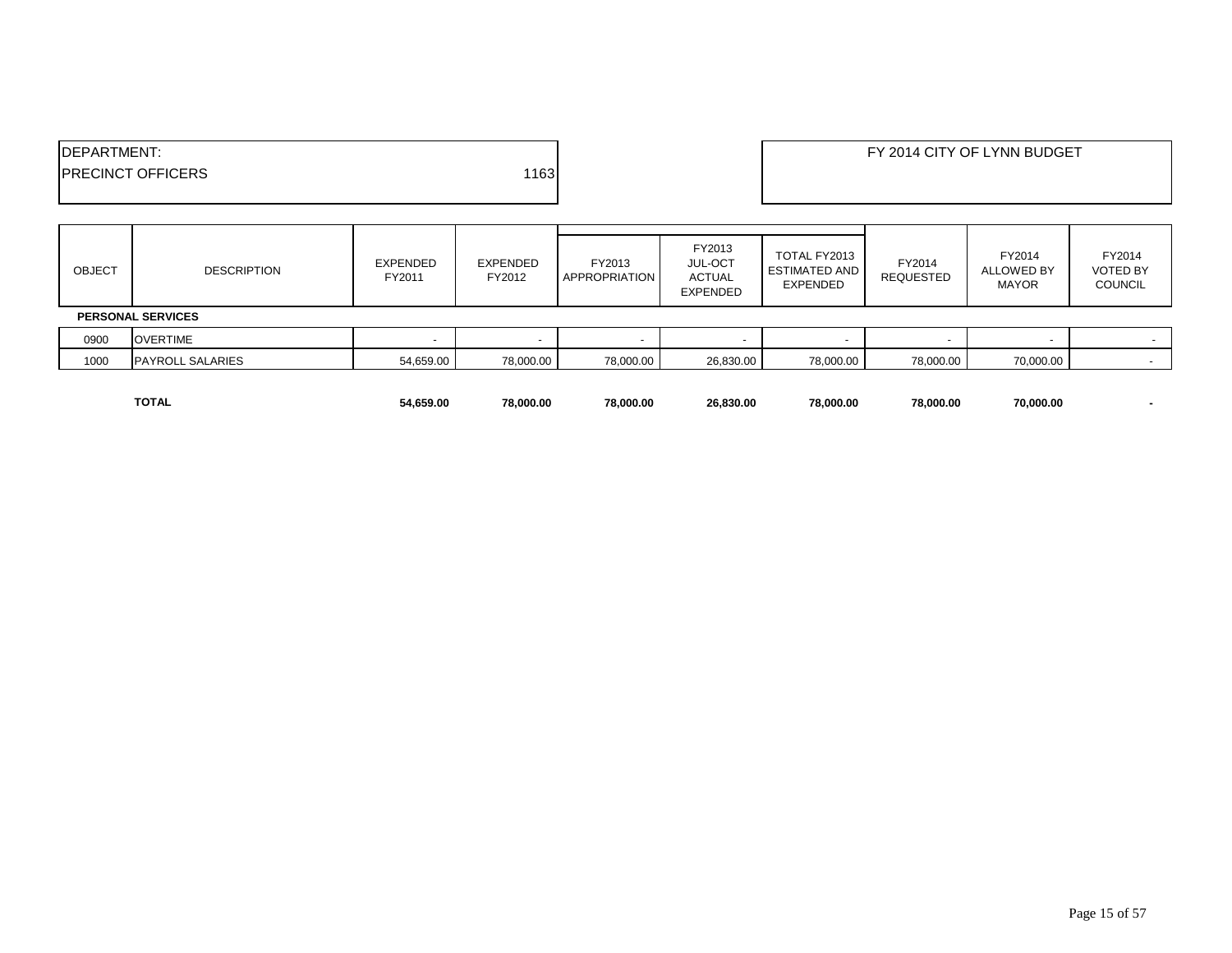| <b>IDEPARTMENT:</b> |      |
|---------------------|------|
| <b>IPURCHASING</b>  | 1170 |
|                     |      |

| OBJECT          | <b>DESCRIPTION</b>                | <b>EXPENDED</b><br>FY2011 | <b>EXPENDED</b><br>FY2012 | FY2013<br><b>APPROPRIATION</b> | FY2013<br>JUL-OCT<br><b>ACTUAL</b><br><b>EXPENDED</b> | TOTAL FY2013<br><b>ESTIMATED AND</b><br><b>EXPENDED</b> | FY2014<br><b>REQUESTED</b> | FY2014<br><b>ALLOWED BY</b><br><b>MAYOR</b> | FY2014<br><b>VOTED BY</b><br><b>COUNCIL</b> |
|-----------------|-----------------------------------|---------------------------|---------------------------|--------------------------------|-------------------------------------------------------|---------------------------------------------------------|----------------------------|---------------------------------------------|---------------------------------------------|
|                 | <b>PERSONAL SERVICES</b>          |                           |                           |                                |                                                       |                                                         |                            |                                             |                                             |
| 0700            | <b>SICK TIME BUY BACK</b>         | $\overline{\phantom{a}}$  |                           | $\overline{\phantom{a}}$       | $\overline{\phantom{a}}$                              |                                                         |                            | $\overline{\phantom{a}}$                    | $\sim$                                      |
| 0701            | ANNUAL SICK BUY BACK              | 881.00                    | 5,201.00                  | 6,013.00                       | $\overline{\phantom{a}}$                              | 6,013.00                                                | 6,129.00                   | 6,129.00                                    | $\sim$                                      |
| 0702            | ANNUAL PERS BUY BACK              |                           |                           |                                |                                                       |                                                         | 1,232.00                   | 1,232.00                                    |                                             |
| 0800            | LONGEVITY                         | 18,366.00                 | 20,858.00                 | 21,298.00                      | $\overline{\phantom{a}}$                              | 21,644.00                                               | 23,219.00                  | 23,219.00                                   | $\sim$                                      |
| 0900            | <b>OVERTIME</b>                   | $\overline{\phantom{a}}$  | $\overline{\phantom{a}}$  | $\sim$                         | $\overline{\phantom{a}}$                              |                                                         |                            | $\overline{\phantom{a}}$                    | $\sim$                                      |
| 1000            | <b>PAYROLL SALARIES</b>           | 265,834.00                | 270,449.00                | 313,133.00                     | 100,099.00                                            | 316,641.00                                              | 325,576.00                 | 325,576.00                                  | $\sim$                                      |
|                 | subtotal                          | 285,081.00                | 296,508.00                | 340,444.00                     | 100,099.00                                            | 344,298.00                                              | 356,156.00                 | 356,156.00                                  |                                             |
| <b>EXPENSES</b> |                                   |                           |                           |                                |                                                       |                                                         |                            |                                             |                                             |
| 2400            | <b>GEN REPAIR/MAINT OUTSIDE</b>   | 9,000.00                  | 9,536.00                  | 27,000.00                      | 1,842.00                                              | 28,389.00                                               | 6,000.00                   | 6,000.00                                    | $\sim$                                      |
| 2700            | <b>RENT &amp; LEASE</b>           | $\overline{\phantom{a}}$  | $\overline{\phantom{a}}$  | $\sim$                         | -                                                     |                                                         | 21,000.00                  | 21,000.00                                   |                                             |
| 3400            | <b>OUTSIDE-COMMUN &amp; MEDIA</b> | 300.00                    | 11.00                     | 350.00                         | $\overline{\phantom{a}}$                              |                                                         | 350.00                     | 350.00                                      | $\sim$                                      |
| 4200            | <b>GENERAL OFFICE SUPPLIES</b>    | 1,155.84                  | 5,134.00                  | 1,284.00                       | 358.00                                                | 1,635.00                                                | 1,284.00                   | 1,284.00                                    | $\sim$                                      |
| 7102            | <b>AUTO ALLOWANCE</b>             | 7,800.00                  | 7,800.00                  | 7,800.00                       | 2,600.00                                              | 7,800.00                                                | 7,800.00                   | 7,800.00                                    | $\sim$                                      |
| 7300            | DUES/SUBSCRIP/MEMBERSHIPS         | 250.00                    | 299.00                    | 200.00                         | 625.00                                                | 625.00                                                  | 200.00                     | 200.00                                      | $\sim$                                      |
|                 | subtotal                          | 18,505.84                 | 22.780.00                 | 36,634.00                      | 5,425.00                                              | 38,449.00                                               | 36,634.00                  | 36,634.00                                   |                                             |
|                 |                                   |                           |                           |                                |                                                       |                                                         |                            |                                             |                                             |
|                 | <b>TOTAL</b>                      | 303,586.84                | 319,288.00                | 377,078.00                     | 105,524.00                                            | 382,747.00                                              | 392,790.00                 | 392,790.00                                  |                                             |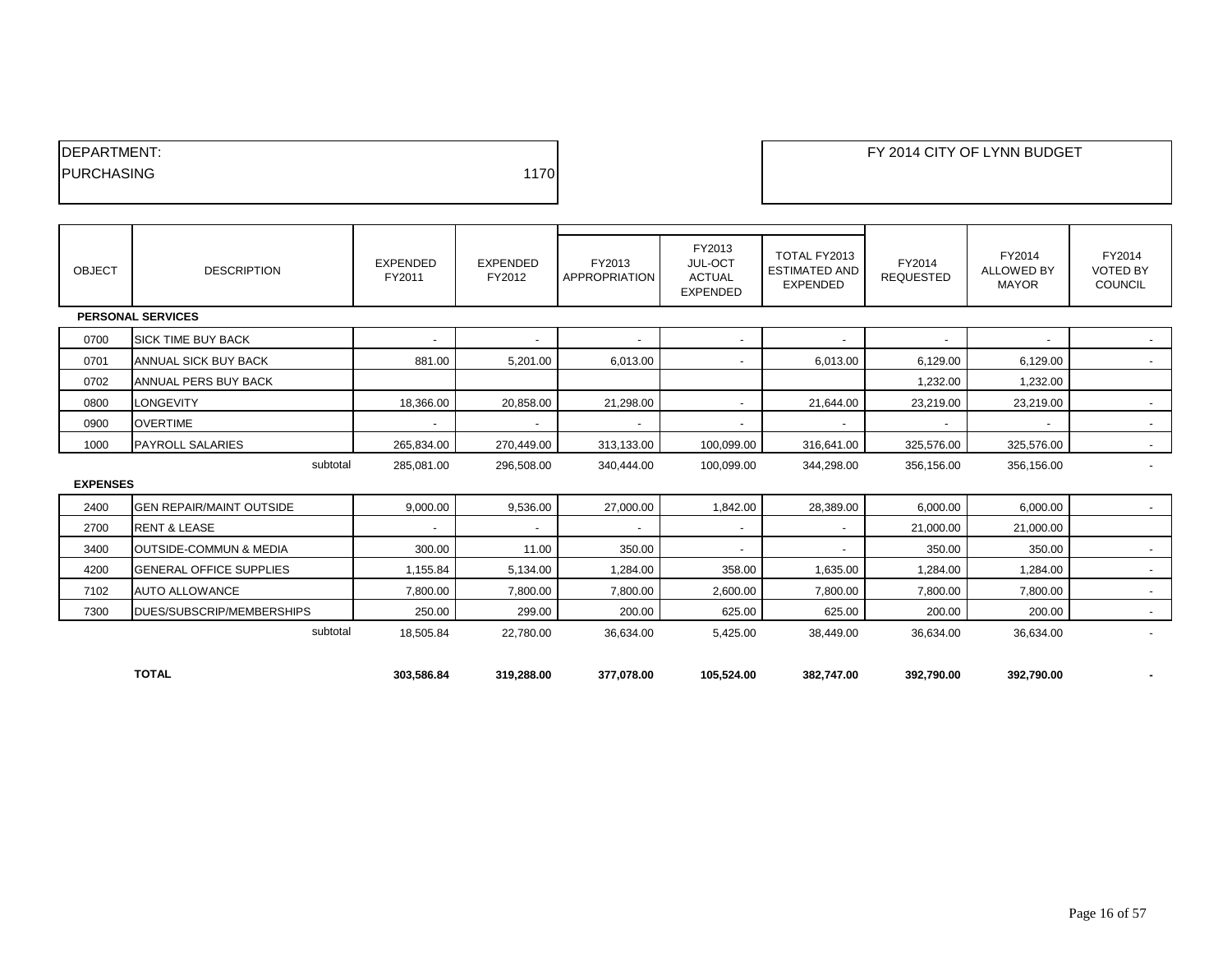| <b>IDEPARTMENT:</b>            |      |
|--------------------------------|------|
| <b>IINFORMATION TECHNOLOGY</b> | 1172 |
|                                |      |

| <b>OBJECT</b>   | <b>DESCRIPTION</b>                | <b>EXPENDED</b><br>FY2011 | <b>EXPENDED</b><br>FY2012 | FY2013<br><b>APPROPRIATION</b> | FY2013<br>JUL-OCT<br><b>ACTUAL</b><br><b>EXPENDED</b> | TOTAL FY2013<br><b>ESTIMATED AND</b><br><b>EXPENDED</b> | FY2014<br><b>REQUESTED</b> | FY2014<br><b>ALLOWED BY</b><br><b>MAYOR</b> | FY2014<br><b>VOTED BY</b><br>COUNCIL |
|-----------------|-----------------------------------|---------------------------|---------------------------|--------------------------------|-------------------------------------------------------|---------------------------------------------------------|----------------------------|---------------------------------------------|--------------------------------------|
|                 | <b>PERSONAL SERVICES</b>          |                           |                           |                                |                                                       |                                                         |                            |                                             |                                      |
| 0700            | <b>SICK LEAVE BUY BACK</b>        |                           | 2,640.00                  | 2,640.00                       |                                                       |                                                         |                            |                                             |                                      |
| 0701            | ANNUAL SICK BUY BACK              | 2,659.53                  |                           |                                | 2,660.00                                              | 2,660.00                                                | 2,795.00                   | 2,795.00                                    |                                      |
| 0702            | ANNUAL PERS BUY BACK              |                           |                           |                                |                                                       |                                                         |                            |                                             |                                      |
| 0800            | <b>LONGEVITY</b>                  | 5.668.78                  | 8,409.00                  | 8.409.00                       |                                                       | 8.619.00                                                | 8.834.00                   | 8.834.00                                    | $\blacksquare$                       |
| 0900            | <b>OVERTIME</b>                   | 4,500.00                  | 4,500.00                  | 4,500.00                       | 2,618.00                                              | 4,480.00                                                | 4,613.00                   | 3,500.00                                    | $\sim$                               |
| 1000            | <b>PAYROLL SALARIES</b>           | 135,175.69                | 138,299.00                | 138,299.00                     | 47,872.00                                             | 141,753.00                                              | 148,091.00                 | 145,300.00                                  | $\sim$                               |
| <b>EXPENSES</b> | subtotal                          | 148,004.00                | 153,848.00                | 153,848.00                     | 53,150.00                                             | 157,512.00                                              | 164,333.00                 | 160,429.00                                  |                                      |
| 2400            | <b>GEN REPAIR/MAINT OUTSIDE</b>   | $\sim$                    | $\sim$                    | $\sim$                         | $\sim$                                                | $\sim$                                                  | $\overline{\phantom{a}}$   | $\overline{\phantom{a}}$                    | $\sim$                               |
| 2600            | <b>OUTSIDE SVS R&amp;M/OTHER</b>  |                           |                           |                                |                                                       |                                                         |                            |                                             | $\blacksquare$                       |
| 2700            | <b>RENT &amp; LEASE</b>           | 5,328.00                  | 5,328.00                  | 5,381.00                       | 2,154.00                                              | 81,455.00                                               | 80,381.00                  | 80,381.00                                   | $\sim$                               |
| 2901            | <b>CUSTODIAL SERVICES</b>         |                           | $\overline{a}$            | $\sim$                         | $\overline{a}$                                        |                                                         | $\overline{a}$             |                                             | $\sim$                               |
| 3000            | OUTSDE PROF/TECH-GENERAL          | 216,288.65                | 249,274.00                | 251,767.00                     | 226,309.00                                            | 254,491.00                                              | 251,767.00                 | 251,767.00                                  | $\sim$                               |
| 3400            | <b>OUTSIDE-COMMUN &amp; MEDIA</b> | 14,120.00                 | 14,441.00                 | 14,585.00                      | 1,365.00                                              | 12,511.00                                               | 14,585.00                  | 5,000.00                                    | $\sim$                               |
| 3403            | <b>POSTAGE</b>                    | 82,341.00                 | 110,400.00                | 111,504.00                     | 11,960.00                                             | 111,504.00                                              | 111,504.00                 | 111,504.00                                  | $\sim$                               |
| 4200            | <b>GENERAL OFFICE SUPPLIES</b>    | 2,500.00                  | 3,199.00                  | 3,231.00                       | 2,624.00                                              | 7,129.00                                                | 3,231.00                   | 3,000.00                                    | $\sim$                               |
| 4203            | <b>COMPUTER PAPER</b>             |                           | $\blacksquare$            | $\sim$                         | $\blacksquare$                                        |                                                         |                            |                                             | $\sim$                               |
| 4216            | COMPUTER SUPPLIES/MAT'L           | $\blacksquare$            | $\overline{a}$            | $\blacksquare$                 |                                                       |                                                         |                            |                                             | $\blacksquare$                       |
| 4300            | <b>BUILDING R&amp;M SUPPLIES</b>  |                           | $\sim$                    | $\blacksquare$                 | $\overline{\phantom{a}}$                              |                                                         | $\overline{\phantom{a}}$   | $\overline{\phantom{a}}$                    | $\sim$                               |
| 7102            | <b>AUTO ALLOWANCE</b>             | 3,900.00                  | 3,900.00                  | 3,900.00                       | 1,300.00                                              | 3,900.00                                                | 3,900.00                   | 3,900.00                                    | $\sim$                               |
|                 | subtotal                          | 324.477.65                | 386.542.00                | 390.368.00                     | 245.712.00                                            | 470,990.00                                              | 465.368.00                 | 455,552.00                                  |                                      |
|                 | <b>TOTAL</b>                      | 472,481.65                | 540,390.00                | 544,216.00                     | 298,862.00                                            | 628,502.00                                              | 629,701.00                 | 615,981.00                                  |                                      |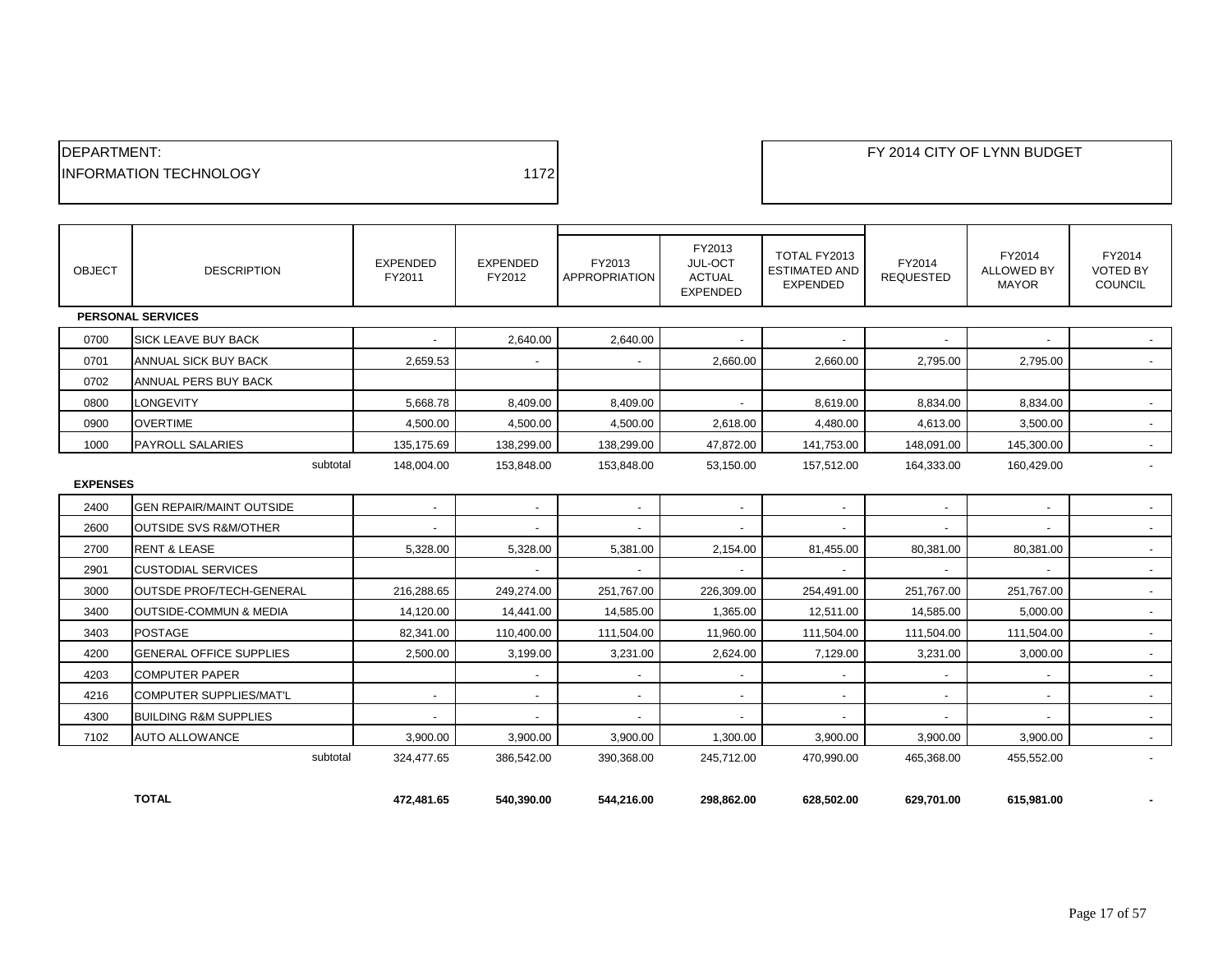| <b>IDEPARTMENT:</b>               |      | FY 2014 CITY OF LYNN BUDGET |
|-----------------------------------|------|-----------------------------|
| <b>IUNEMPLOYMENT COMPENSATION</b> | 1175 |                             |
|                                   |      |                             |

| <b>OBJECT</b> | <b>DESCRIPTION</b>            | EXPENDED<br>FY2011 | EXPENDED<br>FY2012 | FY2013<br><b>APPROPRIATION</b> | FY2013<br>JUL-OCT<br><b>ACTUAL</b><br>EXPENDED | TOTAL FY2013<br><b>ESTIMATED AND</b><br><b>EXPENDED</b> | FY2014<br><b>REQUESTED</b> | FY2014<br>ALLOWED BY<br><b>MAYOR</b> | FY2014<br><b>VOTED BY</b><br><b>COUNCIL</b> |
|---------------|-------------------------------|--------------------|--------------------|--------------------------------|------------------------------------------------|---------------------------------------------------------|----------------------------|--------------------------------------|---------------------------------------------|
|               | <b>PERSONAL SERVICES</b>      |                    |                    |                                |                                                |                                                         |                            |                                      |                                             |
| 1700          | <b>EMPLOYEE BENEFITS</b>      | 175,000.00         | 274,027.00         | 175,000.00                     | 41,180.00                                      | 284,809.00                                              | 175,000.00                 | 175,000.00                           |                                             |
| 1702          | <b>UNEMPLOYMENT INSURANCE</b> | 10,000.00          | 13,511.00          | 10,000.00                      | 1,433.00                                       | 14,352.00                                               | 10,000.00                  | 10,000.00                            |                                             |
|               |                               |                    |                    |                                |                                                |                                                         |                            |                                      |                                             |

**TOTAL 185,000.00 287,538.00 185,000.00 42,613.00 299,161.00 185,000.00 185,000.00 -**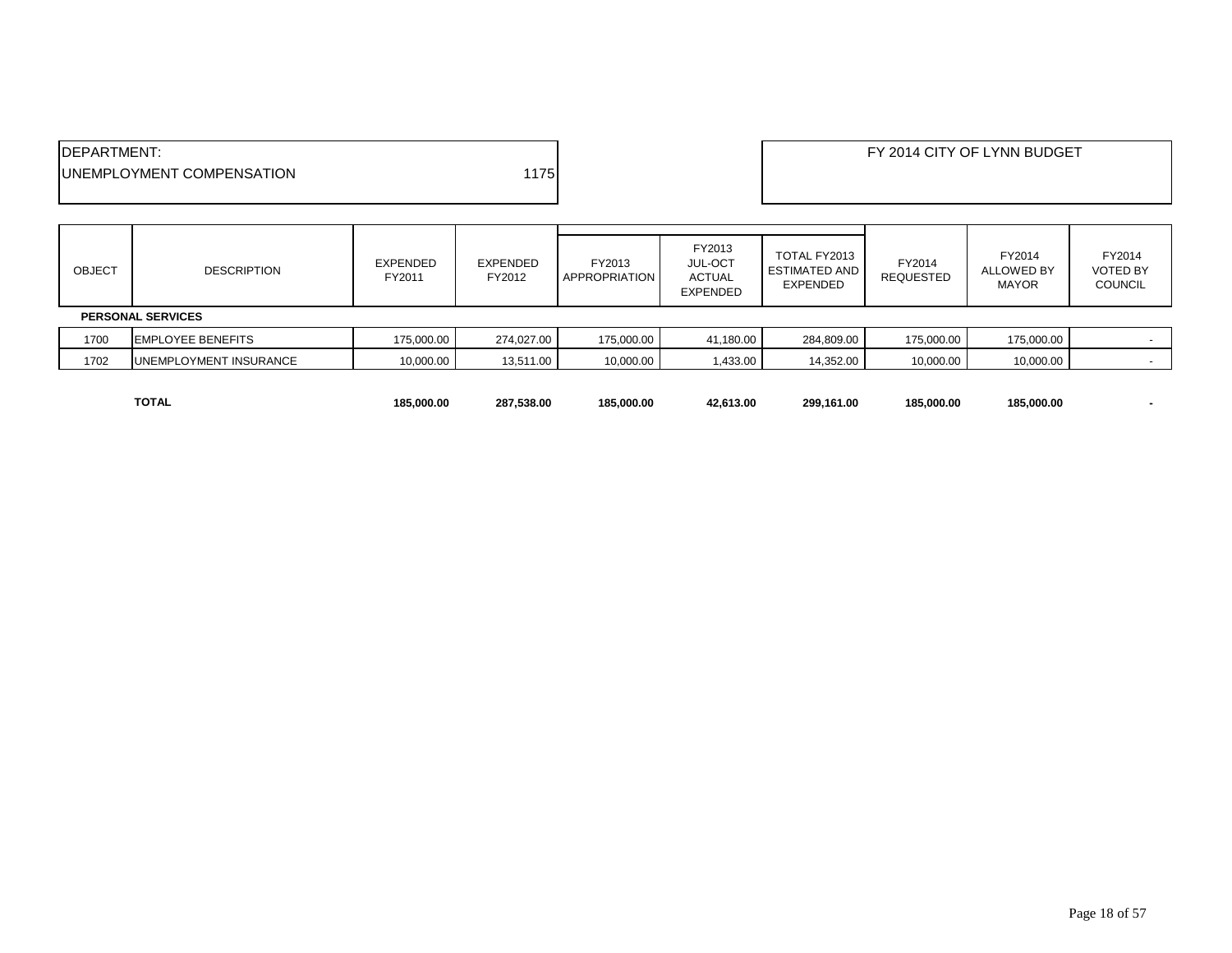| <b>IDEPARTMENT:</b>           |       |
|-------------------------------|-------|
| <b>IWORKERS' COMPENSATION</b> | 11761 |
|                               |       |

| <b>OBJECT</b>   | <b>DESCRIPTION</b>                   | <b>EXPENDED</b><br>FY2011 | EXPENDED<br>FY2012       | FY2013<br><b>APPROPRIATION</b> | FY2013<br><b>JUL-OCT</b><br>ACTUAL<br>EXPENDED | TOTAL FY2013<br><b>ESTIMATED AND</b><br><b>EXPENDED</b> | FY2014<br><b>REQUESTED</b> | FY2014<br><b>ALLOWED BY</b><br><b>MAYOR</b> | FY2014<br><b>VOTED BY</b><br><b>COUNCIL</b> |
|-----------------|--------------------------------------|---------------------------|--------------------------|--------------------------------|------------------------------------------------|---------------------------------------------------------|----------------------------|---------------------------------------------|---------------------------------------------|
| <b>EXPENSES</b> |                                      |                           |                          |                                |                                                |                                                         |                            |                                             |                                             |
| 1700            | <b>EMPLOYEE BENEFITS</b>             | 2,100,843                 | 2,183,750.00             | 2,000,000.00                   | 774,433.00                                     | 2,000,000.00                                            | 2,000,000.00               | 2,000,000.00                                | $\sim$                                      |
| 2699            | <b>MISC EQUIP REPAIR &amp; MAINT</b> |                           | $\overline{\phantom{a}}$ |                                |                                                |                                                         |                            |                                             |                                             |
| 3400            | <b>OUTSIDE-COMMUN &amp; MEDIA</b>    |                           | $\overline{\phantom{a}}$ |                                |                                                |                                                         |                            | $\overline{\phantom{a}}$                    | $\sim$                                      |
| 4200            | <b>IGENERAL OFFICE SUPPLIES</b>      |                           | $\blacksquare$           |                                |                                                |                                                         |                            |                                             |                                             |
| 7400            | <b>INSURANCE PREMIUMS</b>            | 228,722                   | 162,039.00               | 162,039.00                     | 177,770.00                                     | 220,816.00                                              | 162,039.00                 | 162,039.00                                  | $\sim$                                      |
|                 |                                      |                           |                          |                                |                                                |                                                         |                            |                                             |                                             |

**TOTAL 2,329,565.00 2,345,789.00 2,162,039 952,203.00 2,220,816.00 2,162,039 2,162,039 -**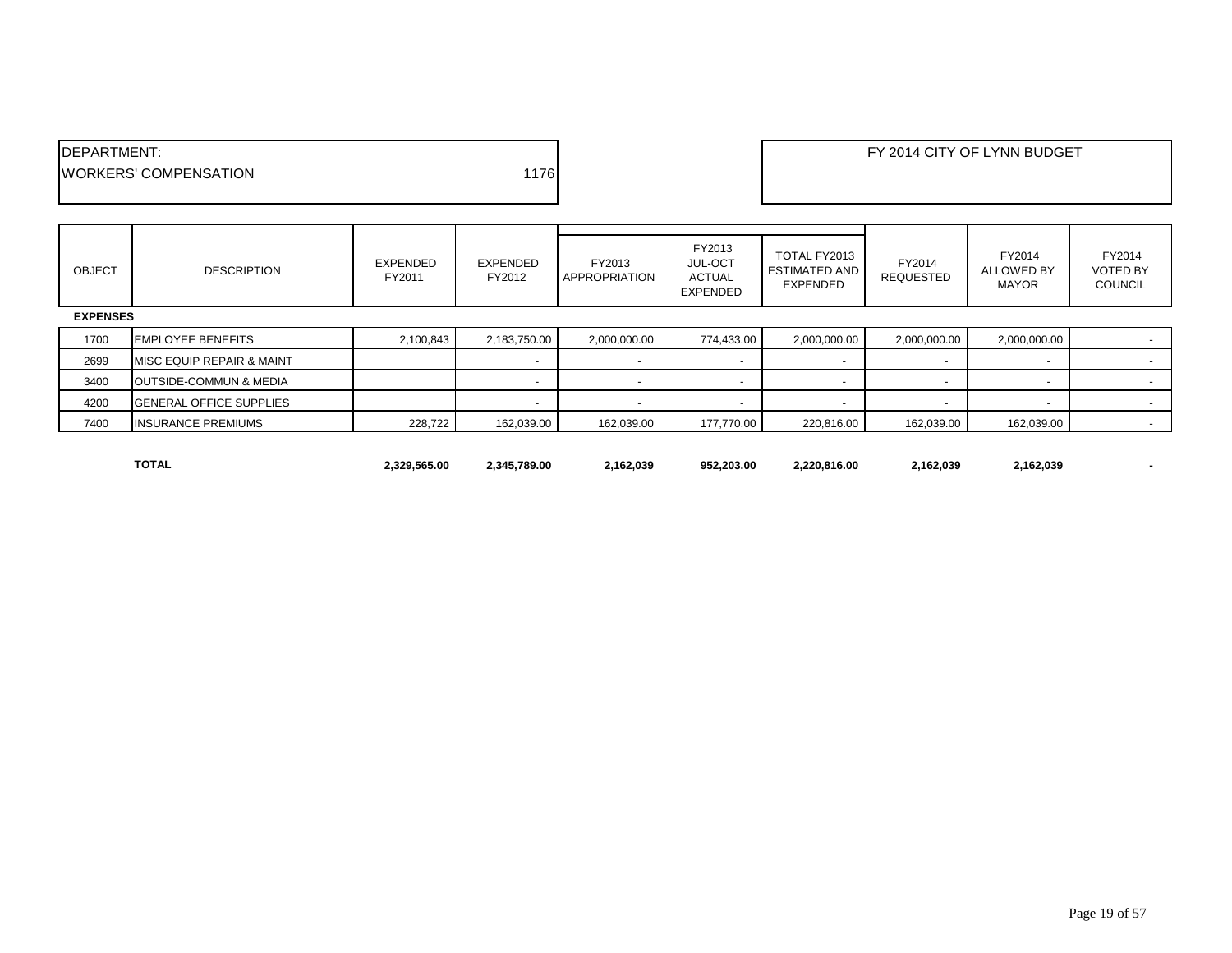| <b>IDEPARTMENT:</b> |      |
|---------------------|------|
| <b>IPERSONNEL</b>   | 1190 |
|                     |      |

| <b>OBJECT</b>   | <b>DESCRIPTION</b>              | <b>EXPENDED</b><br>FY2011 | <b>EXPENDED</b><br>FY2012 | FY2013<br><b>APPROPRIATION</b> | FY2013<br>JUL-OCT<br><b>ACTUAL</b><br><b>EXPENDED</b> | TOTAL FY2013<br><b>ESTIMATED AND</b><br><b>EXPENDED</b> | FY2014<br><b>REQUESTED</b> | FY2014<br><b>ALLOWED BY</b><br><b>MAYOR</b> | FY2014<br><b>VOTED BY</b><br><b>COUNCIL</b> |
|-----------------|---------------------------------|---------------------------|---------------------------|--------------------------------|-------------------------------------------------------|---------------------------------------------------------|----------------------------|---------------------------------------------|---------------------------------------------|
|                 | <b>PERSONAL SERVICES</b>        |                           |                           |                                |                                                       |                                                         |                            |                                             |                                             |
| 0700            | <b>SICK LEAVE BUY BACK</b>      | $\overline{\phantom{a}}$  | 1,962.00                  | $\overline{\phantom{a}}$       | $\overline{\phantom{a}}$                              |                                                         | $\overline{\phantom{a}}$   | $\overline{\phantom{a}}$                    | $\sim$                                      |
| 0701            | ANNUAL SICK BUY BACK            | 3,048.00                  | 1,086.00                  | 3,866.00                       | $\overline{\phantom{a}}$                              | 3,866.00                                                | 4,020.00                   | 4,020.00                                    | $\sim$                                      |
| 0702            | ANNUAL PERS BUY BACK            | $\blacksquare$            | $\overline{\phantom{a}}$  |                                | $\overline{\phantom{a}}$                              |                                                         |                            |                                             |                                             |
| 0800            | <b>LONGEVITY</b>                | 19,402.00                 | 22,575.00                 | 17,899.00                      | $\overline{\phantom{a}}$                              | 18,304.00                                               | 18,805.00                  | 18,805.00                                   | $\sim$                                      |
| 0900            | <b>OVERTIME</b>                 |                           | $\overline{\phantom{a}}$  | $\overline{a}$                 | $\overline{\phantom{a}}$                              |                                                         | $\overline{\phantom{0}}$   |                                             | $\sim$                                      |
| 1000            | <b>PAYROLL SALARIES</b>         | 200,988.00                | 200,988.00                | 200,988.00                     | 70,867.00                                             | 204,948.00                                              | 211,161.00                 | 211,161.00                                  | $\sim$                                      |
|                 | subtotal                        | 223,438.00                | 226,611.00                | 222,753.00                     | 70,867.00                                             | 227,118.00                                              | 233,986.00                 | 233,986.00                                  | $\blacksquare$                              |
| <b>EXPENSES</b> |                                 |                           |                           |                                |                                                       |                                                         |                            |                                             |                                             |
| 1904            | <b>TUITION REIMBURSEMENT</b>    | 5,000.00                  | 5,000.00                  | 5,000.00                       |                                                       | 5,000.00                                                | 5,000.00                   | 3,500.00                                    | $\sim$                                      |
| 3000            | <b>OUTSDE PROF/TECH-GENERAL</b> |                           |                           |                                |                                                       |                                                         |                            |                                             |                                             |
| 3025            | <b>COURT REPORTER SERVICES</b>  |                           |                           |                                |                                                       |                                                         |                            |                                             |                                             |
| 3102            | <b>EMPLOYEE PHYSICALS</b>       |                           |                           |                                |                                                       |                                                         |                            |                                             |                                             |
| 4200            | <b>GENERAL OFFICE SUPPLIES</b>  |                           |                           | 8,000.00                       | 2,336.00                                              | 8,000.00                                                | 8,000.00                   | 5,500.00                                    | $\sim$                                      |
| 7102            | <b>AUTO ALLOWANCE</b>           | 7,800.00                  | 7,800.00                  | 7,800.00                       | 2,600.00                                              | 7,800.00                                                | 7,800.00                   | 7,800.00                                    | $\sim$                                      |
| 7300            | DUES/SUBSCRIP/MEMBERSHIPS       |                           |                           |                                |                                                       |                                                         |                            |                                             |                                             |
|                 | subtotal                        | 12,800.00                 | 12,800.00                 | 20,800.00                      | 4,936.00                                              | 20,800.00                                               | 20,800.00                  | 16,800.00                                   |                                             |
|                 |                                 |                           |                           |                                |                                                       |                                                         |                            |                                             |                                             |
|                 | <b>TOTAL</b>                    | 236,238.00                | 239,411.00                | 243,553.00                     | 75,803.00                                             | 247,918.00                                              | 254,786.00                 | 250,786.00                                  | $\blacksquare$                              |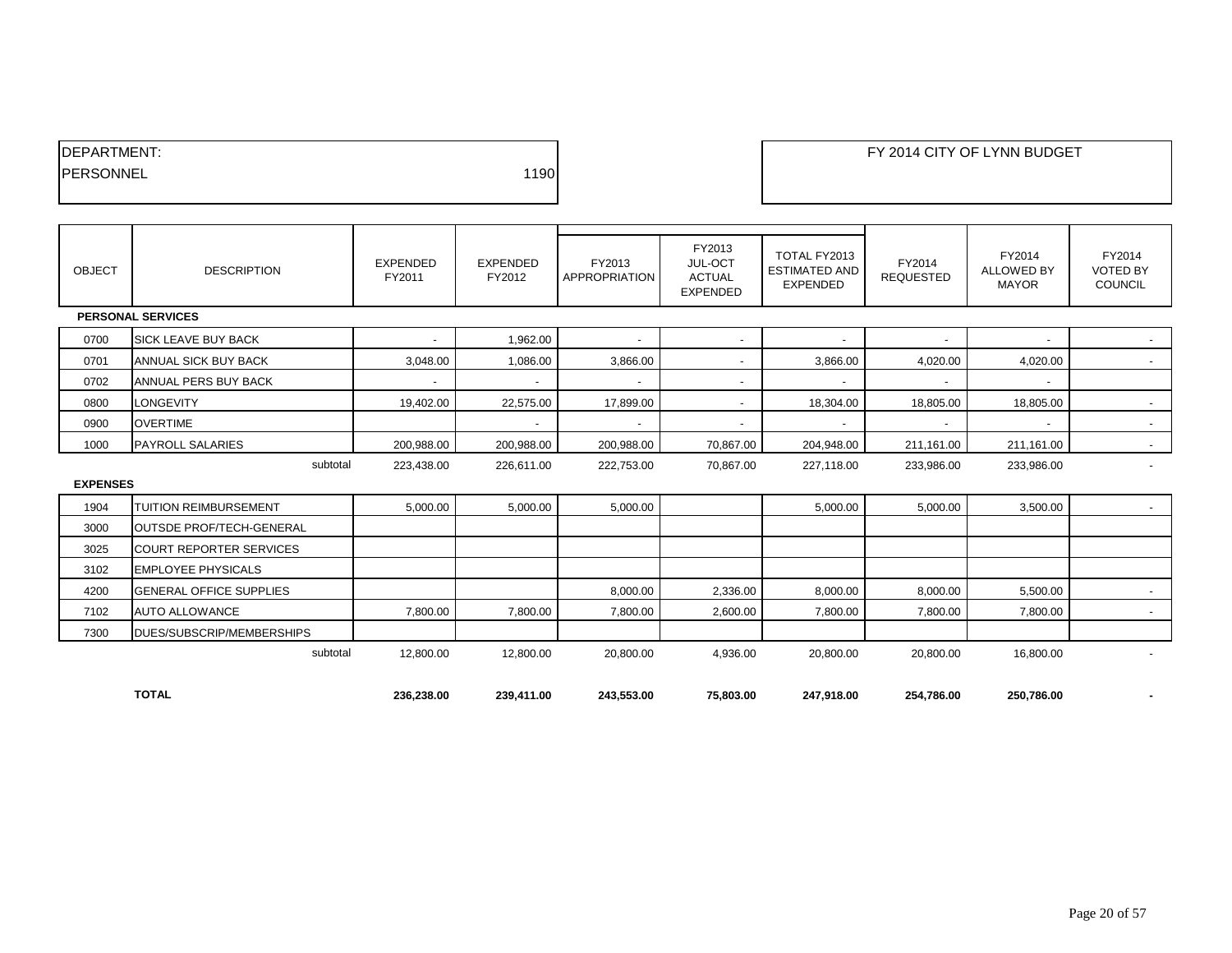| <b>IDEPARTMENT:</b>    |      |
|------------------------|------|
| <b>ICITY SOLICITOR</b> | 1191 |
|                        |      |

| <b>OBJECT</b>   | <b>DESCRIPTION</b>                | <b>EXPENDED</b><br>FY2011 | <b>EXPENDED</b><br>FY2012 | FY2013<br>APPROPRIATION  | FY2013<br>JUL-OCT<br><b>ACTUAL</b><br><b>EXPENDED</b> | TOTAL FY2013<br><b>ESTIMATED AND</b><br><b>EXPENDED</b> | FY2014<br><b>REQUESTED</b> | FY2014<br><b>ALLOWED BY</b><br><b>MAYOR</b> | FY2014<br><b>VOTED BY</b><br><b>COUNCIL</b> |
|-----------------|-----------------------------------|---------------------------|---------------------------|--------------------------|-------------------------------------------------------|---------------------------------------------------------|----------------------------|---------------------------------------------|---------------------------------------------|
|                 | <b>PERSONAL SERVICES</b>          |                           |                           |                          |                                                       |                                                         |                            |                                             |                                             |
| 0700            | <b>SICK LEAVE BUY BACK</b>        |                           |                           |                          | $\sim$                                                |                                                         |                            | $\overline{\phantom{a}}$                    | $\sim$                                      |
| 0701            | ANNUAL SICK BUY BACK              | 6,119.63                  | 6,428.00                  | 6,428.00                 | -                                                     | 6,428.00                                                | 6,754.00                   | 5,754.00                                    | $\sim$                                      |
| 0702            | ANNUAL PERS BUY BACK              | $\overline{\phantom{a}}$  | $\overline{\phantom{a}}$  | $\sim$                   | $\overline{\phantom{a}}$                              |                                                         | 2,702.00                   | 2,702.00                                    |                                             |
| 0800            | <b>LONGEVITY</b>                  | 31,792.00                 | 31,792.00                 | 31,792.00                | $\sim$                                                | 32,586.00                                               | 34,083.00                  | 34,083.00                                   | $\sim$                                      |
| 0900            | <b>OVERTIME</b>                   | 308.37                    | $\overline{\phantom{a}}$  | $\overline{\phantom{a}}$ | $\blacksquare$                                        |                                                         |                            | $\blacksquare$                              | $\sim$                                      |
| 1000            | <b>PAYROLL SALARIES</b>           | 334,244.00                | 334,244.00                | 334,244.00               | 118,431.00                                            | 342,599.00                                              | 351,164.00                 | 351,164.00                                  | $\sim$                                      |
|                 | subtotal                          | 372,464.00                | 372.464.00                | 372,464.00               | 118,431.00                                            | 381,613.00                                              | 394.703.00                 | 393,703.00                                  | $\overline{\phantom{a}}$                    |
| <b>EXPENSES</b> |                                   |                           |                           |                          |                                                       |                                                         |                            |                                             |                                             |
| 3003            | <b>LEGAL SERVICES</b>             | 293,839.00                | 301,006.00                | 307,504.00               | 102,039.00                                            | 342,500.00                                              | 320,004.00                 | 320,004.00                                  | $\sim$                                      |
| 3400            | <b>OUTSIDE-COMMUN &amp; MEDIA</b> | 390.00                    | 250.00                    | 250.00                   | -                                                     | 250.00                                                  | 250.00                     | 100.00                                      | $\sim$                                      |
| 4200            | <b>GENERAL OFFICE SUPPLIES</b>    | 4,000.00                  | 5,000.00                  | 5,000.00                 | 403.00                                                | 7,284.00                                                | 5,000.00                   | 5,000.00                                    | $\sim$                                      |
| 5800            | <b>OTHER EXPENDABLE SUPPLIES</b>  | 6,000.00                  | 8,512.00                  | 5,000.00                 | 2,650.00                                              | 10,238.00                                               | 5,000.00                   | 5,000.00                                    | $\sim$                                      |
| 7102            | <b>AUTO ALLOWANCE</b>             | 23,400.00                 | 15,600.00                 | 11,700.00                | 5,200.00                                              | 15,600.00                                               | 11,700.00                  | 11,700.00                                   | $\sim$                                      |
| 7800            | <b>OTHERWISE UNCLASSIFIED</b>     | 1,360.00                  | 1,500.00                  | 1,500.00                 | 410.00                                                | 1,655.00                                                | 1,500.00                   | 1,500.00                                    | $\sim$                                      |
|                 | subtotal                          | 328,989.00                | 331,868.00                | 330,954.00               | 110,702.00                                            | 377,527.00                                              | 343,454.00                 | 343,304.00                                  | $\blacksquare$                              |
|                 |                                   |                           |                           |                          |                                                       |                                                         |                            |                                             |                                             |
|                 | <b>TOTAL</b>                      | 701,453.00                | 704,332.00                | 703.418.00               | 229,133.00                                            | 759,140.00                                              | 738,157.00                 | 737,007.00                                  |                                             |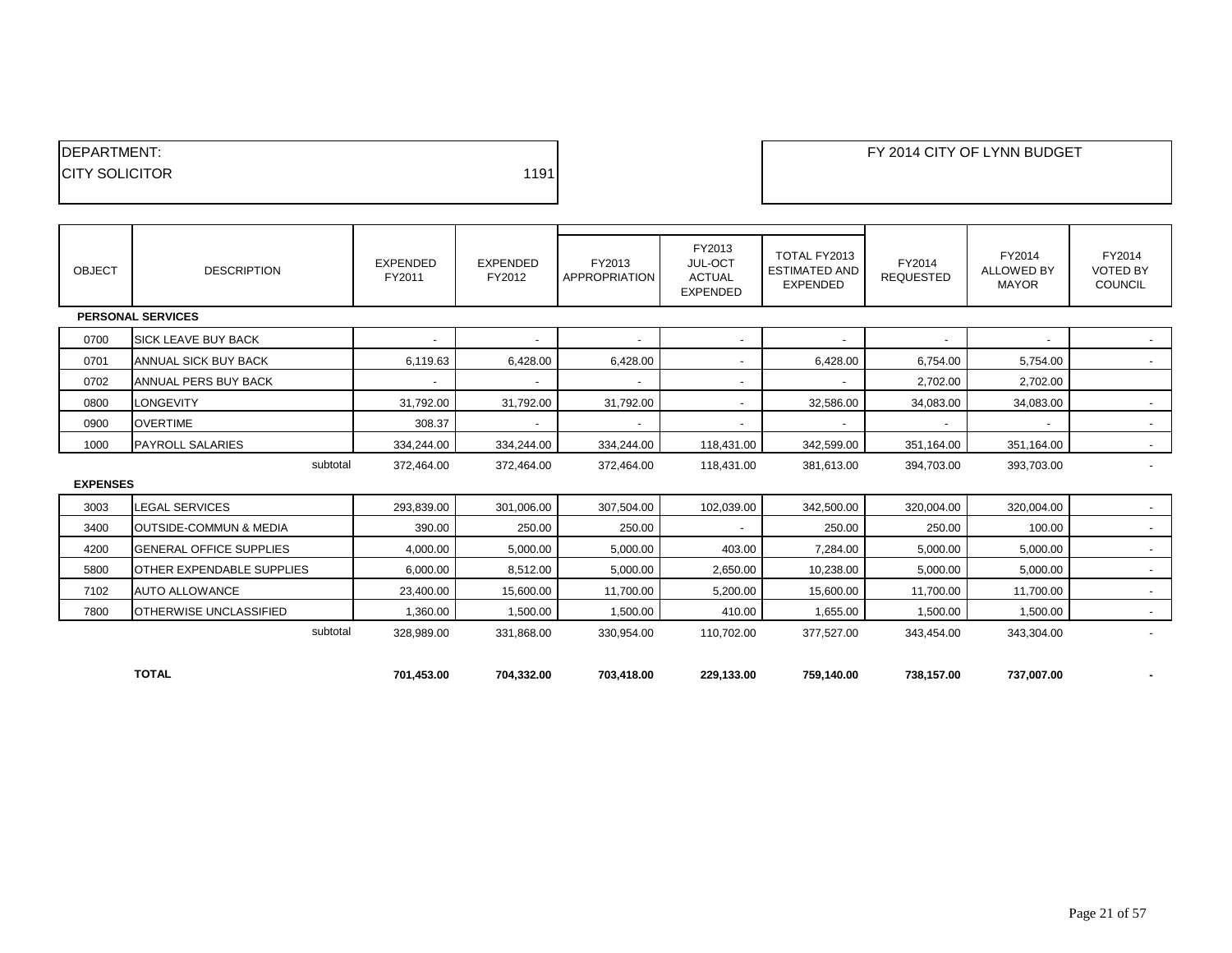| <b>IDEPARTMENT:</b> | <b>AWARDS &amp; EXECUTIONS</b> |                           | 1192               |                         |                                                              |                                                  |                            | FY 2014 CITY OF LYNN BUDGET                 |                                             |
|---------------------|--------------------------------|---------------------------|--------------------|-------------------------|--------------------------------------------------------------|--------------------------------------------------|----------------------------|---------------------------------------------|---------------------------------------------|
| <b>OBJECT</b>       | <b>DESCRIPTION</b>             | <b>EXPENDED</b><br>FY2011 | EXPENDED<br>FY2012 | FY2013<br>APPROPRIATION | FY2013<br><b>JUL-OCT</b><br><b>ACTUAL</b><br><b>EXPENDED</b> | TOTAL FY2013<br><b>ESTIMATED AND</b><br>EXPENDED | FY2014<br><b>REQUESTED</b> | FY2014<br><b>ALLOWED BY</b><br><b>MAYOR</b> | FY2014<br><b>VOTED BY</b><br><b>COUNCIL</b> |
| <b>EXPENSES</b>     |                                |                           |                    |                         |                                                              |                                                  |                            |                                             |                                             |
| 7600                | <b>JUDGMENTS &amp; AWARDS</b>  | 28,109.42                 | 25,544.00          | 19,844.00               | 23,750.00                                                    | 34,844.00                                        | 19,844.00                  | 19,844.00                                   |                                             |
|                     | <b>TOTAL</b>                   | 28,109.42                 | 25,544.00          | 19,844.00               | 23,750.00                                                    | 34,844.00                                        | 19,844.00                  | 19,844.00                                   |                                             |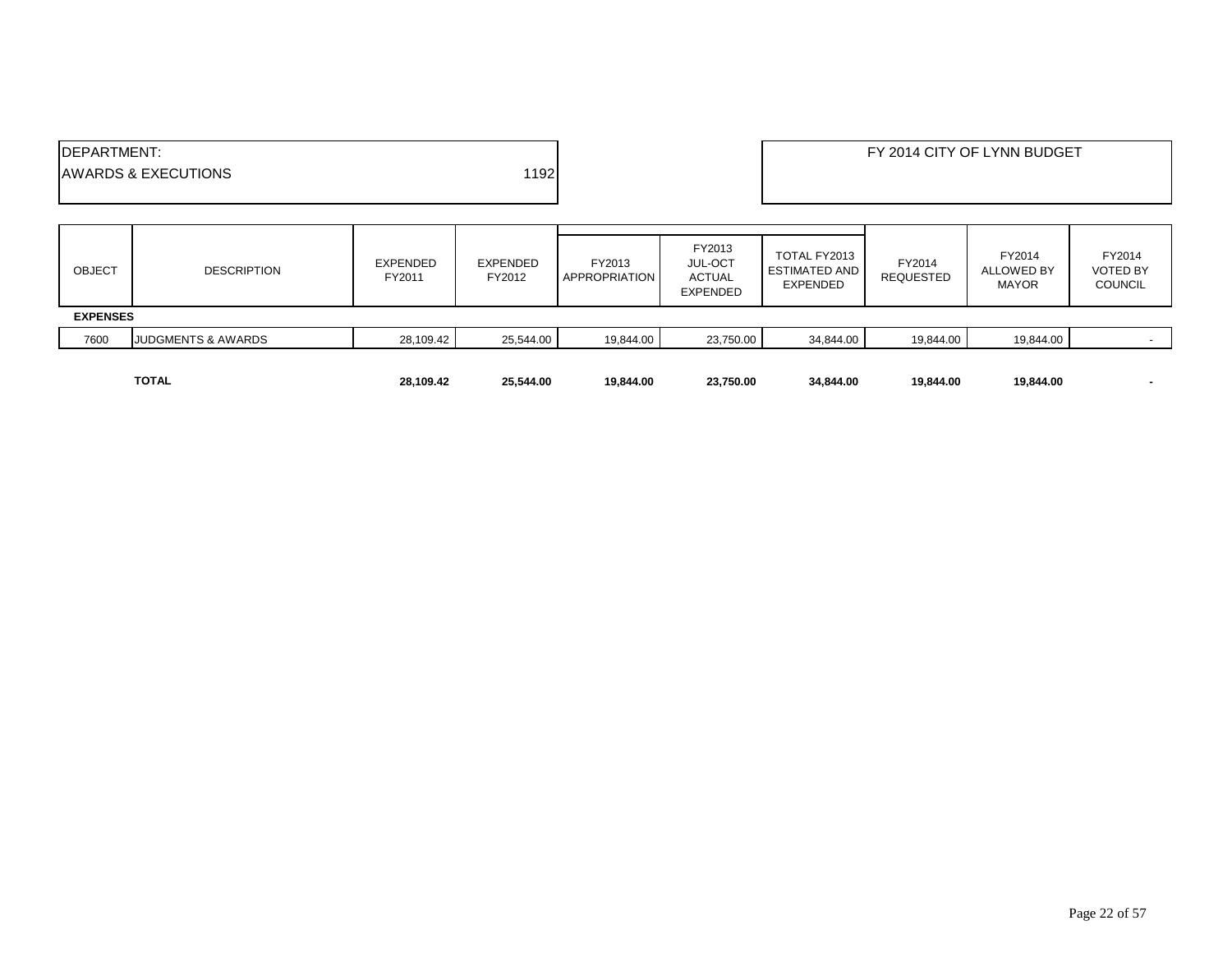| <b>IDEPARTMENT:</b>           |      |
|-------------------------------|------|
| <b>IINSPECTIONAL SERVICES</b> | 1193 |
|                               |      |

| <b>OBJECT</b>   | <b>DESCRIPTION</b>            | EXPENDED<br>FY2011 | <b>EXPENDED</b><br>FY2012 | FY2013<br><b>APPROPRIATION</b> | FY2013<br>JUL-OCT<br><b>ACTUAL</b><br><b>EXPENDED</b> | TOTAL FY2013<br><b>ESTIMATED AND</b><br><b>EXPENDED</b> | FY2014<br><b>REQUESTED</b> | FY2014<br><b>ALLOWED BY</b><br><b>MAYOR</b> | FY2014<br><b>VOTED BY</b><br><b>COUNCIL</b> |
|-----------------|-------------------------------|--------------------|---------------------------|--------------------------------|-------------------------------------------------------|---------------------------------------------------------|----------------------------|---------------------------------------------|---------------------------------------------|
|                 | <b>PERSONAL SERVICES</b>      |                    |                           |                                |                                                       |                                                         |                            |                                             |                                             |
| 0700            | <b>SICK LEAVE BUY BACK</b>    |                    | 18,042.00                 | 18,042.00                      | 2,264.00                                              | 18,042.00                                               |                            |                                             |                                             |
| 0700S           | RETIREMENT BUY BACK           |                    | 19,839.00                 |                                |                                                       |                                                         |                            |                                             |                                             |
| 0701            | ANNUAL SICK BUY BACK          | 16,410.00          | 11,000.00                 | 11,000.00                      | 17,832.00                                             | 9,624.00                                                | 11,000.00                  | 11,000.00                                   |                                             |
| 0701S           | <b>ANNUAL SICK BUY BACK</b>   | 15,834.00          |                           | 17,000.00                      | 543.00                                                | 18,376.00                                               | 17,000.00                  | 17,000.00                                   |                                             |
| 0702            | ANNUAL PERS BUY BACK          |                    |                           |                                |                                                       |                                                         | 10,000.00                  | 10,000.00                                   |                                             |
| 0800            | LONGEVITY                     | 116,115.00         | 116,248.00                | 140,333.00                     | 2,125.00                                              | 139,762.00                                              | 132,956.00                 | 132,956.00                                  |                                             |
| 0800S           | <b>SCHOOL LONGEVITY</b>       |                    | 14,464.00                 | 453,887.00                     |                                                       | 21,179.00                                               | 450,223.00                 | 450,223.00                                  |                                             |
| 0900            | <b>OVERTIME</b>               | 90,000.00          | 107,037.00                | 115,035.00                     | 47,937.00                                             | 115,035.00                                              | 48,300.00                  | 22,200.00                                   | $\sim$                                      |
| 0900S           | <b>SCHOOL OVERTIME</b>        | 200,000.00         | 273,225.00                | 270,800.00                     | 169,467.00                                            | 270,800.00                                              | 300,000.00                 | 300,000.00                                  |                                             |
| 1000            | <b>PAYROLL SALARIES</b>       | 1,624,270.00       | 1,796,445.00              | 1,665,836.00                   | 682,157.00                                            | 1,692,189.00                                            | 1,804,649.00               | 1,804,649.00                                |                                             |
| 1000S           | <b>SCHOOL SALARIES</b>        | 5,922,199.00       | 5,219,939.00              | 4,426,508.00                   | 1,619,145.00                                          | 4,929,015.00                                            | 4,197,432.00               | 4,197,432.00                                |                                             |
| 1000S           | <b>OUT OF GRADE</b>           |                    | $\overline{\phantom{a}}$  | 60,000.00                      |                                                       |                                                         | 100,000.00                 | 60,000.00                                   |                                             |
| 1000            | <b>OUT OF GRADE</b>           |                    |                           | 6,000.00                       |                                                       |                                                         | 3,000.00                   | 2,000.00                                    |                                             |
| 100S            | <b>SEASONAL</b>               | $\blacksquare$     | $\overline{\phantom{a}}$  | $\overline{\phantom{a}}$       | $\sim$                                                | $\blacksquare$                                          | 33,280.00                  | 25,556.00                                   |                                             |
| 1000            | <b>STIPENDS</b>               |                    | $\overline{\phantom{a}}$  |                                | $\overline{\phantom{a}}$                              |                                                         | 7,800.00                   | 7,800.00                                    |                                             |
| 1000S           | <b>STIPENDS</b>               |                    |                           | 9,000.00                       |                                                       |                                                         | 15,000.00                  | 9,000.00                                    |                                             |
|                 | subtotal                      | 7,984,828.00       | 7,576,239.00              | 7,193,441.00                   | 2,541,470.00                                          | 7,214,022.00                                            | 7,130,640.00               | 7,049,816.00                                |                                             |
| <b>EXPENSES</b> |                               |                    |                           |                                |                                                       |                                                         |                            |                                             |                                             |
| 1196            | FECTEAU LEARY REPAIRS         |                    | $\overline{\phantom{a}}$  |                                |                                                       |                                                         |                            |                                             |                                             |
| 1197            | <b>MEMORIAL AUDITORIUM</b>    | 10,000.00          | $\overline{\phantom{a}}$  | 10,000.00                      | $\overline{\phantom{a}}$                              | ٠                                                       | 20,000.00                  | ٠                                           |                                             |
| 1198            | <b>FRASIER FIELD LIGHTING</b> |                    | $\overline{\phantom{a}}$  | $\overline{\phantom{a}}$       | $\overline{\phantom{a}}$                              |                                                         |                            |                                             |                                             |
| 1199            | <b>CLASSICAL REPAIRS</b>      |                    |                           |                                |                                                       |                                                         |                            |                                             |                                             |
| 2101            | <b>ELECTRICITY</b>            | 500,000.00         | 579,328.00                | 500,000.00                     | 128,356.00                                            | 528,635.00                                              | 525,000.00                 | 500,000.00                                  |                                             |
| 2102            | <b>NATURAL GAS</b>            | 350,000.00         | 303,780.00                | 289,389.00                     | 9,480.00                                              | 299,159.00                                              | 300,389.00                 | 289,389.00                                  |                                             |

2409 |VEHICLES R&M | 10,000.00 | 10,200.00 | 1,000.00 | 10,400.00 | 10,000.00 | -2409S MAINT/VEHICLES R&M  $22,000.00$   $20,256.00$   $27,000.00$   $15,719.00$   $27,557.00$   $27,000.00$   $27,000.00$   $27,000.00$ 2411S PLANT OP ASBESTOS A SUBSEX IN THE RELATION OF A SERVER AND THE RELATIONS OF A SUBSEXUAL OF A SUBSEXUAL O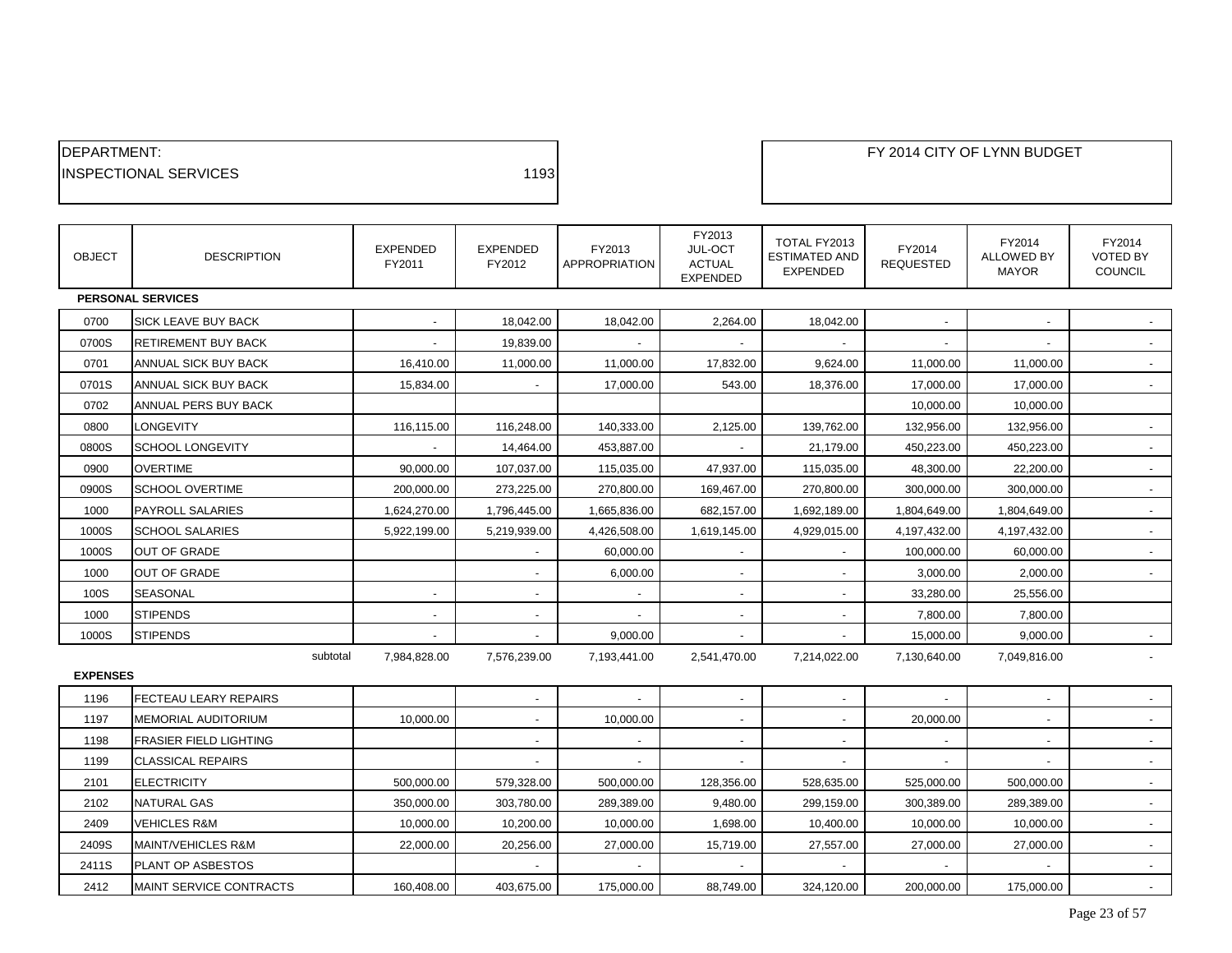| <b>IDEPARTMENT:</b>           |      |
|-------------------------------|------|
| <b>IINSPECTIONAL SERVICES</b> | 1193 |

| <b>OBJECT</b> | <b>DESCRIPTION</b>               | <b>EXPENDED</b><br>FY2011 | <b>EXPENDED</b><br>FY2012 | FY2013<br>APPROPRIATION | FY2013<br>JUL-OCT<br><b>ACTUAL</b><br><b>EXPENDED</b> | TOTAL FY2013<br><b>ESTIMATED AND</b><br><b>EXPENDED</b> | FY2014<br><b>REQUESTED</b> | FY2014<br>ALLOWED BY<br><b>MAYOR</b> | FY2014<br><b>VOTED BY</b><br>COUNCIL |
|---------------|----------------------------------|---------------------------|---------------------------|-------------------------|-------------------------------------------------------|---------------------------------------------------------|----------------------------|--------------------------------------|--------------------------------------|
| 2412S         | MAINT SERVICE CONTRACTS          | 380,031.00                | 1,091,406.00              | 530,000.00              | 499,899.00                                            | 866,940.00                                              | 730,000.00                 | 655,000.00                           |                                      |
| 2413          | PLANT OP./HVAC ENERGY CON        | 186,640.00                | 211,098.00                | 200,000.00              | 27,536.00                                             | 161,504.00                                              | 200,000.00                 | 180,000.00                           |                                      |
| 2413S         | HVAC ENERGY CONTRACTS            | 568,143.00                | 637,240.00                | 575,000.00              | 160,463.00                                            | 596,623.00                                              | 575,000.00                 | 450,000.00                           |                                      |
| 2504          | <b>OUTSIDE SVCS.- TOWING</b>     |                           |                           |                         |                                                       |                                                         |                            |                                      |                                      |
| 2699          | MISC EQUIP REPAIR & MAINT        |                           |                           |                         |                                                       |                                                         |                            |                                      |                                      |
| 2700          | <b>RENT &amp; LEASE</b>          | 24,000.00                 | 41,571.00                 | 35,427.00               | 3,204.00                                              | 39,556.00                                               | 38,700.00                  | 38,700.00                            |                                      |
| 2707          | COMMUNICA.EQUIP RENT/LSE         | 700.00                    | 700.00                    | 700.00                  | 342.00                                                | 700.00                                                  | 700.00                     | 700.00                               |                                      |
| 2716          | WAYNE ALARM TOWER RENTAL         | 60,328.00                 | 53,021.00                 | 45,423.00               | 3,909.00                                              | 49,332.00                                               | 50,100.00                  | 50,100.00                            |                                      |
| 2902          | <b>OUTSIDE R &amp; M SERVICE</b> | 2,000.00                  | 2,000.00                  | 2,000.00                |                                                       | 1,000.00                                                | 2,000.00                   | 2,000.00                             | $\sim$                               |
| 2904S         | DPW TRANSF/SNOW REMOVAL          | 225,000.00                | 217,500.00                | 225,000.00              | 574.00                                                | 225,000.00                                              | 275,000.00                 | 230,000.00                           |                                      |
| 2905S         | DUMPSTER RENTALS                 | 65,000.00                 | 22,300.00                 | 35,000.00               | 4,619.00                                              | 15,805.00                                               | 35,000.00                  | 35,000.00                            |                                      |
| 2906S         | DPW TRANSF/GROUNDSKEEPING        | 55,000.00                 | 71,436.00                 | 55,000.00               | 33,237.00                                             | 86,316.00                                               | 65,000.00                  | 55,000.00                            | $\sim$                               |
| 2999          | <b>GEOTMS MAINTENANCE</b>        | 22,500.00                 | 30,264.00                 | 43,000.00               | 14,958.00                                             | 53,778.00                                               | 43,000.00                  | 43,000.00                            |                                      |
| 2999S         | <b>SCHOOL DUE MAINTENANCE</b>    | 19,000.00                 | 472.00                    | 19,000.00               | 4,575.00                                              | 11,000.00                                               | 19,000.00                  | 19,000.00                            |                                      |
| 3000          | OUTSDE PROF/TECH-GENERAL         | 3,000.00                  | 6,475.00                  | 91,000.00               | 17,459.00                                             | 90,026.00                                               | 91,000.00                  | 91,000.00                            | $\sim$                               |
| 3000S         | OUTSDE PROF/TECH-GENERAL         |                           | 2,300.00                  |                         |                                                       | 1,050.00                                                |                            |                                      |                                      |
| 3008          | <b>OUTSIDE PROF/PHYSICIANS</b>   | 12,000.00                 | 13,350.00                 | 12,000.00               | 3,000.00                                              | 13,000.00                                               | 12,000.00                  | 12,000.00                            |                                      |
| 3102          | <b>EMPLOYEE PHYSICALS</b>        |                           | $\sim$                    | $\sim$                  | $\sim$                                                | $\overline{\phantom{a}}$                                | $\blacksquare$             | $\overline{\phantom{a}}$             | $\sim$                               |
| 3400          | OUTSIDE-COMMUN & MEDIA           | 160,000.00                | 158,983.00                | 160,000.00              | 38,317.00                                             | 156,483.00                                              | 160,000.00                 | 160,000.00                           |                                      |
| 3401          | ADVERTISING                      | 4.000.00                  | 6,915.00                  | 6,000.00                | 4,329.00                                              | 6,470.00                                                | 6,000.00                   | 6,000.00                             |                                      |
| 3401S         | <b>ADVERTISING</b>               |                           |                           |                         |                                                       |                                                         |                            |                                      | $\sim$                               |
| 3410          | NEXTEL                           | 20,000.00                 | 20,019.00                 | 23,000.00               | 5,227.00                                              | 23,029.00                                               | 23,000.00                  | 23,000.00                            |                                      |
| 3805          | RODENT CONTROL                   | 10,000.00                 | 22,410.00                 | 20,000.00               | 6,890.00                                              | 20,000.00                                               | 30,000.00                  | 20,000.00                            |                                      |
| 4101          | DIESEL FUEL (CITY)               |                           | 1,000.00                  |                         | $\blacksquare$                                        | 389.00                                                  |                            |                                      |                                      |
| 4101S         | DIESEL FUEL (SCHOOL)             |                           | 2,300.00                  |                         |                                                       | 625.00                                                  |                            |                                      |                                      |
| 4102          | <b>GASOLINE</b>                  | 5.000.00                  | 12,500.00                 | 5,000.00                |                                                       | 5,000.00                                                | 5,000.00                   | 5,000.00                             |                                      |
| 4102L         | <b>GASOLINE (LIBRARY)</b>        |                           | $\overline{\phantom{a}}$  |                         |                                                       |                                                         |                            |                                      | $\sim$                               |
| 4102S         | <b>GASOLINE</b>                  | 18,000.00                 | 25,500.00                 | 18,000.00               | 16,000.00                                             | 18,000.00                                               | 18,000.00                  | 18,000.00                            |                                      |
| 4103          | #2 HEATING OIL                   | 50,000.00                 | 30,205.00                 | 30,000.00               |                                                       | 30,000.00                                               | 30,000.00                  | 20,000.00                            |                                      |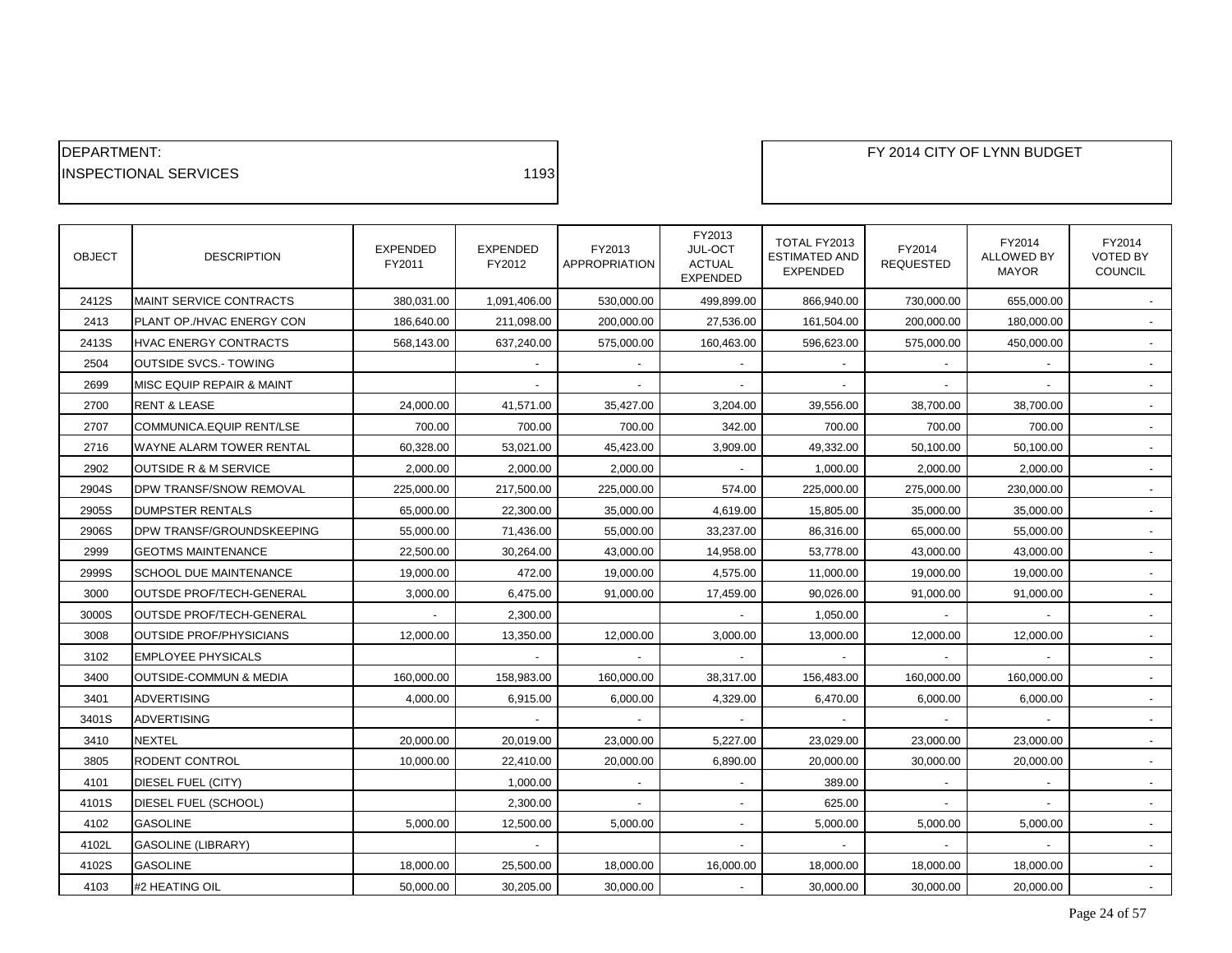| <b>IDEPARTMENT:</b>           |      |
|-------------------------------|------|
| <b>IINSPECTIONAL SERVICES</b> | 1193 |

| <b>OBJECT</b> | <b>DESCRIPTION</b>                  | <b>EXPENDED</b><br>FY2011 | <b>EXPENDED</b><br>FY2012 | FY2013<br><b>APPROPRIATION</b> | FY2013<br>JUL-OCT<br><b>ACTUAL</b><br><b>EXPENDED</b> | TOTAL FY2013<br><b>ESTIMATED AND</b><br><b>EXPENDED</b> | FY2014<br><b>REQUESTED</b> | FY2014<br><b>ALLOWED BY</b><br><b>MAYOR</b> | FY2014<br><b>VOTED BY</b><br>COUNCIL |
|---------------|-------------------------------------|---------------------------|---------------------------|--------------------------------|-------------------------------------------------------|---------------------------------------------------------|----------------------------|---------------------------------------------|--------------------------------------|
| 4200          | <b>GENERAL OFFICE SUPPLIES</b>      | 3,650.00                  | 9,371.00                  | 5,120.00                       | 5,427.00                                              | 7,268.00                                                | 5,435.00                   | 5,000.00                                    |                                      |
| 4201S         | OFFICE SUPPLIES                     |                           | 1,484.00                  | 1,000.00                       | 974.00                                                | 6,000.00                                                | 1,000.00                   | 1,000.00                                    |                                      |
| 4204          | <b>PRINTING SERVICES</b>            | 3,000.00                  | 5,000.00                  | 5,000.00                       |                                                       | 5,000.00                                                | 5,000.00                   | 5,000.00                                    |                                      |
| 4300          | <b>BUILDING R&amp;M SUPPLIES</b>    | 25,000.00                 | 26,512.00                 | 25,000.00                      | 6,299.00                                              | 25,183.00                                               | 30,000.00                  | 25,000.00                                   |                                      |
| 4300S         | <b>BUILDING REPAIRS &amp; MAINT</b> | 215,000.00                | 204,417.00                | 215,000.00                     | 116,824.00                                            | 249,551.00                                              | 225,000.00                 | 200,000.00                                  |                                      |
| 4301          | <b>BUILDING SUPPLIES</b>            |                           | $\blacksquare$            |                                |                                                       |                                                         |                            |                                             |                                      |
| 4301S         | <b>ELECTRICAL SUPPLIES</b>          |                           | $\blacksquare$            |                                | $\overline{\phantom{a}}$                              |                                                         |                            | $\overline{\phantom{m}}$                    |                                      |
| 4302S         | <b>GLASS/GLAZING R&amp;M</b>        |                           | $\overline{\phantom{a}}$  |                                | $\blacksquare$                                        |                                                         |                            |                                             |                                      |
| 4304S         | HARDWARE R&M SUPPLIES               |                           | $\sim$                    | $\overline{\phantom{a}}$       | $\overline{\phantom{a}}$                              |                                                         | $\blacksquare$             | $\overline{\phantom{a}}$                    |                                      |
| 4306S         | PAINTING R&M SUPPLIES               |                           | $\overline{\phantom{a}}$  | $\overline{\phantom{a}}$       | $\overline{\phantom{a}}$                              |                                                         | $\overline{\phantom{a}}$   | $\overline{\phantom{a}}$                    |                                      |
| 4307S         | PLUMBING R&M SUPPLIES               |                           | $\blacksquare$            |                                |                                                       |                                                         |                            |                                             |                                      |
| 4311S         | <b>ROOFING R&amp;M SUPPLIES</b>     |                           | $\overline{\phantom{a}}$  |                                | $\blacksquare$                                        |                                                         |                            | $\overline{\phantom{a}}$                    |                                      |
| 4312S         | LUMBER R&M                          |                           | $\overline{\phantom{a}}$  | $\overline{\phantom{a}}$       | $\overline{\phantom{a}}$                              |                                                         | $\overline{\phantom{a}}$   | $\overline{\phantom{a}}$                    |                                      |
| 4313S         | <b>ALARM SYSTEM REPAIR</b>          |                           | $\overline{\phantom{a}}$  |                                |                                                       |                                                         |                            |                                             |                                      |
| 4399S         | MISC REPAIRS/MAINT SCHOOLS          |                           | $\blacksquare$            | 750,600.00                     | 367,591.00                                            | 655,556.00                                              | 750,000.00                 | 750,600.00                                  |                                      |
| 4500S         | SUPPLIES HOUSEKEEPING               | 90,535.00                 | 94,969.00                 | 100,000.00                     | 39,838.00                                             | 91,834.00                                               | 100,000.00                 | 100,000.00                                  | $\sim$                               |
| 4510S         | <b>EQUIP LEASE PURCHASE</b>         | 3,705.00                  | 3,705.00                  | 3,705.00                       | 5,346.00                                              | 5,705.00                                                | 3,705.00                   | 3,705.00                                    |                                      |
| 4517S         | <b>EXPENDABLES</b>                  | 189,465.00                | 190,695.00                | 190,000.00                     | 54,215.00                                             | 188,500.00                                              | 190,000.00                 | 180,000.00                                  |                                      |
| 4599          | <b>MISC CUST/HSKP SUPPLIES</b>      | 4,000.00                  | 5,000.00                  | 5,000.00                       | 48.00                                                 | 5,000.00                                                | 5,000.00                   | 5,000.00                                    | $\sim$                               |
| 4600S         | <b>GROUNDSKEEPING SUPPLIES</b>      |                           |                           |                                |                                                       |                                                         |                            |                                             |                                      |
| 4610S         | POOL SUPPLIES                       |                           | $\blacksquare$            |                                | $\overline{a}$                                        |                                                         |                            |                                             |                                      |
| 4800          | <b>VEHICULAR SUPPLIES</b>           |                           | $\sim$                    | $\overline{\phantom{a}}$       | $\blacksquare$                                        |                                                         |                            | $\blacksquare$                              | $\sim$                               |
| 5000          | MEDICAL & SURGICAL SUPP.            | 1,700.00                  | 17,988.00                 | 2,000.00                       | 4,188.00                                              | 5,626.00                                                | 2,000.00                   | 2,000.00                                    |                                      |
| 5101          | EDUCATIONAL-BOOKS                   | 1,000.00                  | 1,200.00                  | 1,000.00                       | 117.00                                                | 1,000.00                                                | 1,000.00                   | 1,000.00                                    |                                      |
| 5405S         | <b>MAINTENANCE TOOLS</b>            |                           | $\blacksquare$            | $\overline{\phantom{a}}$       | $\blacksquare$                                        |                                                         |                            | $\overline{\phantom{a}}$                    | $\sim$                               |
| 5810          | UNIFORM & CLOTHING                  | 600.00                    | 600.00                    | 600.00                         |                                                       | 600.00                                                  | 600.00                     | 600.00                                      |                                      |
| 5810S         | UNIFORM & CLOTHING                  | 20,000.00                 | 8,900.00                  | 20,000.00                      | 4,898.00                                              | 5,950.00                                                | 20,000.00                  | 15,000.00                                   |                                      |
| 5811          | <b>ELECTRICAL SUPPLIES</b>          |                           |                           |                                |                                                       |                                                         |                            |                                             |                                      |
| 7100          | <b>IN-STATE TRAVEL</b>              | 2,000.00                  | 2,720.00                  | 2,000.00                       | 1,006.00                                              | 3,826.00                                                | 2,000.00                   | 2,000.00                                    |                                      |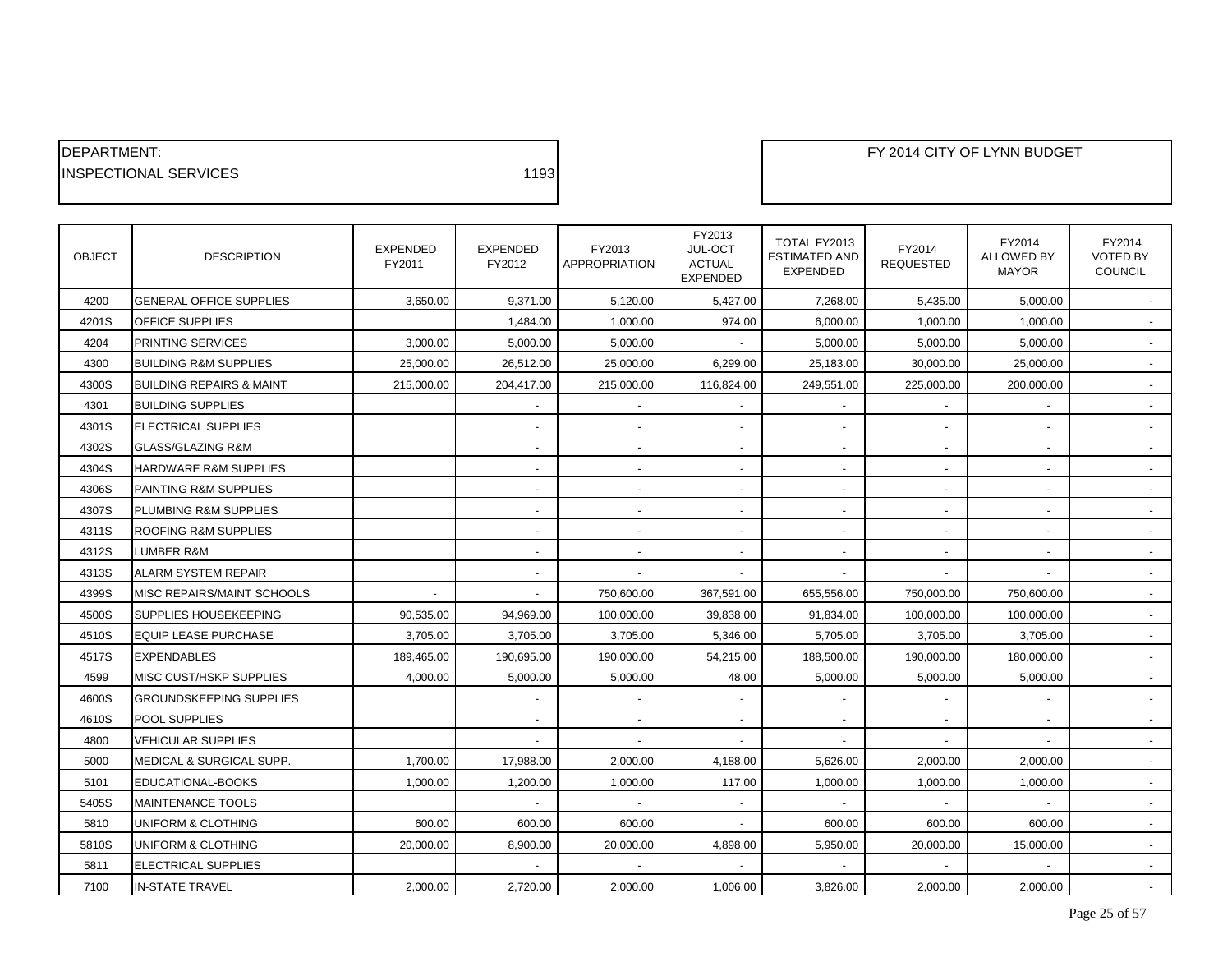| <b>IDEPARTMENT:</b>           |      |
|-------------------------------|------|
| <b>IINSPECTIONAL SERVICES</b> | 1193 |

| <b>OBJECT</b> | <b>DESCRIPTION</b>           | <b>EXPENDED</b><br>FY2011 | <b>EXPENDED</b><br>FY2012 | FY2013<br><b>APPROPRIATION</b> | FY2013<br>JUL-OCT<br><b>ACTUAL</b><br><b>EXPENDED</b> | TOTAL FY2013<br><b>ESTIMATED AND</b><br><b>EXPENDED</b> | FY2014<br><b>REQUESTED</b> | FY2014<br><b>ALLOWED BY</b><br><b>MAYOR</b> | FY2014<br><b>VOTED BY</b><br><b>COUNCIL</b> |
|---------------|------------------------------|---------------------------|---------------------------|--------------------------------|-------------------------------------------------------|---------------------------------------------------------|----------------------------|---------------------------------------------|---------------------------------------------|
| 7102          | <b>AUTO ALLOWANCE</b>        | 25.025.00                 | 29,575.00                 | 27,300.00                      | 9,750.00                                              | 27,543.00                                               | 23,400.00                  | 23,400.00                                   | $\sim$                                      |
| 7102S         | <b>TRAVEL ALLOWANCE</b>      | 3.600.00                  | 3.200.00                  | 2.400.00                       | $\overline{\phantom{a}}$                              | 2.400.00                                                | 2.400.00                   | 2,400.00                                    | $\sim$                                      |
| 7302          | <b>ORG DUES</b>              | 1,900.00                  | 1,600.00                  | 1,900.00                       | 534.00                                                | 1,506.00                                                | 1,900.00                   | 1,900.00                                    | $\sim$                                      |
| 7400          | <b>INSURANCE PREMIUMS</b>    |                           | $\sim$                    | $\sim$                         | $\overline{\phantom{a}}$                              | $\overline{\phantom{a}}$                                | $\overline{\phantom{a}}$   | $\overline{\phantom{a}}$                    | $\sim$                                      |
| 7699          | <b>MISC JUDGEMENTS</b>       |                           | $\overline{\phantom{a}}$  | $\overline{\phantom{a}}$       | $\overline{\phantom{a}}$                              | $\overline{\phantom{a}}$                                | $\blacksquare$             | $\overline{\phantom{a}}$                    | $\sim$                                      |
| 7802          | <b>OVERTIME MEALS</b>        |                           | $\sim$                    | $\sim$                         | $\overline{\phantom{a}}$                              | $\overline{\phantom{a}}$                                | $\blacksquare$             | $\overline{\phantom{a}}$                    | $\sim$                                      |
| 7804          | TOOL/UNIFORM ALLOWANCE       |                           | $\overline{\phantom{a}}$  | $\sim$                         | $\overline{\phantom{a}}$                              | $\overline{\phantom{a}}$                                | $\blacksquare$             | $\overline{\phantom{a}}$                    | $\sim$                                      |
| 7804S         | <b>TOOL ALLOWANCE</b>        | 2.500.00                  | 2,500.00                  | 2,500.00                       | $\overline{\phantom{a}}$                              | 2,500.00                                                | 2,500.00                   | 2,500.00                                    | $\sim$                                      |
| 7805          | LICENSES PURCH FROM STATE    | 50.00                     | 50.00                     | 50.00                          |                                                       | 50.00                                                   | 50.00                      | 50.00                                       | $\sim$                                      |
| 8200          | <b>BUILDINGS</b>             | 50.000.00                 | 120,406.00                | 100,000.00                     | 4.886.00                                              | 100,000.00                                              | 125,000.00                 | 100,000.00                                  | $\sim$                                      |
| 8200S         | <b>CAPITAL REPAIRS</b>       | 325,000.00                | 627,653.00                | 750,000.00                     | 677,037.00                                            | 878,767.00                                              | 750,000.00                 | 750,000.00                                  | $\sim$                                      |
| 8201S         | <b>CLASSICAL MONITORING</b>  | $\sim$                    | $\overline{\phantom{a}}$  | 50,000.00                      | $\overline{\phantom{a}}$                              | $\overline{\phantom{a}}$                                | 50,000.00                  | 50,000.00                                   | $\sim$                                      |
| 8202S         | ICLASSICAL INTERIM REPAIRS   | $\overline{\phantom{a}}$  | $\overline{\phantom{a}}$  | 150.000.00                     | $\overline{\phantom{a}}$                              |                                                         | 150.000.00                 | 150.000.00                                  | $\sim$                                      |
| 8505          | <b>FIRE &amp; ALARM</b>      |                           | $\sim$                    | $\sim$                         | $\overline{\phantom{a}}$                              | $\overline{\phantom{a}}$                                | $\overline{\phantom{a}}$   | $\overline{\phantom{a}}$                    | $\overline{\phantom{a}}$                    |
| 8518S         | <b>COMPUTER SOFTWARE SCH</b> |                           | $\overline{\phantom{a}}$  | $\sim$                         | $\overline{\phantom{a}}$                              |                                                         |                            | $\overline{\phantom{a}}$                    | $\sim$                                      |
| 8700          | REPLACEMENT EQUIPMENT        | 38,452.00                 | 32,107.00                 | 54,000.00                      | 44,801.00                                             | 66,116.00                                               | 54,000.00                  | 54,000.00                                   | $\sim$                                      |
| 8700S         | <b>REPLACEMENT EQUIPMENT</b> |                           | 11,300.00                 | $\overline{\phantom{a}}$       | $\overline{\phantom{a}}$                              |                                                         | $\overline{\phantom{a}}$   | $\overline{\phantom{a}}$                    | $\sim$                                      |
| 8705S         | FIRE & ALARM EQUIPMENT       |                           | $\overline{\phantom{a}}$  | $\overline{\phantom{a}}$       |                                                       |                                                         |                            |                                             | $\sim$                                      |
| 8750          | <b>BARRY PARK LIGHTS</b>     |                           |                           | 100,000.00                     | 52,077.00                                             | 100,000.00                                              | 100.000.00                 | 100,000.00                                  | $\sim$                                      |
| 8809          | <b>DEMOLITIONS</b>           | 19,200.00                 | $\sim$                    | $\overline{\phantom{a}}$       | $\overline{\phantom{a}}$                              | $\overline{\phantom{a}}$                                | $\overline{\phantom{a}}$   | $\overline{\phantom{a}}$                    | $\sim$                                      |
| 9510          | <b>TRANSFER ACCOUNTS</b>     |                           | $\overline{\phantom{a}}$  | $\overline{\phantom{a}}$       | $\overline{\phantom{a}}$                              | $\blacksquare$                                          | $\blacksquare$             | $\overline{\phantom{a}}$                    | $\sim$                                      |
| 9517          | <b>BYRNE GRANT MATCH</b>     |                           | $\overline{\phantom{a}}$  | $\overline{\phantom{a}}$       | $\overline{\phantom{a}}$                              | $\overline{\phantom{a}}$                                | $\overline{\phantom{a}}$   | $\overline{\phantom{a}}$                    |                                             |
|               | subtotal                     | 3,968,132.00              | 5,399,156.00              | 5.706.114.00                   | 2,484,396.00                                          | 6,096,978.00                                            | 6,090,879.00               | 5,645,044.00                                | $\blacksquare$                              |

**TOTAL 11,952,960.00 12,975,395.00 12,899,555.00 5,025,866.00 13,311,000.00 13,221,519.00 12,694,860.00 -**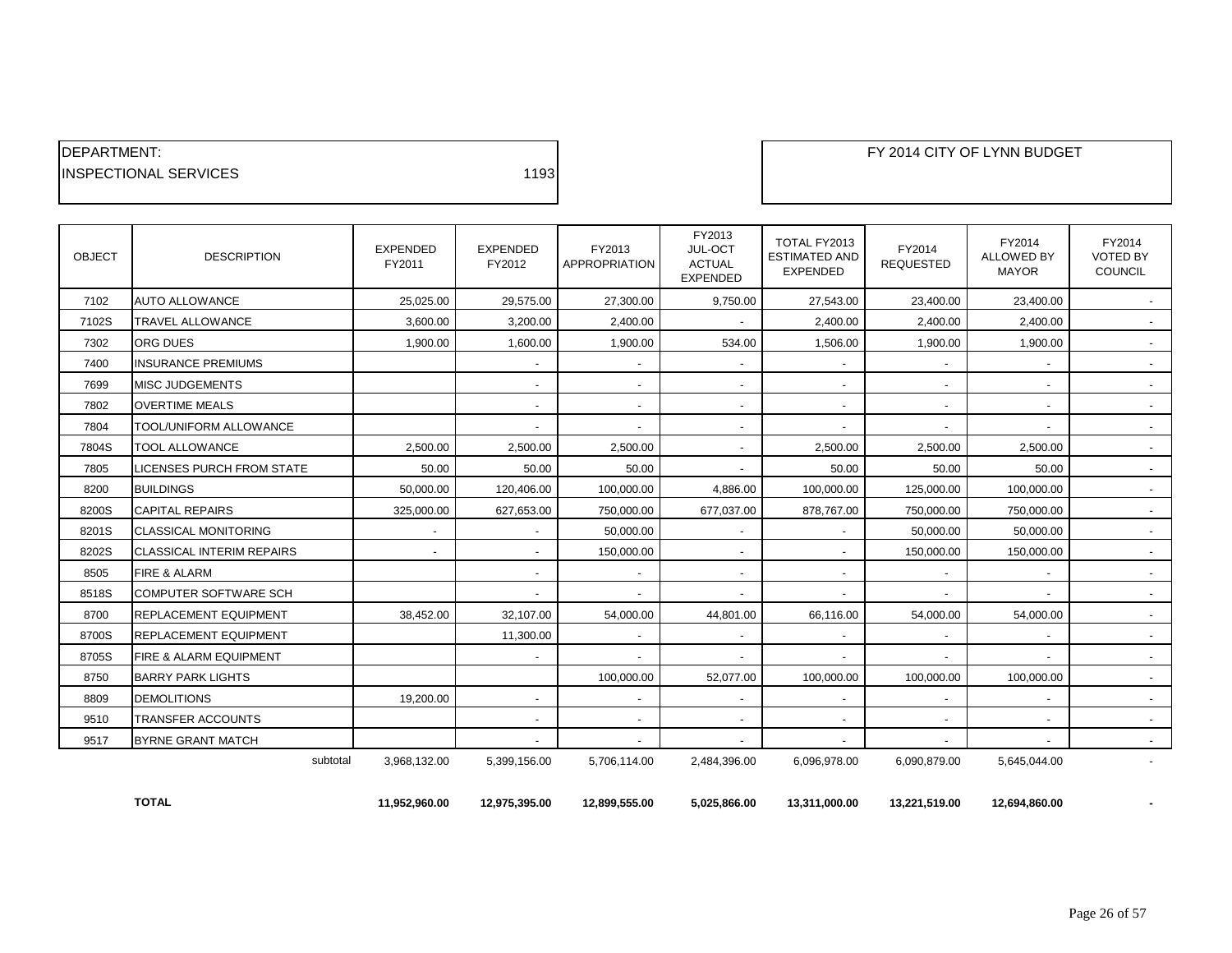| <b>IDEPARTMENT:</b>       |      |
|---------------------------|------|
| <b>IPOLICE DEPARTMENT</b> | 2210 |
|                           |      |

| <b>OBJECT</b> | <b>DESCRIPTION</b>                | EXPENDED<br>FY2011 | <b>EXPENDED</b><br>FY2012 | FY2013<br><b>APPROPRIATION</b> | FY2013<br>JUL-OCT<br><b>ACTUAL</b><br><b>EXPENDED</b> | TOTAL FY2013<br><b>ESTIMATED AND</b><br><b>EXPENDED</b> | FY2014<br><b>REQUESTED</b> | FY2014<br><b>ALLOWED BY</b><br><b>MAYOR</b> | FY2014<br><b>VOTED BY</b><br><b>COUNCIL</b> |
|---------------|-----------------------------------|--------------------|---------------------------|--------------------------------|-------------------------------------------------------|---------------------------------------------------------|----------------------------|---------------------------------------------|---------------------------------------------|
|               | <b>PERSONAL SERVICES</b>          |                    |                           |                                |                                                       |                                                         |                            |                                             |                                             |
| 0700          | SICK LEAVE BUY BACK               | 14,441.31          | 2,189.00                  |                                |                                                       |                                                         | 39,556.00                  | 39,556.00                                   |                                             |
| 0701          | <b>ANNUAL SICK LEAVE</b>          | 44,500.00          | 44,500.00                 | 44,500.00                      | 3,513.00                                              | 44,500.00                                               | 50,000.00                  | 50,000.00                                   |                                             |
| 0702          | ANNUAL PERS LEAVE BUY BACK        |                    |                           |                                |                                                       |                                                         | 1,200.00                   | 1,200.00                                    |                                             |
| 0800          | LONGEVITY                         | 1,248,287.55       | 1,209,472.00              | 1,270,393.00                   | 101,330.00                                            | 1,470,845.00                                            | 1,387,930.00               | 1,387,930.00                                | $\blacksquare$                              |
| 0900          | <b>OVERTIME</b>                   | 1,893,434.69       | 2,122,453.00              | 2,093,053.00                   | 1,228,143.00                                          | 2,093,053.00                                            | 2,523,340.00               | 2,523,340.00                                |                                             |
| 1000          | PAYROLL SALARIES                  | 12,193,286.33      | 12,239,790.00             | 13,498,778.00                  | 5,350,134.00                                          | 15,334,874.00                                           | 14,911,832.00              | 14,911,832.00                               |                                             |
| 1905          | <b>UNIFORM ALLOWANCE</b>          | 204,435.00         | 221,725.00                | 215,985.00                     | 63,000.00                                             | 215,985.00                                              | 217,140.00                 | 217,140.00                                  |                                             |
|               | <b>GRANT ALLOTMENTS</b>           | (1,017,665.00)     |                           | (839, 508.00)                  |                                                       |                                                         | (693, 864.00)              | (693, 864.00)                               |                                             |
|               | <b>Budget Cuts</b>                |                    |                           | $\overline{\phantom{a}}$       |                                                       |                                                         |                            |                                             |                                             |
|               | Approp. Transfer - 22104 to 22105 |                    |                           |                                |                                                       |                                                         |                            |                                             |                                             |
|               | subtotal<br><b>EXPENSES</b>       |                    | 15,840,129.00             | 16,283,201.00                  | 6,746,120.00                                          | 19,159,257.00                                           | 18,437,134.00              | 18,437,134.00                               |                                             |
| 1904          | TUITION REIMBURSEMENT             | 65,541.00          | 42,915.00                 | 55,000.00                      | 17,061.00                                             | 53,345.00                                               | 55,000.00                  | 55,000.00                                   |                                             |
| 2402          | <b>BUILDING R&amp;M</b>           | 19,437.00          | 19,000.00                 | 20,000.00                      | 6,528.00                                              | 20,028.00                                               | 20,000.00                  | 20,000.00                                   |                                             |
| 2407          | OFFICE EQUIP R&M                  | 32,500.00          | 46,847.00                 | 40,000.00                      | 38,319.00                                             | 43,680.00                                               | 100,000.00                 | 50,000.00                                   |                                             |
| 2409          | <b>VEHICLES R&amp;M</b>           | 12,000.00          | 34,366.00                 | 14,000.00                      | 4,633.00                                              | 15,817.00                                               | 14,000.00                  | 14,000.00                                   |                                             |
| 2608          | POLICE RADIO REPAIRS & MT         | 38,871.00          | 42,600.00                 | 35,000.00                      | $\sim$                                                | 35,000.00                                               | 38,175.00                  | 38,175.00                                   | $\blacksquare$                              |
| 2699          | MISC EQUIP REPAIR & MAINT         | 500.00             | 500.00                    | 500.00                         |                                                       | 500.00                                                  | 500.00                     | 500.00                                      |                                             |
| 2704          | COMPUTER EQUIP RENT/LEASE         | 1,620.00           | 2,620.00                  | 1,620.00                       | 5,417.00                                              | 7,595.00                                                | 1,620.00                   | 1,620.00                                    |                                             |
| 3003          | <b>LEGAL SERVICES</b>             | 24,730.00          | 26,890.00                 | 27,760.00                      | 225.00                                                | 27,760.00                                               | 27,760.00                  | 27,760.00                                   |                                             |
| 3009          | <b>OUTSIDE PROF./TOWING</b>       | 2,850.00           | 2,905.00                  | 2,850.00                       | 470.00                                                | 2,526.00                                                | 2,850.00                   | 2,850.00                                    |                                             |
| 3099          | MISC OUTSD PROF/TECHNICAL         | 10,000.00          | 4,308.00                  | 10,000.00                      |                                                       | 10,000.00                                               | 20,000.00                  | 20,000.00                                   | $\overline{\phantom{a}}$                    |
| 3103          | DOCTOR/DENTIST SERVICES           | 8,686.01           | 35,792.00                 | 51,500.00                      | 5,453.00                                              | 49,248.00                                               | 57,300.00                  | 57,300.00                                   |                                             |
| 3104          | <b>HOSPITAL &amp; CLINIC</b>      | 36,311.97          | 43,870.00                 | 58,080.00                      | 10,341.00                                             | 52,435.00                                               | 58,080.00                  | 53,000.00                                   |                                             |
| 3105          | PHARMACY                          |                    | 1,500.00                  |                                |                                                       | 236.00                                                  |                            |                                             |                                             |
| 3107          | PHYSICAL THERAPY SERVICES         | 3,438.36           | 13,000.00                 | 8,000.00                       | 1,875.00                                              | 6,820.00                                                | 8,000.00                   | 8,000.00                                    |                                             |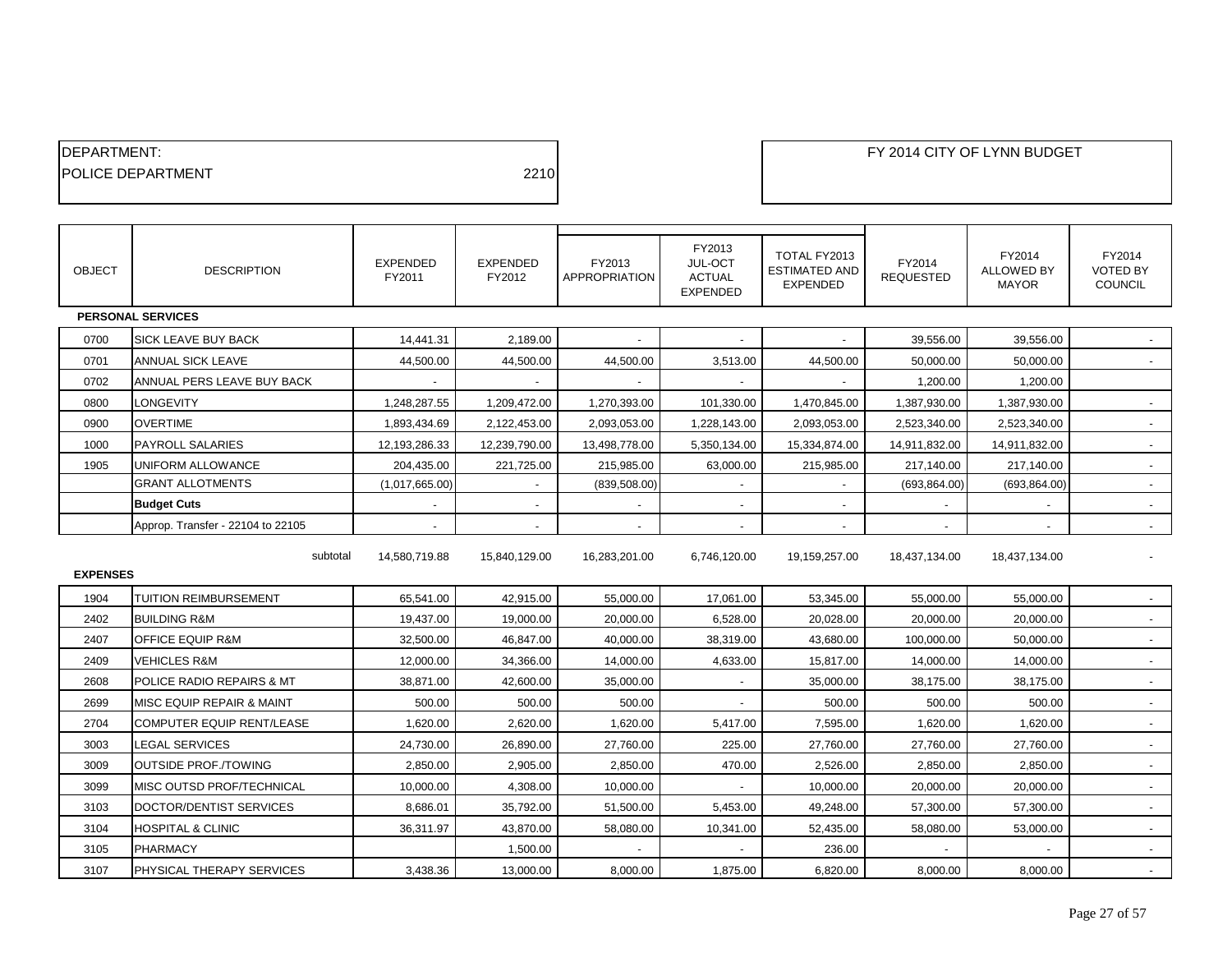| <b>IDEPARTMENT:</b>       |      |
|---------------------------|------|
| <b>IPOLICE DEPARTMENT</b> | 2210 |

| <b>OBJECT</b> | <b>DESCRIPTION</b>                 | <b>EXPENDED</b><br>FY2011 | <b>EXPENDED</b><br>FY2012 | FY2013<br>APPROPRIATION | FY2013<br>JUL-OCT<br><b>ACTUAL</b><br><b>EXPENDED</b> | TOTAL FY2013<br><b>ESTIMATED AND</b><br><b>EXPENDED</b> | FY2014<br><b>REQUESTED</b> | FY2014<br><b>ALLOWED BY</b><br><b>MAYOR</b> | FY2014<br><b>VOTED BY</b><br><b>COUNCIL</b> |
|---------------|------------------------------------|---------------------------|---------------------------|-------------------------|-------------------------------------------------------|---------------------------------------------------------|----------------------------|---------------------------------------------|---------------------------------------------|
| 3115          | <b>REIMB MED/POLICE &amp; FIRE</b> |                           |                           |                         |                                                       |                                                         |                            |                                             |                                             |
| 3116          | <b>REIMB MED COPAY</b>             | 2,350.00                  | 6,291.00                  | 6,000.00                | 40.00                                                 | 3,869.00                                                | 6,000.00                   | 5,000.00                                    |                                             |
| 3199          | MISC MEDICAL PROF/TECH             | 18,000.00                 | 16,709.00                 | 16,000.00               | 6,678.00                                              | 20,174.00                                               | 16,000.00                  | 16,000.00                                   |                                             |
| 3401          | <b>ADVERTISING</b>                 | 200.00                    |                           |                         |                                                       |                                                         |                            |                                             |                                             |
| 3403          | <b>POSTAGE</b>                     | 6,223.00                  | 6,223.00                  | 6,223.00                |                                                       | 1.223.00                                                | 2,023.00                   | 2.023.00                                    |                                             |
| 3404          | TELEPHONE - LOCAL                  | 32,000.00                 | 34,804.00                 | 25,000.00               | 3,434.00                                              | 22,157.00                                               | 28,000.00                  | 23,000.00                                   |                                             |
| 3805          | <b>INSECT &amp; PEST CONTROL</b>   | 1,226.00                  | 1,342.00                  | 1,226.00                | 750.00                                                | 1,356.00                                                | 1,226.00                   | 1,226.00                                    |                                             |
| 3807          | <b>PHOTOGRAPHY</b>                 | 3,500.00                  | 8,800.00                  | 3,500.00                |                                                       | 3.716.00                                                | 3,500.00                   | 2,500.00                                    |                                             |
| 3899          | MISC CONTRACTED SERVICES           | 37,100.00                 | 33,741.00                 | 35,000.00               | 6,928.00                                              | 41,904.00                                               | 36,000.00                  | 36,000.00                                   | $\sim$                                      |
| 4102          | <b>GASOLINE</b>                    | 215,150.00                | 223,150.00                | 273,150.00              | 128,000.00                                            | 273,150.00                                              | 273,150.00                 | 273,150.00                                  |                                             |
| 4200          | <b>GENERAL OFFICE SUPPLIES</b>     | 1,000.00                  | 1,000.00                  | 1,000.00                | $\overline{\phantom{a}}$                              | 1.000.00                                                | 1,000.00                   | 1,000.00                                    |                                             |
| 4299          | MISC OFFICE SUPPLIES               | 27,500.00                 | 31,189.00                 | 25,000.00               | 9,020.00                                              | 30,475.00                                               | 25,000.00                  | 25,000.00                                   |                                             |
| 4503          | <b>CLEANING</b>                    | 8,000.00                  | 9,289.00                  | 8,000.00                | 2,540.00                                              | 8,142.00                                                | 8,000.00                   | 8,000.00                                    |                                             |
| 4899          | <b>MISC VEHICLE SUPPLIES</b>       | 52,000.00                 | 50,998.00                 | 50,000.00               | 11,602.00                                             | 54,519.00                                               | 50,000.00                  | 50,000.00                                   | $\sim$                                      |
| 5002          | <b>FIRST AID SUPPLIES</b>          | 5,000.00                  | 5,000.00                  | 5,000.00                | 950.00                                                | 5,790.00                                                | 5,000.00                   | 4,500.00                                    |                                             |
| 5100          | STUDENT EDUCATIONAL SUPP           |                           | 500.00                    | 500.00                  |                                                       | 500.00                                                  | 500.00                     | 500.00                                      |                                             |
| 5101          | EDUCATIONAL-BOOKS                  | $\overline{\phantom{a}}$  | $\overline{\phantom{a}}$  | 500.00                  | $\overline{\phantom{a}}$                              | 500.00                                                  | 500.00                     | 500.00                                      | $\sim$                                      |
| 5102          | EDUCATIONAL-SUPPLIES               |                           |                           | 500.00                  |                                                       | 500.00                                                  | 500.00                     | 500.00                                      |                                             |
| 5632          | <b>TRAINING</b>                    |                           | 13,955.00                 | 9,000.00                | (1,873.00)                                            | 12,865.00                                               | 9,000.00                   | 9,000.00                                    |                                             |
| 5800          | OTHER EXPENDABLE SUPPLIES          | 3,015.00                  | 9,656.00                  | 6,500.00                | 1,940.00                                              | 6,500.00                                                | 6,500.00                   | 6,500.00                                    | $\sim$                                      |
| 5808          | <b>PHOTOGRAPHY</b>                 | 1,000.00                  | 1,000.00                  | 1,000.00                | 904.00                                                | 1,000.00                                                | 1,000.00                   | 1,000.00                                    |                                             |
| 5810          | UNIFORM & CLOTHING                 | 4,000.00                  | 12,000.00                 | 4,600.00                | 3,460.00                                              | 11,709.00                                               | 8,800.00                   | 8,800.00                                    |                                             |
| 5812          | AMMUNITION/TARGETS/POLICE          | 22,000.00                 | 32,549.00                 | 29,620.00               | 12,554.00                                             | 31,513.00                                               | 32,120.00                  | 32,120.00                                   |                                             |
| 5814          | <b>COMMUNICATIONS</b>              | 1,480.00                  | 2,000.00                  | 2,000.00                |                                                       | 2,000.00                                                | 2,000.00                   | 1,500.00                                    |                                             |
| 5816          | <b>BALLISTIC VESTS</b>             |                           |                           | 100,000.00              |                                                       | 100,000.00                                              |                            |                                             |                                             |
| 5899          | MISC OTHER EXPENDABLE SPL          | 7,236.00                  | 4,400.00                  | 4,400.00                | 1,220.00                                              | 4,400.00                                                | 4,400.00                   | 4,400.00                                    |                                             |
| 7102          | <b>AUTO ALLOWANCE</b>              | 3,900.00                  | 3,900.00                  | 3,900.00                | 1,300.00                                              | 3,900.00                                                | 3,900.00                   | 3,900.00                                    |                                             |
| 7199          | <b>MISC IN STATE TRAVEL</b>        | 15,990.33                 | 1,873.00                  | 1,000.00                | 1,091.00                                              | 2,085.00                                                | 1,000.00                   | 1,000.00                                    |                                             |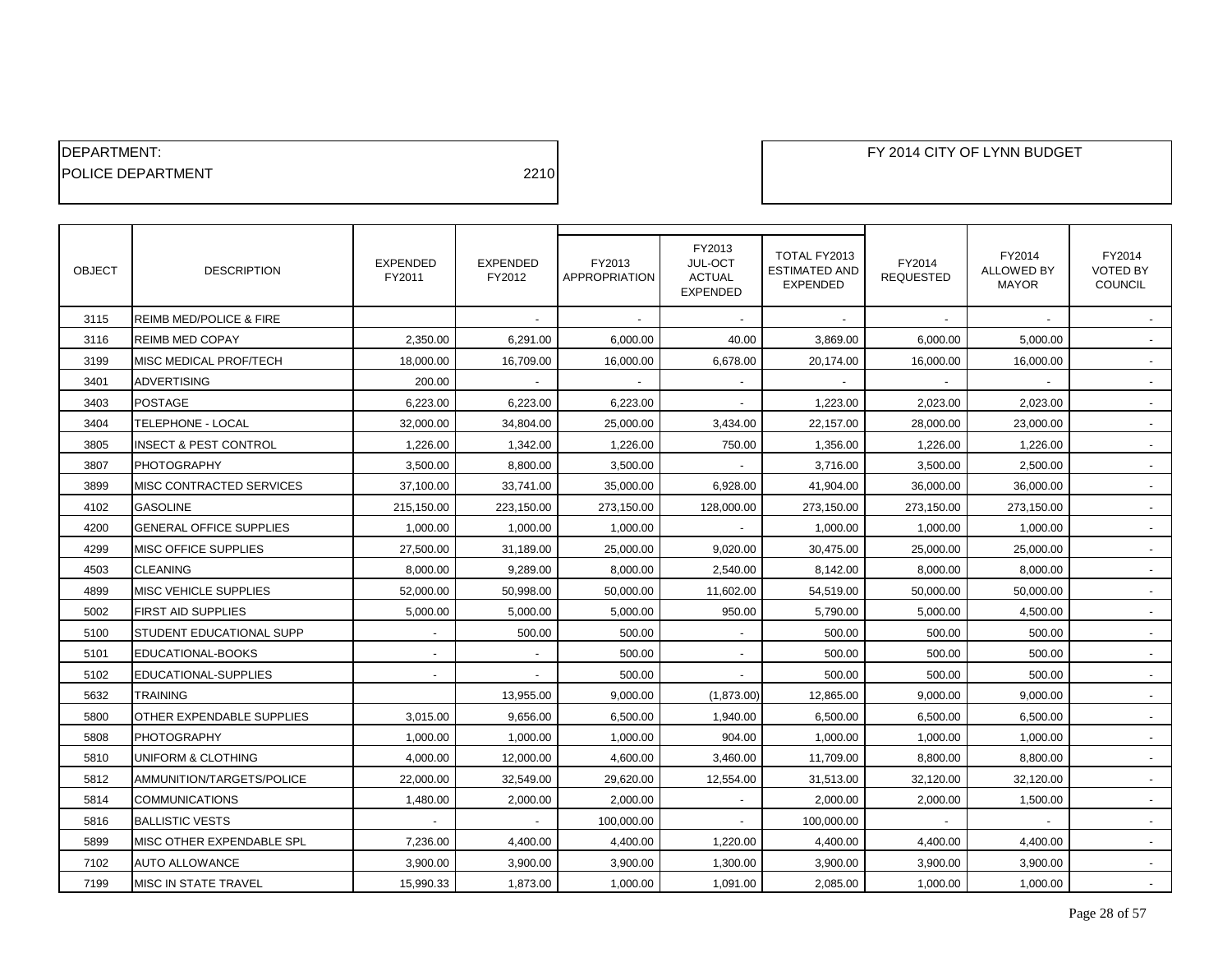| <b>IDEPARTMENT:</b>       |      |
|---------------------------|------|
| <b>IPOLICE DEPARTMENT</b> | 2210 |

| <b>OBJECT</b> | <b>DESCRIPTION</b>                                             | <b>EXPENDED</b><br>FY2011 | <b>EXPENDED</b><br>FY2012 | FY2013<br><b>APPROPRIATION</b> | FY2013<br>JUL-OCT<br><b>ACTUAL</b><br><b>EXPENDED</b> | TOTAL FY2013<br><b>ESTIMATED AND</b><br><b>EXPENDED</b> | FY2014<br><b>REQUESTED</b> | FY2014<br><b>ALLOWED BY</b><br><b>MAYOR</b> | FY2014<br><b>VOTED BY</b><br>COUNCIL |
|---------------|----------------------------------------------------------------|---------------------------|---------------------------|--------------------------------|-------------------------------------------------------|---------------------------------------------------------|----------------------------|---------------------------------------------|--------------------------------------|
| 7200          | <b>OUT-OF-STATE TRAVEL</b>                                     | 564.67                    | 3.000.00                  | 3.000.00                       | 495.00                                                | 1.601.00                                                | 3,000.00                   | 2.000.00                                    |                                      |
| 7201          | <b>TRAINING</b>                                                |                           |                           |                                | $\overline{\phantom{a}}$                              |                                                         |                            |                                             |                                      |
| 7300          | DUES/SUBSCRIP/MEMBERSHIPS                                      | 400.00                    | 400.00                    | 400.00                         | 19.00                                                 | 400.00                                                  | 400.00                     | 400.00                                      | $\overline{\phantom{a}}$             |
| 7302          | <b>ORG DUES</b>                                                | 5,450.00                  | 3,000.00                  | 3,000.00                       | 1,150.00                                              | 3,000.00                                                | 4,000.00                   | 4,000.00                                    | $\blacksquare$                       |
| 7306          | PERIODICAL SUBSCRIPTION                                        | ۰.                        | 350.00                    | 350.00                         | $\overline{\phantom{a}}$                              | 350.00                                                  | 350.00                     | 350.00                                      | $\blacksquare$                       |
| 7400          | <b>INSURANCE PREMIUMS</b>                                      |                           |                           | $\overline{\phantom{a}}$       | $\overline{\phantom{a}}$                              | $\overline{\phantom{0}}$                                |                            | $\overline{\phantom{a}}$                    | $\blacksquare$                       |
| 7406          | <b>LIFE INSURANCE</b>                                          | 7.893.00                  | 8.119.00                  | 8.207.00                       | 4.218.00                                              | 8.207.00                                                | 8,207.00                   | 8.207.00                                    | $\blacksquare$                       |
| 7600          | <b>JUDGMENTS &amp; AWARDS</b>                                  | 190,856.12                | $\overline{\phantom{a}}$  | $\overline{\phantom{a}}$       | $\overline{\phantom{a}}$                              | $\overline{\phantom{a}}$                                |                            | $\overline{\phantom{a}}$                    | $\sim$                               |
| 7801          | <b>AGENCY FUNDS</b>                                            | 776.00                    | 1,217.00                  | 776.00                         | 203.00                                                | 1,350.00                                                | 776.00                     | 776.00                                      | $\overline{\phantom{a}}$             |
| 7802          | <b>OVERTIME MEALS</b>                                          | 4.000.00                  | 4,000.00                  | 4.000.00                       | $\overline{\phantom{a}}$                              | 4,000.00                                                | 4,000.00                   | 4,000.00                                    | $\sim$                               |
| 7899          | <b>OFFICER REIMBURSEMENT</b>                                   | 350.00                    | 350.00                    | 350.00                         | $\overline{\phantom{a}}$                              | 350.00                                                  | 350.00                     | 350.00                                      | $\blacksquare$                       |
| 8500          | <b>ADDITIONAL EQUIPMENT</b>                                    | 750.00                    | 750.00                    | 12.650.00                      | $\sim$                                                | 12,650.00                                               | 26.175.00                  | 26,175.00                                   | $\sim$                               |
| 8700          | <b>REPLACEMENT EQUIPMENT</b>                                   | 2,000.00                  | 2,000.00                  | 2,000.00                       | $\overline{\phantom{a}}$                              | 2,000.00                                                | 2,000.00                   | 2,000.00                                    | $\overline{\phantom{a}}$             |
| 8709          | <b>VEHICLES</b>                                                | 150,000.00                | 147,172.00                | 300.000.00                     | 252.00                                                | 300,000.00                                              | 300.000.00                 | 150,000.00                                  | $\sim$                               |
| 8710          | <b>PC'S/TERMINALS</b>                                          | 12,064.00                 | 2.307.00                  | 2.000.00                       | $\overline{\phantom{a}}$                              | 2.000.00                                                | 2.000.00                   | 2.000.00                                    | $\sim$                               |
| 8712          | <b>TECHNOLOGY IN CRUISERS</b>                                  |                           | 7,692.00                  | 10,692.00                      | 300.00                                                | 1,749.00                                                | 10,692.00                  | 10,692.00                                   | $\sim$                               |
|               | <b>Budget Cuts</b>                                             | ÷.                        | $\overline{a}$            | $\overline{a}$                 | $\overline{a}$                                        | $\overline{a}$                                          | $\overline{\phantom{a}}$   | $\overline{\phantom{a}}$                    | $\overline{\phantom{a}}$             |
|               | Health Insurance Trust Fund Transfer -<br>9U8015 to 22105/3104 |                           | $\overline{\phantom{a}}$  |                                | $\overline{\phantom{a}}$                              | $\overline{\phantom{a}}$                                |                            | $\overline{\phantom{a}}$                    | $\sim$                               |
|               | subtotal                                                       | 1,099,459.46              | 1,007,839.00              | 1,290,354.00                   | 287,497.00                                            | 1,307,594.00                                            | 1,290,354.00               | 1,076,274.00                                |                                      |

**TOTAL** 15,680,179.34 16,847,968.00 17,573,555.00 7,033,617.00 20,466,851.00 19,727,488.00 19,513,408.00 -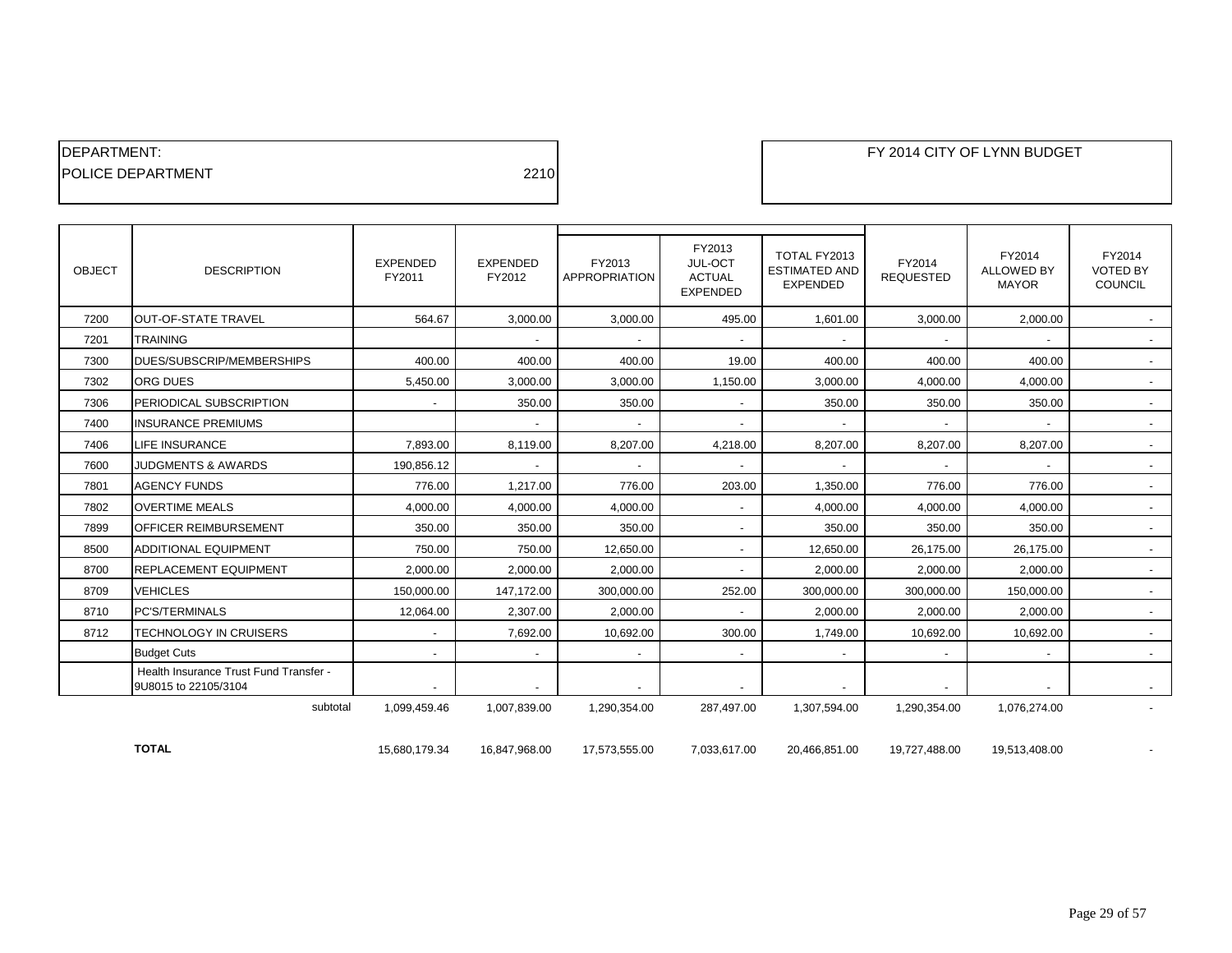| <b>IDEPARTMENT:</b>     |      |  |
|-------------------------|------|--|
| <b>IFIRE DEPARTMENT</b> | 2240 |  |
|                         |      |  |

| <b>OBJECT</b>   | <b>DESCRIPTION</b>               | <b>EXPENDED</b><br>FY2011 | <b>EXPENDED</b><br>FY2012 | FY2013<br><b>APPROPRIATION</b> | FY2013<br>JUL-OCT<br><b>ACTUAL</b><br><b>EXPENDED</b> | TOTAL FY2013<br><b>ESTIMATED AND</b><br><b>EXPENDED</b> | FY2014<br><b>REQUESTED</b> | FY2014<br><b>ALLOWED BY</b><br><b>MAYOR</b> | FY2014<br><b>VOTED BY</b><br><b>COUNCIL</b> |
|-----------------|----------------------------------|---------------------------|---------------------------|--------------------------------|-------------------------------------------------------|---------------------------------------------------------|----------------------------|---------------------------------------------|---------------------------------------------|
|                 | <b>PERSONAL SERVICES</b>         |                           |                           |                                |                                                       |                                                         |                            |                                             |                                             |
| 0700            | SICK LEAVE BUY BACK              | 190,000.00                | 149,000.00                | 125,800.00                     | 6,920.00                                              | 120,800.00                                              | 94,500.00                  | 60,000.00                                   |                                             |
| 0701            | ANNUAL SICK LEAVE BUY BCK        | 193,700.00                | 187,000.00                | 192,000.00                     | 187,060.00                                            | 197,000.00                                              | 202,000.00                 | 202,000.00                                  |                                             |
| 0702            | ANNUAL PERS BUY BACK             |                           |                           |                                |                                                       |                                                         | 72,000.00                  | 72,000.00                                   |                                             |
| 0800            | LONGEVITY                        | 860.000.00                | 861,000.00                | 840,600.00                     | 253,193.00                                            | 840,750.00                                              | 838,000.00                 | 800,000.00                                  |                                             |
| 0900            | <b>OVERTIME</b>                  | 735,800.00                | 578,012.00                | 1,300,000.00                   | 447,034.00                                            | 930,317.00                                              | 738.208.00                 | 738,208.00                                  | $\sim$                                      |
| 1000            | <b>PAYROLL SALARIES</b>          | 11,874,220.00             | 12,163,708.00             | 13,618,766.00                  | 4,013,571.00                                          | 13,481,050.00                                           | 14,491,774.00              | 14,426,422.00                               |                                             |
|                 | <b>GRANT ALLOTMENTS</b>          |                           |                           | (542, 330.00)                  |                                                       |                                                         | (586, 500.00)              | (586, 500.00)                               |                                             |
|                 | subtotal                         | 13,853,720.00             | 13,938,720.00             | 15,534,836.00                  | 4,907,778.00                                          | 15,569,917.00                                           | 15,849,982.00              | 15,712,130.00                               |                                             |
| <b>EXPENSES</b> |                                  |                           |                           |                                |                                                       |                                                         |                            |                                             |                                             |
| 1902            | IN SERVICE TRAINING              | 26,354.16                 | 35,826.00                 | 35,000.00                      | 11,678.00                                             | 44,206.00                                               | 25,000.00                  | 25,000.00                                   |                                             |
| 1905            | UNIFORM ALLOWANCE                | 80,000.00                 | 95,000.00                 | 86,500.00                      | 89,202.00                                             | 106,500.00                                              | 120,000.00                 | 120,000.00                                  | $\overline{\phantom{a}}$                    |
| 1907            | UNIFORM MAINT. ALLOWANCE         | 90,000.00                 | 99,275.00                 | 90,000.00                      | 20.00                                                 | 99,361.00                                               | 95,000.00                  | 95,000.00                                   |                                             |
| 2400            | <b>GEN REPAIR/MAINT OUTSIDE</b>  | 9,000.00                  | 10,031.00                 | 7,000.00                       | 2,598.00                                              | 13,882.00                                               | 10,000.00                  | 10,000.00                                   | $\sim$                                      |
| 2402            | <b>BUILDING R&amp;M</b>          | 100,000.00                | 205,106.00                | 50,000.00                      | 2,246.00                                              | 133,513.00                                              | 50,000.00                  | 20,000.00                                   |                                             |
| 2405            | <b>HVAC REPAIR &amp; MAINT.</b>  | 4,837.00                  | 6,512.00                  | 5,000.00                       |                                                       | 6,111.00                                                | 5,000.00                   | 5,000.00                                    | $\overline{\phantom{a}}$                    |
| 2409            | <b>VEHICLES R&amp;M</b>          | 65,000.00                 | 79,085.00                 | 60,000.00                      | 12,354.00                                             | 46,074.00                                               | 75,000.00                  | 55,000.00                                   |                                             |
| 2600            | <b>COMMUNICATION SVS R&amp;M</b> | 38,000.00                 | 48,205.00                 | 37,000.00                      | 43,774.00                                             | 72,677.00                                               | 77,000.00                  | 70,000.00                                   | $\sim$                                      |
| 2704            | COMPUTER EQUIP HARDWARE          | 33,000.00                 | 15,117.00                 | 15,000.00                      | 2,222.00                                              | 15,000.00                                               | 15,000.00                  | 15,000.00                                   | $\sim$                                      |
| 2706            | VEHICULAR RENTAL/LEASE           | 375,000.00                | 309,037.00                | 335,000.00                     | 305,879.00                                            | 406,823.00                                              | 276,820.00                 | 276,820.00                                  | $\overline{\phantom{a}}$                    |
| 2707            | COMMUNICA.EQUIPMENT              |                           | 32,685.00                 | 31,685.00                      | 6,114.00                                              | 15,685.00                                               | 21,685.00                  | 16,000.00                                   |                                             |
| 3003            | LEGAL FEES                       |                           | 44,100.00                 | 45,000.00                      | $\overline{\phantom{a}}$                              | 45,000.00                                               | 35,000.00                  | 40,000.00                                   | $\blacksquare$                              |
| 3100            | <b>OUTSDE PROF/TECH-MEDICAL</b>  | 2,000.00                  | 1,000.00                  | 1,000.00                       |                                                       | 1,000.00                                                | 1,000.00                   | 500.00                                      | $\blacksquare$                              |
| 3102            | <b>EMPLOYEE PHYSICALS</b>        | 14,000.00                 | 27,505.00                 | 25,000.00                      | 13,617.00                                             | 32,342.00                                               | 25,000.00                  | 25,000.00                                   | $\blacksquare$                              |
| 3103            | DOCTOR/DENTIST SERVICES          | 55,000.00                 | 78,743.00                 | 44,500.00                      | 11,242.00                                             | 57,016.00                                               | 44,500.00                  | 44,500.00                                   |                                             |
| 3104            | <b>HOSPITAL &amp; CLINIC</b>     | 103,952.13                | 140,249.00                | 84,500.00                      | 9,034.00                                              | 107,677.00                                              | 84,500.00                  | 84,500.00                                   | $\sim$                                      |
| 3105            | <b>PHARMACY</b>                  | 30,000.00                 | 13,755.00                 | 10,000.00                      | 122.00                                                | 15,051.00                                               | 10,000.00                  | 10,000.00                                   | $\sim$                                      |
| 3106            | <b>NURSING SERVICES</b>          | 500.00                    | 500.00                    |                                |                                                       |                                                         |                            |                                             |                                             |
| 3107            | PHYSICAL THERAPY SERVICES        | 29,000.00                 | 41,418.00                 | 29,000.00                      | 639.00                                                | 39,530.00                                               | 40,000.00                  | 25,000.00                                   |                                             |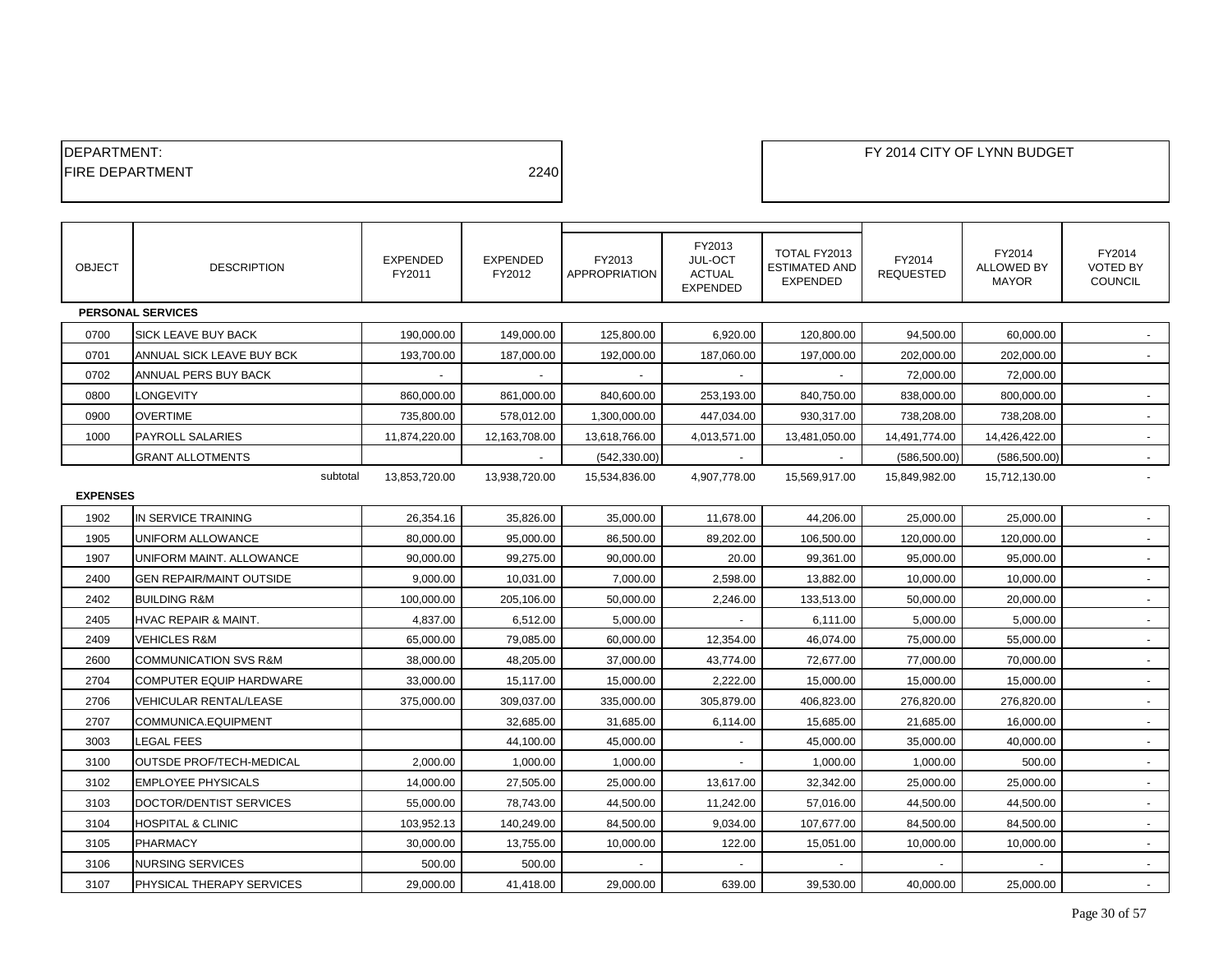# DEPARTMENT: FY 2014 CITY OF LYNN BUDGET FIRE DEPARTMENT 2240

| <b>OBJECT</b> | <b>DESCRIPTION</b>                   | <b>EXPENDED</b><br>FY2011 | <b>EXPENDED</b><br>FY2012 | FY2013<br><b>APPROPRIATION</b> | FY2013<br>JUL-OCT<br><b>ACTUAL</b><br><b>EXPENDED</b> | TOTAL FY2013<br><b>ESTIMATED AND</b><br><b>EXPENDED</b> | FY2014<br><b>REQUESTED</b> | FY2014<br><b>ALLOWED BY</b><br><b>MAYOR</b> | FY2014<br><b>VOTED BY</b><br>COUNCIL |
|---------------|--------------------------------------|---------------------------|---------------------------|--------------------------------|-------------------------------------------------------|---------------------------------------------------------|----------------------------|---------------------------------------------|--------------------------------------|
| 3115          | <b>REIMB MED/POLICE &amp; FIRE</b>   | 1.000.00                  | 760.00                    | 2.000.00                       | 130.00                                                | 2.468.00                                                | 3,000.00                   | 2.000.00                                    |                                      |
| 3116          | REIMB RETIREE CO-PAY MED.            | 15,000.00                 | 11,080.00                 | 10,000.00                      | 2,153.00                                              | 14,755.00                                               | 15,000.00                  | 15,000.00                                   |                                      |
| 3117          | EMPLOYE ASSISSTANCE PROGRAM          | $\sim$                    | $\sim$                    | $\sim$                         | $\sim$                                                | 4,000.00                                                | 4,000.00                   | 4,000.00                                    |                                      |
| 3200          | <b>OUTSIDE TUITION</b>               | 90,000.00                 | 89,901.00                 | 75,000.00                      | 35,312.00                                             | 83,588.00                                               | 95,000.00                  | 95,000.00                                   |                                      |
| 3400          | <b>ADVERTISING</b>                   | 3.640.00                  | 2,352.00                  | 1,000.00                       | 179.00                                                | 1,203.00                                                | 1,000.00                   | 800.00                                      |                                      |
| 3405          | TELEPHONE / INTERNET                 | 44,420.00                 | 53,212.00                 | 42,000.00                      | 10,413.00                                             | 47,227.00                                               | 42,000.00                  | 42,000.00                                   |                                      |
| 3409          | <b>COMMUNICATION IMPROVEMENT</b>     | 20,000.00                 | 10.080.00                 | 10.000.00                      |                                                       | 10,000.00                                               | 10.000.00                  | 7.000.00                                    |                                      |
| 3411          | <b>COMPUTER SOFTWARE</b>             |                           | 10,000.00                 | 10,000.00                      | 4,069.00                                              | 10,323.00                                               | 10,000.00                  | 8.000.00                                    | $\overline{\phantom{a}}$             |
| 4101          | <b>DIESEL FUEL</b>                   | 76,000.00                 | 76,000.00                 | 76,000.00                      | 33,000.00                                             | 76,000.00                                               | 76,000.00                  | 76,000.00                                   |                                      |
| 4102          | <b>GASOLINE</b>                      | 21,000.00                 | 21,000.00                 | 21,000.00                      | 9,000.00                                              | 21,000.00                                               | 21,000.00                  | 21,000.00                                   |                                      |
| 4200          | <b>GENERAL OFFICE SUPPLIES</b>       | 11,857.00                 | 16,772.00                 | 12,000.00                      | 4,913.00                                              | 14,625.00                                               | 13,000.00                  | 12,500.00                                   |                                      |
| 4204          | PRINTING SERVICES                    | 1,500.00                  | 1,000.00                  | 1,000.00                       | 1,241.00                                              | 2.096.00                                                | 1,500.00                   | 1,500.00                                    |                                      |
| 4500          | <b>CUSTD &amp; HSEKPPNG SUPPLIES</b> | 13,000.00                 | 10,134.00                 | 10,000.00                      | 3,522.00                                              | 11,383.00                                               | 10,000.00                  | 10.000.00                                   |                                      |
| 4800          | VEHICULAR SUPPLIES                   | 45,000.00                 | 65,482.00                 | 43,000.00                      | 18,913.00                                             | 69,396.00                                               | 70,000.00                  | 70,000.00                                   |                                      |
| 5000          | <b>MEDICAL &amp; SURGICAL SUPP.</b>  | 60,000.00                 | 83,727.00                 | 60,000.00                      | 19,662.00                                             | 73,068.00                                               | 60,000.00                  | 60,000.00                                   |                                      |
| 5003          | <b>OUTSIDE PROFESSIONAL</b>          | 40,609.73                 | 41,114.00                 | 40,000.00                      | 11,848.00                                             | 44,279.00                                               | 40,000.00                  | 40,000.00                                   |                                      |
| 5800          | OTHER EXPENDABLE SUPPLIES            | 2,007.72                  | 2,523.00                  | 2,000.00                       | 992.00                                                | 3,075.00                                                | 2,000.00                   | 2,000.00                                    |                                      |
| 5804          | FIREFIGHTING SUPPLIES                | 50,000.00                 | 68.075.00                 | 115,000.00                     | 8,674.00                                              | 121,252.00                                              | 115,000.00                 | 80.000.00                                   |                                      |
| 5810          | PERSONAL PROTECTION EQUIPMENT        | 62.000.00                 | 120.089.00                | 90.000.00                      | 74,286.00                                             | 148,170.00                                              | 50,000.00                  | 50.000.00                                   |                                      |
| 6900          | INTERGOVERNMENT MUTUAL AID DUE       | 6,100.00                  | 6,100.00                  | 6,100.00                       | 4,300.00                                              | 6,100.00                                                | 6,100.00                   | 5,000.00                                    | $\sim$                               |
| 7100          | <b>IN-STATE TRAVEL</b>               | 500.00                    | 500.00                    | 500.00                         |                                                       | 500.00                                                  | 500.00                     | 500.00                                      |                                      |
| 7102          | <b>AUTO ALLOWANCE</b>                | 10,075.00                 | 7.800.00                  | 3,900.00                       | 1,300.00                                              | 3,900.00                                                | 3,900.00                   | 3,900.00                                    |                                      |
| 7200          | <b>OUT-OF-STATE TRAVEL</b>           | 500.00                    | 500.00                    | 500.00                         |                                                       | 500.00                                                  | 500.00                     | 500.00                                      |                                      |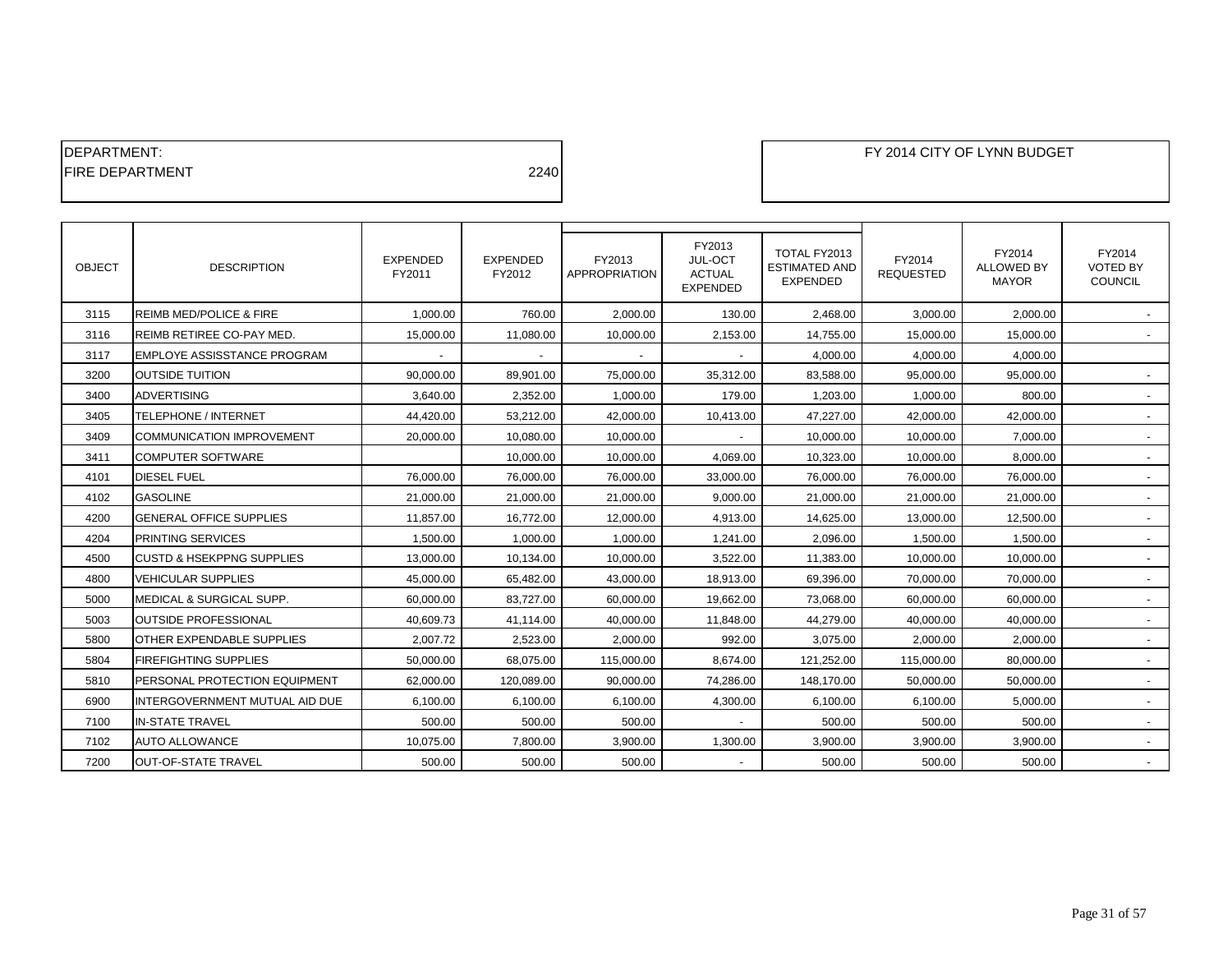| IDEPARTMENT:            |      |
|-------------------------|------|
| <b>IFIRE DEPARTMENT</b> | 2240 |
|                         |      |

| <b>OBJECT</b> | <b>DESCRIPTION</b>                | <b>EXPENDED</b><br>FY2011 | <b>EXPENDED</b><br>FY2012 | FY2013<br>APPROPRIATION | FY2013<br><b>JUL-OCT</b><br><b>ACTUAL</b><br><b>EXPENDED</b> | TOTAL FY2013<br><b>ESTIMATED AND</b><br><b>EXPENDED</b> | FY2014<br><b>REQUESTED</b> | FY2014<br><b>ALLOWED BY</b><br>MAYOR | FY2014<br><b>VOTED BY</b><br><b>COUNCIL</b> |
|---------------|-----------------------------------|---------------------------|---------------------------|-------------------------|--------------------------------------------------------------|---------------------------------------------------------|----------------------------|--------------------------------------|---------------------------------------------|
| 7300          | <b>IDUES/SUBSCRIP/MEMBERSHIPS</b> | 2,700.00                  | 3,280.00                  | 4,000.00                | 1,483.00                                                     | 4,025.00                                                | 5,000.00                   | 4,200.00                             |                                             |
| 7301          | ORG CONFERENCE                    | 1,900.00                  | 925.00                    | 800.00                  |                                                              | 1,050.00                                                | 1,000.00                   | 1,000.00                             |                                             |
| 7400          | <b>INSURANCE PREMIUMS</b>         | 11,000.00                 | 13,590.00                 | 12,000.00               | 3,579.00                                                     | 13,828.00                                               | 13,000.00                  | 13,000.00                            |                                             |
| 7800          | <b>IOTHERWISE UNCLASSIFIED</b>    | 5,500.00                  | 500.00                    | 500.00                  | 1,311.00                                                     | 1,827.00                                                | 500.00                     | 500.00                               |                                             |
| 7802          | <b>OVERTIME MEALS</b>             | 2,012.00                  | 2,936.00                  | 3,000.00                | 600.00                                                       | 3,464.00                                                | 3,000.00                   | 3,000.00                             |                                             |
| 8500          | <b>ADDITIONAL EQUIPMENT</b>       | 5,000.00                  | 2,000.00                  | 2,000.00                |                                                              | 2,408.00                                                | 2,000.00                   | 2,000.00                             |                                             |
| 8700          | <b>REPLACEMENT EQUIPMENT</b>      | 4,000.00                  | 5,235.00                  | 2,000.00                | 450.00                                                       | 2,000.00                                                | 2,000.00                   | 2,000.00                             |                                             |
| 9510          | <b>TRANSFER ACCOUNT</b>           | 12,280.84                 |                           |                         |                                                              |                                                         |                            |                                      |                                             |
|               | subtotal                          | 1,674,245.58              | 2,009,816.00              | 1,646,485.00            | 762,071.00                                                   | 2,054,958.00                                            | 1,686,505.00               | 1,569,720.00                         |                                             |
|               | <b>TOTALS</b>                     | 15,527,965.58             | 15,948,536.00             | 17,181,321.00           | 5,669,849.00                                                 | 17,624,875.00                                           | 17,536,487.00              | 17,281,850.00                        |                                             |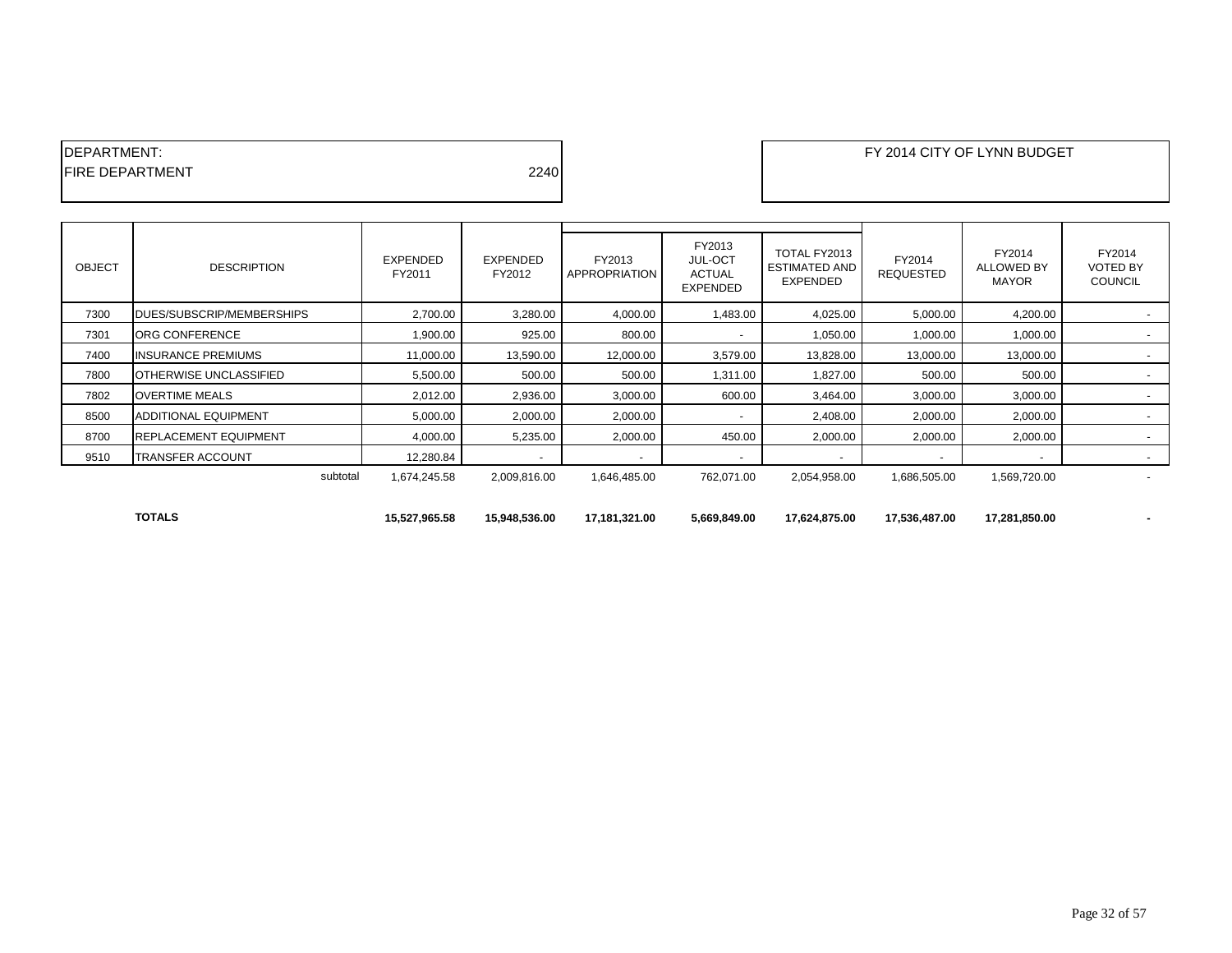| <b>IDEPARTMENT:</b>                |      |
|------------------------------------|------|
| <b>ISTREET LIGHTING ELECTRICAL</b> | 2252 |

| <b>OBJECT</b>   | <b>DESCRIPTION</b>               | EXPENDED<br>FY2011       | <b>EXPENDED</b><br>FY2012 | FY2013<br>APPROPRIATION  | FY2013<br>JUL-OCT<br><b>ACTUAL</b><br><b>EXPENDED</b> | TOTAL FY2013<br><b>ESTIMATED AND</b><br><b>EXPENDED</b> | FY2014<br><b>REQUESTED</b> | FY2014<br>ALLOWED BY<br><b>MAYOR</b> | FY2014<br><b>VOTED BY</b><br><b>COUNCIL</b> |
|-----------------|----------------------------------|--------------------------|---------------------------|--------------------------|-------------------------------------------------------|---------------------------------------------------------|----------------------------|--------------------------------------|---------------------------------------------|
| <b>EXPENSES</b> |                                  |                          |                           |                          |                                                       |                                                         |                            |                                      |                                             |
| 2104            | <b>STREET LIGHTS</b>             | 1,236,493.50             | 1,107,338.00              | 1,145,391.00             | 149,748.00                                            | 1,146,938.00                                            | 850,992.00                 | 850,992.00                           |                                             |
| 2412            | <b>PLANT OP./MAINT.SVC.CONTR</b> | $\overline{\phantom{0}}$ | 149,700.00                | 93,600.00                | 22,736.00                                             | 99,909.00                                               | 99,909.00                  | 99,909.00                            |                                             |
| 2600            | <b>OUTSIDE SVS R&amp;M/OTHER</b> | 37,942.00                | 42,434.00                 | 13,000.00                | 14,156.00                                             | 46,876.00                                               | 46,876.00                  | 46,876.00                            |                                             |
| 2606            | TRAFFIC CONTROL PARTS            | $\overline{\phantom{a}}$ | $\overline{\phantom{a}}$  | $\overline{\phantom{a}}$ |                                                       |                                                         |                            |                                      |                                             |
| 2607            | TRAFFIC CONTROL REPAIRS          | 70,018.50                | 75,851.00                 | 40,019.00                | 32,349.00                                             | 94,233.00                                               | 94,233.00                  | 94,233.00                            |                                             |
| 4304            | <b>HARDWARE R&amp;M SUPPLIES</b> | 5,638.00                 | $\overline{\phantom{a}}$  | $\sim$                   | $\sim$                                                | $\overline{\phantom{a}}$                                | $\overline{\phantom{a}}$   | $\overline{\phantom{a}}$             | $\overline{\phantom{a}}$                    |
| 5811            | <b>ELECTRICAL SUPPLIES</b>       | $\overline{\phantom{0}}$ | 500.00                    | $\overline{\phantom{a}}$ | $\overline{\phantom{a}}$                              | $\overline{\phantom{0}}$                                |                            |                                      |                                             |
| 8410            | TRAFFIC LIGHT IMPROVEMENTS       | $\overline{\phantom{a}}$ | $\overline{\phantom{a}}$  | $\overline{\phantom{a}}$ | $\overline{\phantom{a}}$                              |                                                         |                            |                                      |                                             |
| 8500            | <b>ADDITIONAL EQUIPMENT</b>      | $\overline{\phantom{a}}$ | $\overline{\phantom{a}}$  | $\blacksquare$           | $\overline{\phantom{a}}$                              | $\overline{\phantom{a}}$                                | $\overline{\phantom{0}}$   | $\overline{\phantom{a}}$             | $\overline{\phantom{a}}$                    |
| 8700            | <b>REPLACEMENT EQUIPMENT</b>     | $\overline{\phantom{0}}$ | 9,000.00                  | $\overline{\phantom{a}}$ | $\overline{\phantom{a}}$                              | $\overline{\phantom{a}}$                                |                            |                                      |                                             |
|                 | <b>TOTALS</b>                    | 1,350,092.00             | 1,384,823.00              | 1,292,010.00             | 218,989.00                                            | 1,387,956.00                                            | 1,092,010.00               | 1,092,010.00                         |                                             |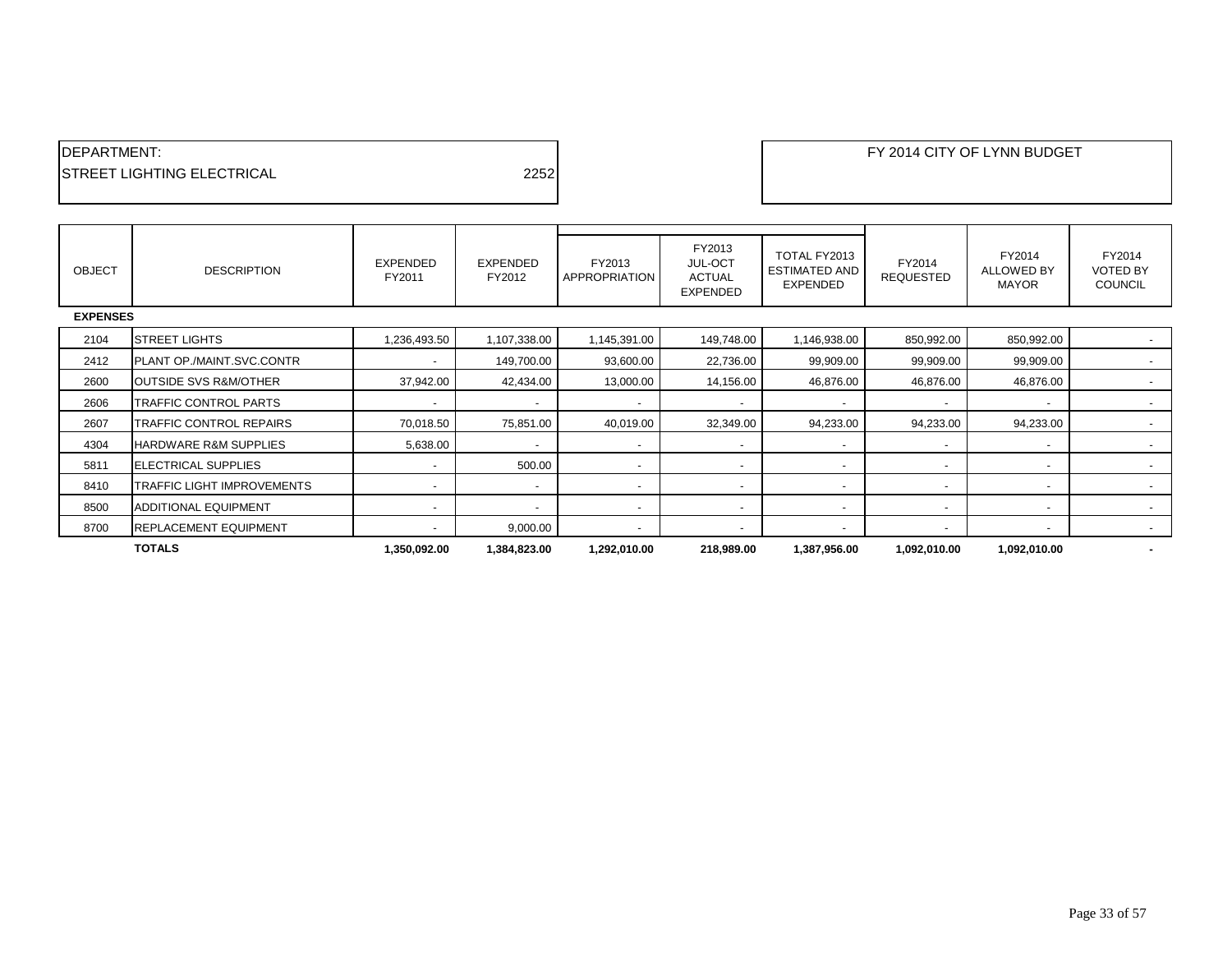| <b>IDEPARTMENT:</b>          |      |  |
|------------------------------|------|--|
| <b>IEMERGENCY MANAGEMENT</b> | 2260 |  |
|                              |      |  |

OBJECT DESCRIPTION EXPENDED FY2011 EXPENDED FY2012 FY2013 APPROPRIATION FY2013 JUL-OCT ACTUAL EXPENDED TOTAL FY2013 ESTIMATED AND EXPENDED FY2014 REQUESTED FY2014 ALLOWED BY MAYOR FY2014 VOTED BY COUNCIL  **PERSONAL SERVICES** 0700 SICK LEAVE BUY BACK - - - - - - - - 0701 ANNUAL SICK BUY BACK - - - - - 2,620.00 2,620.00 - 0702 ANNUAL PERS BUY BACK 834.00 834.00 0800 LONGEVITY - - - - - 5,778.00 5,778.00 - 0900 OVERTIME - 8,765.00 8,765.00 662.00 8,765.00 10,366.00 10,366.00 - 1000 PAYROLL SALARIES 9,765.00 | 25,000.00 | 99,045.00 | 99,045.00 | 86,214.00 | 64,661.00 | subtotal 9,765.00 33,765.00 107,810.00 32,535.00 107,810.00 105,812.00 84,259.00 -

#### **EXPENSES**

|      | <b>TOTALS</b>                   | 12.864.00 | 42.707.00 | 110.810.00 | 32,535.00 | 110.810.00 | 110.812.00 | 89,259.00 | $\overline{\phantom{a}}$ |
|------|---------------------------------|-----------|-----------|------------|-----------|------------|------------|-----------|--------------------------|
|      | subtotal                        | 3,099.00  | 8,942.00  | 3,000.00   |           | 3,000.00   | 5,000.00   | 5,000.00  |                          |
| 7800 | <b>OTHERWISE UNCLASSIFIED</b>   |           | 1,000.00  | 3,000.00   |           | 3,000.00   | 5,000.00   | 5,000.00  |                          |
| 4200 | <b>IGENERAL OFFICE SUPPLIES</b> |           | 2,000.00  |            |           |            |            |           |                          |
| 3499 | <b>MISC OUTSD COMMUN/MEDIA</b>  | 3,099.00  | 5,942.00  |            |           |            |            |           |                          |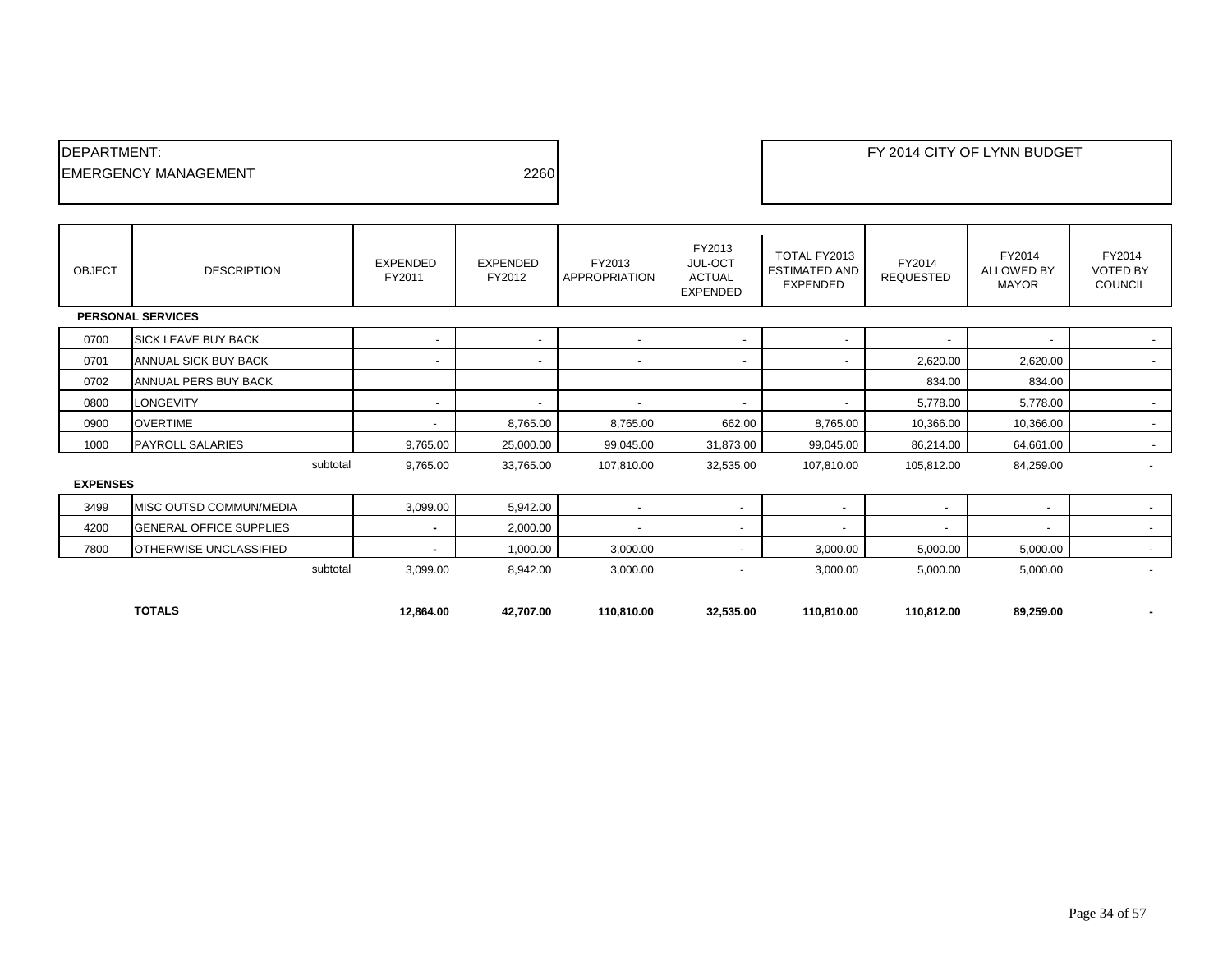| <b>IDEPARTMENT:</b>  |      |
|----------------------|------|
| <b>IHARBORMASTER</b> | 2290 |
|                      |      |

| <b>OBJECT</b>            | <b>DESCRIPTION</b>                | EXPENDED<br>FY2011 | EXPENDED<br>FY2012       | FY2013<br>APPROPRIATION | FY2013<br><b>JUL-OCT</b><br><b>ACTUAL</b><br><b>EXPENDED</b> | TOTAL FY2013<br><b>ESTIMATED AND</b><br><b>EXPENDED</b> | FY2014<br><b>REQUESTED</b> | FY2014<br><b>ALLOWED BY</b><br><b>MAYOR</b> | FY2014<br><b>VOTED BY</b><br><b>COUNCIL</b> |  |  |
|--------------------------|-----------------------------------|--------------------|--------------------------|-------------------------|--------------------------------------------------------------|---------------------------------------------------------|----------------------------|---------------------------------------------|---------------------------------------------|--|--|
| <b>PERSONAL SERVICES</b> |                                   |                    |                          |                         |                                                              |                                                         |                            |                                             |                                             |  |  |
| 1000                     | <b>PAYROLL SALARIES</b>           | 3,900.00           | 3,900.00                 | 3,900.00                | 700.00                                                       | 3,900.00                                                | 3,900.00                   | 3,900.00                                    | $\sim$                                      |  |  |
|                          | subtotal                          | 3,900.00           | 3,900.00                 | 3,900.00                | 700.00                                                       | 3,900.00                                                | 3,900.00                   | 3,900.00                                    | $\overline{\phantom{0}}$                    |  |  |
| <b>EXPENSES</b>          |                                   |                    |                          |                         |                                                              |                                                         |                            |                                             |                                             |  |  |
| 2400                     | <b>GEN REPAIR/MAINT OUTSIDE</b>   | 2,906.08           | 5,587.00                 | 5,711.00                | 2,651.00                                                     | 8,362.00                                                | 5,711.00                   | 5,711.00                                    | $\sim$                                      |  |  |
| 3400                     | OUTSIDE-COMMUN & MEDIA            | 1,755.20           | 1,753.00                 | 1,753.00                | 575.00                                                       | 2,002.00                                                | 1,753.00                   | 1,753.00                                    | $\sim$                                      |  |  |
| 4100                     | <b>ENERGY &amp; FUEL SUPPLIES</b> | 998.00             | 1,130.00                 | 1,130.00                | 604.00                                                       | 1,130.00                                                | 1,130.00                   | 1,130.00                                    | $\sim$                                      |  |  |
| 5800                     | <b>OTHER EXPENDABLE SUPPLIES</b>  |                    | $\overline{\phantom{a}}$ |                         | $\overline{\phantom{a}}$                                     |                                                         | $\overline{\phantom{a}}$   |                                             | $\sim$                                      |  |  |
| 8800                     | CAPITAL OUTLAY-IMPROVEMENTS       |                    | $\overline{\phantom{a}}$ |                         | $\overline{\phantom{a}}$                                     |                                                         | $\overline{\phantom{a}}$   |                                             | $\sim$                                      |  |  |
|                          | subtotal                          | 5,659.28           | 8,470.00                 | 8,594.00                | 3,830.00                                                     | 11,494.00                                               | 8,594.00                   | 8,594.00                                    | $\overline{\phantom{a}}$                    |  |  |
|                          |                                   |                    |                          |                         |                                                              |                                                         |                            |                                             |                                             |  |  |
|                          | <b>TOTALS</b>                     | 9,559.28           | 12,370.00                | 12,494.00               | 4,530.00                                                     | 15,394.00                                               | 12,494.00                  | 12,494.00                                   | н.                                          |  |  |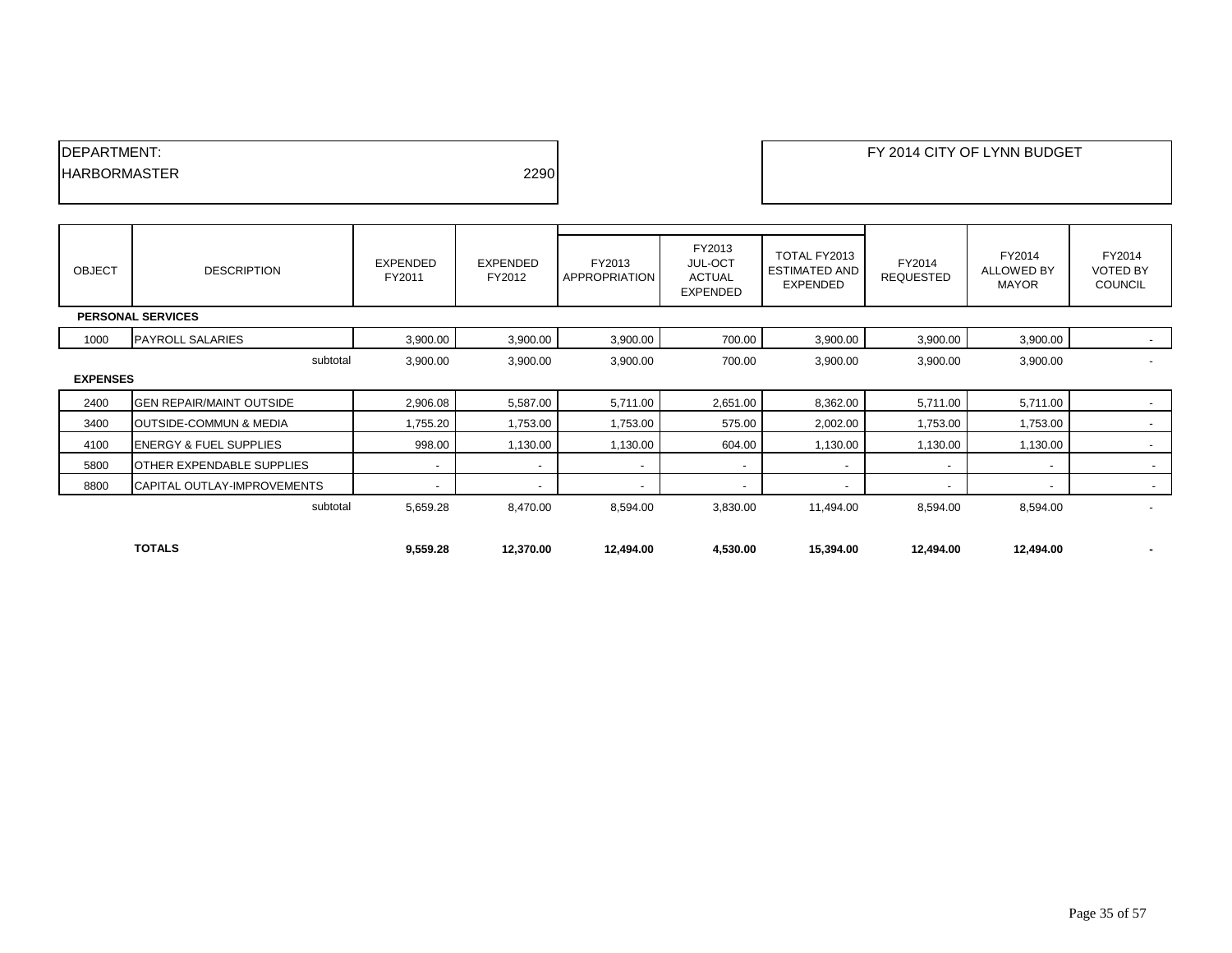| <b>IDEPARTMENT:</b>              |      |
|----------------------------------|------|
| <b>IOFFICE OF ANIMAL CONTROL</b> | 4390 |
|                                  |      |

| <b>OBJECT</b>   | <b>DESCRIPTION</b>                | <b>EXPENDED</b><br>FY2011 | <b>EXPENDED</b><br>FY2012 | FY2013<br><b>APPROPRIATION</b> | FY2013<br>JUL-OCT<br><b>ACTUAL</b><br><b>EXPENDED</b> | TOTAL FY2013<br><b>ESTIMATED AND</b><br><b>EXPENDED</b> | FY2014<br><b>REQUESTED</b> | FY2014<br><b>ALLOWED BY</b><br><b>MAYOR</b> | FY2014<br><b>VOTED BY</b><br><b>COUNCIL</b> |
|-----------------|-----------------------------------|---------------------------|---------------------------|--------------------------------|-------------------------------------------------------|---------------------------------------------------------|----------------------------|---------------------------------------------|---------------------------------------------|
|                 | <b>PERSONAL SERVICES</b>          |                           |                           |                                |                                                       |                                                         |                            |                                             |                                             |
| 0700            | <b>SICK LEAVE BUY BACK</b>        |                           |                           |                                |                                                       |                                                         |                            |                                             |                                             |
| 0701            | ANNUAL SICK BUY BACK              | 1,014.00                  | 1,014.00                  | 1,014.00                       | $\overline{\phantom{a}}$                              | 2.376.00                                                | 1,065.00                   | 1,065.00                                    |                                             |
| 0702            | ANNUAL PERS BUY BACK              |                           |                           |                                |                                                       |                                                         | 1.065.00                   | 1,065.00                                    |                                             |
| 0800            | <b>LONGEVITY</b>                  | 5,271.00                  | 5,798.00                  | 5,798.00                       | 5,798.00                                              | 5,798.00                                                |                            |                                             | $\sim$                                      |
| 0900            | <b>OVERTIME</b>                   |                           | $\overline{a}$            | 6,000.00                       | $\overline{\phantom{a}}$                              | 4,638.00                                                | 8,000.00                   | 6,000.00                                    | $\sim$                                      |
| 1000            | <b>PAYROLL SALARIES</b>           | 53,844.00                 | 53,844.00                 | 53,722.00                      | 18,245.00                                             | 47,322.00                                               | 55,377.00                  | 55,377.00                                   | $\sim$                                      |
|                 | subtotal                          | 60,129.00                 | 60,656.00                 | 66,534.00                      | 24,043.00                                             | 60,134.00                                               | 65,507.00                  | 63,507.00                                   | $\blacksquare$                              |
| <b>EXPENSES</b> |                                   |                           |                           |                                |                                                       |                                                         |                            |                                             |                                             |
| 2400            | <b>GEN REPAIR/MAINT OUTSIDE</b>   | 200.00                    | 200.00                    | 200.00                         | $\overline{\phantom{a}}$                              | 200.00                                                  | 200.00                     | 200.00                                      |                                             |
| 2410            | <b>TIRE/TUBES R&amp;M</b>         | 200.00                    | 200.00                    | 310.00                         | $\overline{a}$                                        | 310.00                                                  | 310.00                     | 310.00                                      | $\sim$                                      |
| 3100            | <b>OUTSDE PROF/TECH-MEDICAL</b>   | 45,922.00                 | 104,329.00                | 48,000.00                      | 23,594.00                                             | 62,551.00                                               | 52,000.00                  | 52,000.00                                   | $\sim$                                      |
| 3400            | <b>OUTSIDE-COMMUN &amp; MEDIA</b> | 1,500.00                  | 1,500.00                  | 1,800.00                       | 533.00                                                | 1,838.00                                                | 1,800.00                   | 1,800.00                                    | $\sim$                                      |
| 4200            | <b>GENERAL OFFICE SUPPLIES</b>    | 700.00                    | 828.00                    | 700.00                         |                                                       | 700.00                                                  | 700.00                     | 500.00                                      | $\sim$                                      |
| 4800            | <b>VEHICULAR SUPPLIES</b>         | 1.400.00                  | 1.400.00                  | 1,900.00                       | 139.00                                                | 1,724.00                                                | 1,900.00                   | 1,900.00                                    | $\sim$                                      |
| 4803            | <b>ENGINE REPAIR</b>              | 500.00                    | 500.00                    | 500.00                         | $\overline{a}$                                        | 500.00                                                  | 500.00                     | 100.00                                      | $\sim$                                      |
| 5800            | <b>OTHER EXPENDABLE SUPPLIES</b>  | 800.00                    | 800.00                    | 800.00                         | 177.00                                                | 977.00                                                  | 800.00                     | 800.00                                      | $\sim$                                      |
|                 | subtotal                          | 51,222.00                 | 109.757.00                | 54,210.00                      | 24,443.00                                             | 68,800.00                                               | 58,210.00                  | 57,610.00                                   |                                             |
|                 | <b>TOTALS</b>                     | 111,351.00                | 170.413.00                | 120.744.00                     | 48.486.00                                             | 128.934.00                                              | 123.717.00                 | 121,117.00                                  |                                             |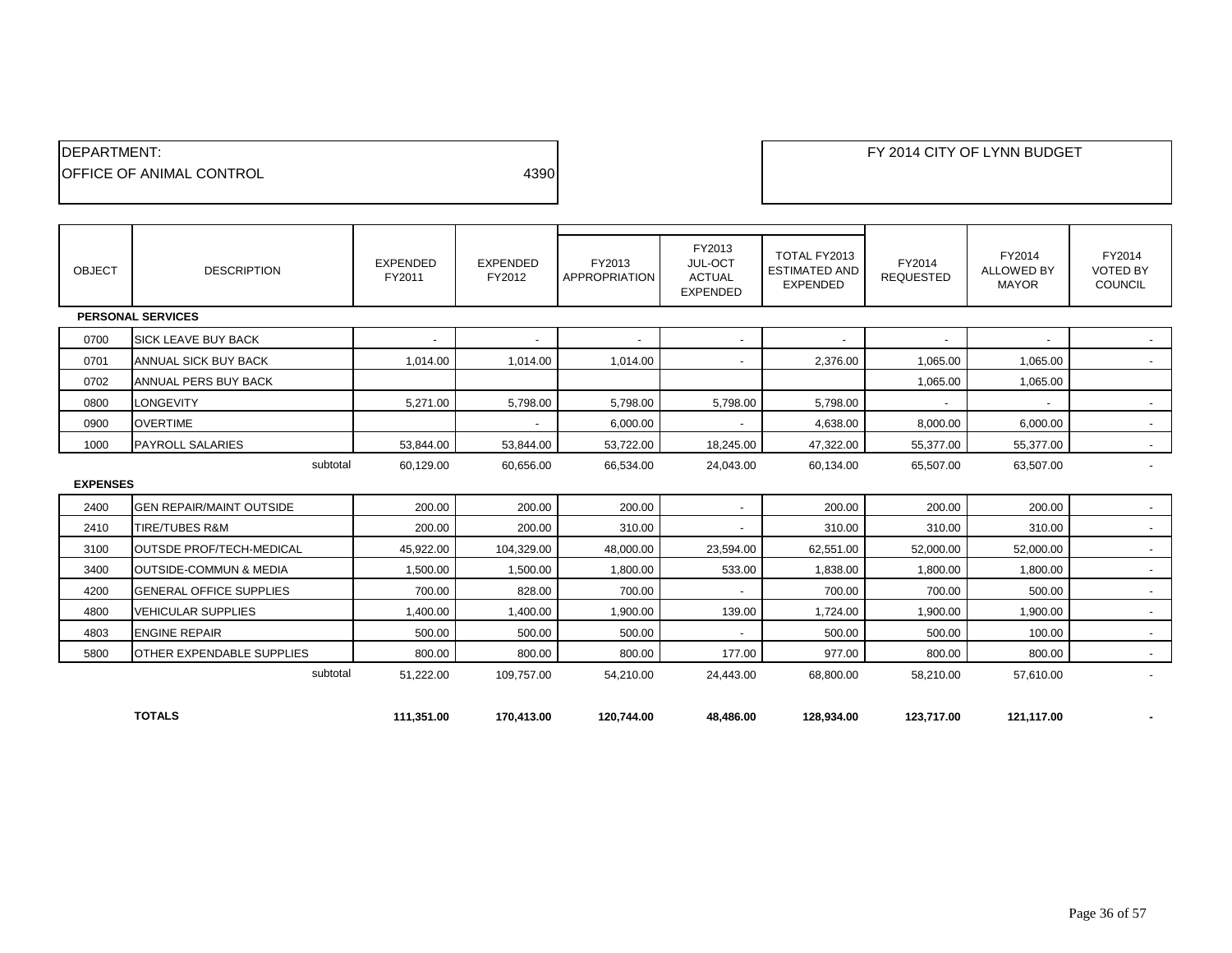| 3000<br><b>IEDUCATION</b> | <b>IDEPARTMENT:</b> | FY 2014 CITY OF LYNN BUDGET |
|---------------------------|---------------------|-----------------------------|
|                           |                     |                             |
|                           |                     |                             |

| <b>DESCRIPTION</b> | <b>EXPENDED</b><br>FY2011 | EXPENDED<br>FY2012 | FY2013<br>APPROPRIATION | FY2013<br>JUL-OCT<br><b>ACTUAL</b><br><b>EXPENDED</b> | TOTAL FY2013<br><b>ESTIMATED AND</b><br><b>EXPENDED</b> | FY2014<br><b>REQUESTED</b> | FY2014<br><b>ALLOWED BY</b><br><b>MAYOR</b> | FY2014<br><b>VOTED BY</b><br><b>COUNCIL</b> |
|--------------------|---------------------------|--------------------|-------------------------|-------------------------------------------------------|---------------------------------------------------------|----------------------------|---------------------------------------------|---------------------------------------------|
|--------------------|---------------------------|--------------------|-------------------------|-------------------------------------------------------|---------------------------------------------------------|----------------------------|---------------------------------------------|---------------------------------------------|

 **EXPENSES**

|  | <b>EVBENOED</b><br><b>SAL</b><br>ES & EXPENSES | 103.478.560.00 |  | 115.423.200 | 21.284.044.00 | 115.423.200.00 | 118.860.544.00 | 118.860.544.00 |  |
|--|------------------------------------------------|----------------|--|-------------|---------------|----------------|----------------|----------------|--|
|  |                                                |                |  |             |               |                |                |                |  |

| <b>TOTAL</b> | 103.478.560.00 | 115.423.200.00 | 21.284.044.00 | 115.423.200.00 | 118.860.544.00 | 118.860.544.00 |  |
|--------------|----------------|----------------|---------------|----------------|----------------|----------------|--|
|              |                |                |               |                |                |                |  |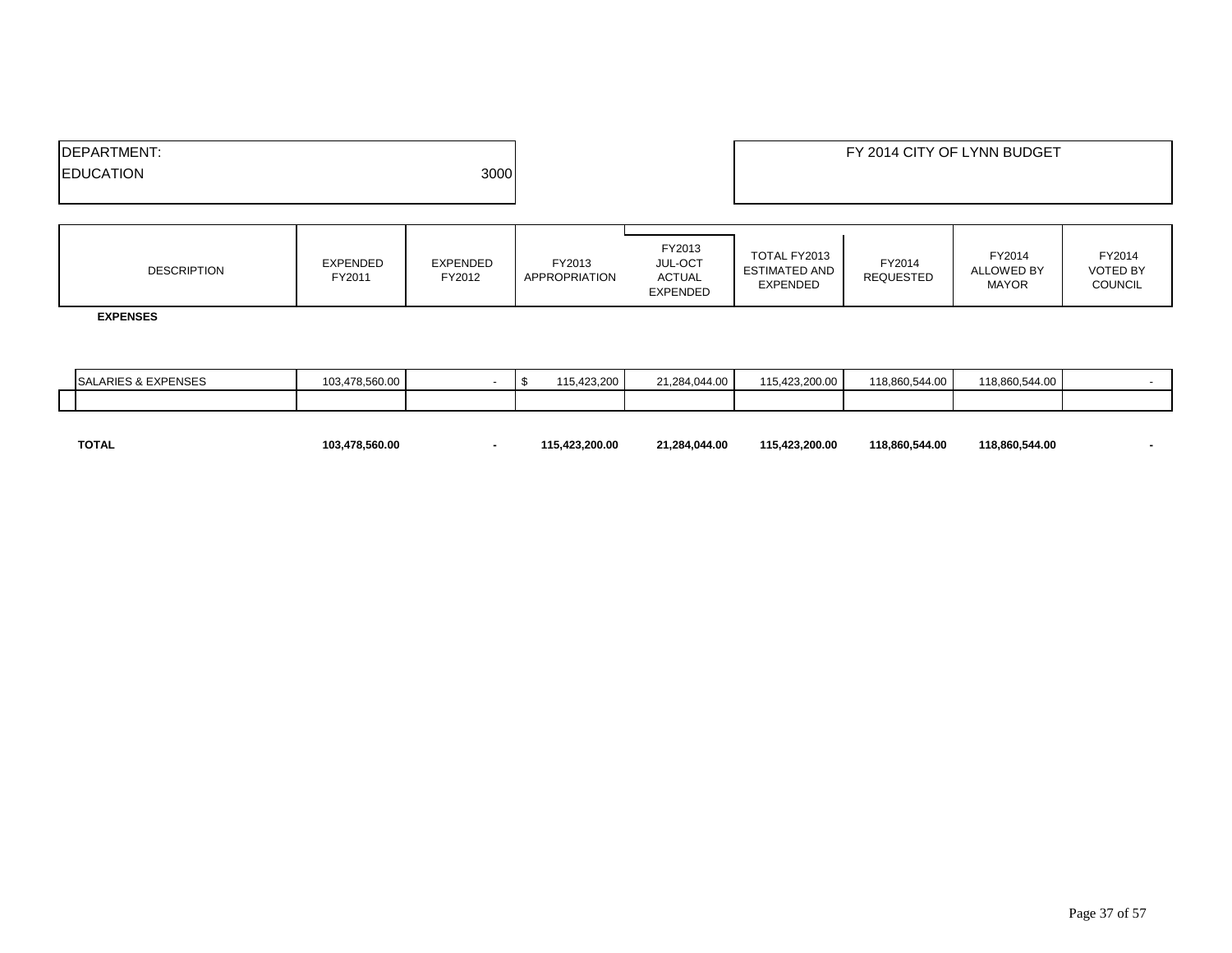| <b>DEPARTMENT:</b><br><b>IDPW COMBINED</b> |                                  | 43004                     | <b>VARIOUS</b>            |                         |                                                       |                                                         |                            | FY 2014 CITY OF LYNN BUDGET                 |                                             |
|--------------------------------------------|----------------------------------|---------------------------|---------------------------|-------------------------|-------------------------------------------------------|---------------------------------------------------------|----------------------------|---------------------------------------------|---------------------------------------------|
| <b>OBJECT</b>                              | <b>DESCRIPTION</b>               | <b>EXPENDED</b><br>FY2011 | <b>EXPENDED</b><br>FY2012 | FY2013<br>APPROPRIATION | FY2013<br>JUL-OCT<br><b>ACTUAL</b><br><b>EXPENDED</b> | TOTAL FY2013<br><b>ESTIMATED AND</b><br><b>EXPENDED</b> | FY2014<br><b>REQUESTED</b> | FY2014<br><b>ALLOWED BY</b><br><b>MAYOR</b> | FY2014<br><b>VOTED BY</b><br><b>COUNCIL</b> |
|                                            | <b>PERSONAL SERVICES</b>         |                           |                           |                         |                                                       |                                                         |                            |                                             |                                             |
| 0700                                       | <b>SICK LEAVE BUY BACK</b>       |                           |                           |                         |                                                       |                                                         |                            |                                             |                                             |
| 0701                                       | ANNUAL SICK LEAVE BUY BCK        | 9,202.75                  | 13,945.00                 | 14,085.00               | 3,804.00                                              | 14,085.00                                               | 14,800.00                  | 14,800.00                                   | $\sim$                                      |
| 0702                                       | ANNUAL PERS BUY BACK             |                           |                           |                         |                                                       |                                                         | 10,000.00                  | 10,000.00                                   |                                             |
| 0800                                       | <b>LONGEVITY</b>                 | 172,767.96                | 183,036.00                | 177,386.00              | $\overline{\phantom{a}}$                              | 177,386.00                                              | 174,055.00                 | 174,055.00                                  | $\sim$                                      |
| 0900                                       | <b>OVERTIME</b>                  | 110,000.00                | 110,000.00                | 111,100.00              | 61,555.00                                             | 136,346.00                                              | 114,000.00                 | 100,000.00                                  | $\sim$                                      |
| 1000                                       | <b>PAYROLL SALARIES</b>          | 1,894,886.29              | 1,879,876.00              | 2,433,194.00            | 833,020.00                                            | 2,470,908.00                                            | 2,524,628.00               | 2,524,628.00                                | $\sim$                                      |
| <b>EXPENSES</b>                            | subtotal                         | 2,186,857.00              | 2,186,857.00              | 2,735,765.00            | 898,379.00                                            | 2,798,725.00                                            | 2,837,483.00               | 2,823,483.00                                |                                             |
| 44005                                      | <b>ADMINISTRATION</b>            | 26,248.00                 | 38,371.00                 | 26,713.00               | 41,067.00                                             | 53,156.00                                               | 26,713.00                  | 26,713.00                                   |                                             |
| 44025                                      | <b>FACILITIES</b>                | 66,336.00                 | 72,342.00                 | 66,999.00               | 7,074.00                                              | 74,244.00                                               | 66,999.00                  | 40,000.00                                   | $\sim$                                      |
| 44045                                      | <b>MAINTENANCE OF EQUIPMENT</b>  | 255,957.73                | 575,022.00                | 258,467.00              | 60,217.00                                             | 423,982.00                                              | 258,467.00                 | 220,000.00                                  | $\overline{\phantom{a}}$                    |
| 44065                                      | <b>HIGHWAY</b>                   | 292,300.00                | 360,046.00                | 295,223.00              | 60,144.00                                             | 405,577.00                                              | 295,223.00                 | 295,223.00                                  | $\sim$                                      |
| 44105                                      | <b>SANITATION</b>                | 4,453,466.00              | 4,643,100.00              | 4,498,007.00            | 1,696,781.00                                          | 4,933,447.00                                            | 4,998,007.00               | 5,198,007.00                                | $\sim$                                      |
| 44125                                      | <b>PARKS &amp; RECREATION</b>    | 192,918.22                | 268,493.00                | 194,848.00              | 73,744.00                                             | 250,694.00                                              | 194,848.00                 | 180,000.00                                  | $\sim$                                      |
| 44145                                      | <b>STADIUM MAINTENANCE</b>       | 9,176.00                  | 12,563.00                 | 9,268.00                | 627.00                                                | 10,256.00                                               | 9,268.00                   | 9,268.00                                    | $\sim$                                      |
| 44205                                      | <b>DUTCH ELM</b>                 | 9,100.00                  | 9,334.00                  | 9,191.00                | 1,025.00                                              | 12,317.00                                               | 9,191.00                   | 9,191.00                                    | $\sim$                                      |
| 44215                                      | <b>INSECT PEST &amp; CONTROL</b> |                           |                           |                         |                                                       |                                                         |                            |                                             | $\sim$                                      |
| 44245                                      | PINE GROVE CEMETERY              | 41,928.00                 | 49,804.00                 | 42,347.00               | 5,281.00                                              | 32,716.00                                               | 42,347.00                  | 30,000.00                                   | $\sim$                                      |
|                                            | subtotal                         | 5,347,429.95              | 6,029,075.00              | 5,401,063.00            | 1,945,960.00                                          | 6,196,389.00                                            | 5,901,063.00               | 6,008,402.00                                |                                             |
|                                            | <b>TOTAL</b>                     | 7,534,286.95              | 8,215,932.00              | 8,136,828.00            | 2,844,339.00                                          | 8,995,114.00                                            | 8,738,546.00               | 8,831,885.00                                |                                             |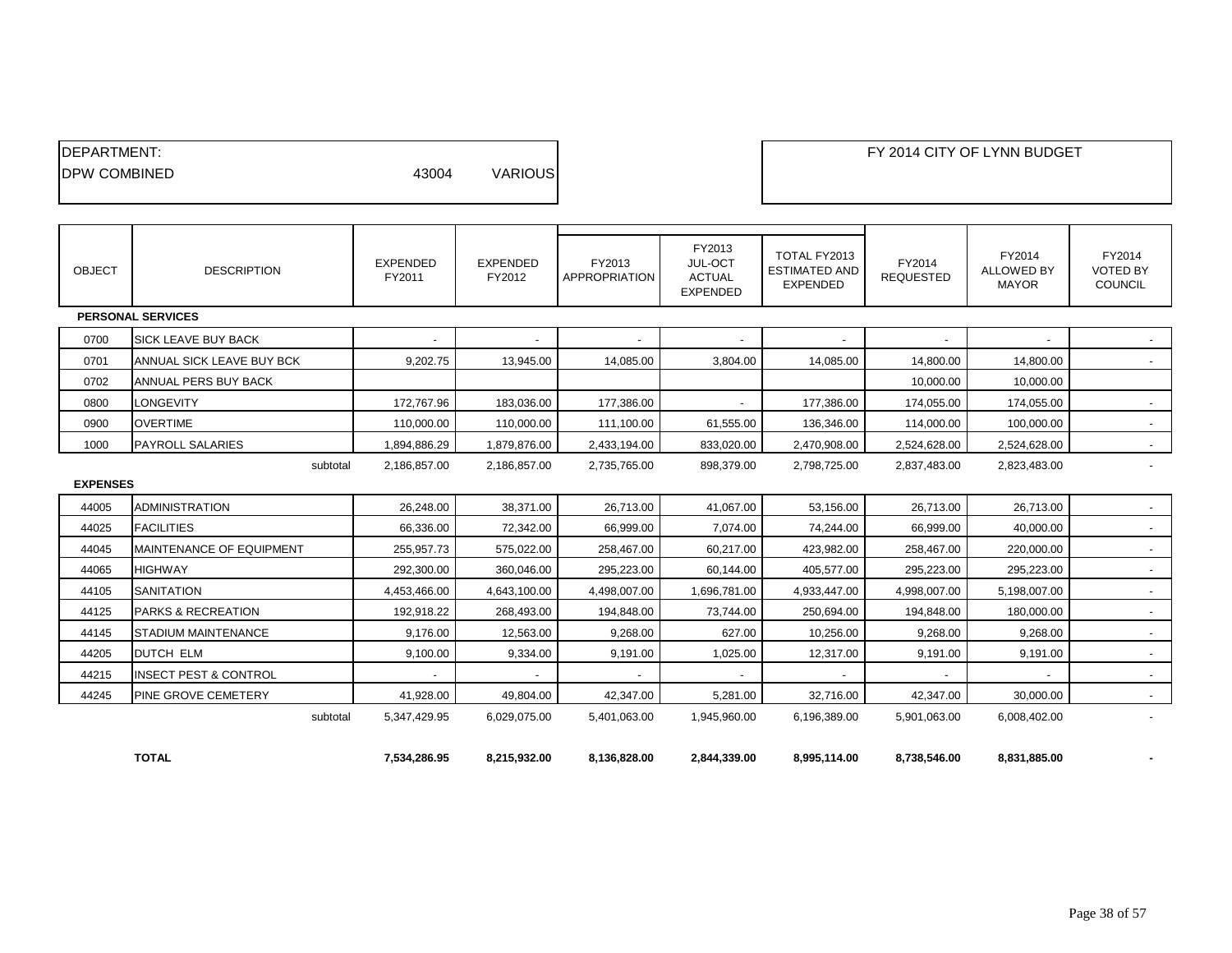| <b>IDEPARTMENT:</b> |      |
|---------------------|------|
| <b>SNOW AND ICE</b> | 4408 |
|                     |      |

| <b>OBJECT</b>   | <b>DESCRIPTION</b>               | EXPENDED<br>FY2011       | EXPENDED<br>FY2012 | FY2013<br>APPROPRIATION  | FY2013<br><b>JUL-OCT</b><br><b>ACTUAL</b><br><b>EXPENDED</b> | TOTAL FY2013<br><b>ESTIMATED AND</b><br><b>EXPENDED</b> | FY2014<br><b>REQUESTED</b> | FY2014<br><b>ALLOWED BY</b><br><b>MAYOR</b> | FY2014<br><b>VOTED BY</b><br><b>COUNCIL</b> |  |
|-----------------|----------------------------------|--------------------------|--------------------|--------------------------|--------------------------------------------------------------|---------------------------------------------------------|----------------------------|---------------------------------------------|---------------------------------------------|--|
|                 | <b>PERSONAL SERVICES</b>         |                          |                    |                          |                                                              |                                                         |                            |                                             |                                             |  |
| 0900            | <b>OVERTIME</b>                  | 402,561.00               | 160,000.00         | 160,000.00               | $\overline{\phantom{a}}$                                     | 160,000.00                                              | 160,000.00                 | 160,000.00                                  | $\sim$                                      |  |
| 1000            | <b>PAYROLL SALARIES</b>          | 498,816.00               | 498,816.00         | $\overline{\phantom{a}}$ | $\overline{\phantom{a}}$                                     |                                                         |                            | $\overline{\phantom{a}}$                    | $\sim$                                      |  |
|                 | subtotal                         | 901,377.00               | 658,816.00         | 160,000.00               | $\overline{\phantom{a}}$                                     | 160,000.00                                              | 160,000.00                 | 160,000.00                                  | $\overline{\phantom{0}}$                    |  |
| <b>EXPENSES</b> |                                  |                          |                    |                          |                                                              |                                                         |                            |                                             |                                             |  |
| 2904            | <b>OUTSIDE SNOW REMOVAL SERV</b> | 1,045,963.00             | 70,966.00          | 69,345.00                | $\overline{\phantom{0}}$                                     | 69,345.00                                               | 69,345.00                  | 69,345.00                                   | $\sim$                                      |  |
| 3800            | OUTSDE-OTHER PURCH SERV.         | $\overline{\phantom{0}}$ | 306,059.00         | 1,000.00                 | $\overline{\phantom{a}}$                                     | 1,000.00                                                | 1,000.00                   | 1,000.00                                    | $\overline{\phantom{a}}$                    |  |
| 5499            | MISC DPW HIGHWAY SUPPLIES        | 899,469.00               | 51,126.00          | 51,000.00                | $\overline{\phantom{a}}$                                     | 51,000.00                                               | 51,000.00                  | 51,000.00                                   | $\sim$                                      |  |
| 7800            | OTHERWISE UNCLASSIFIED           | 8,180.00                 | 5,001.00           | 503,817.00               | $\overline{\phantom{a}}$                                     | 503,817.00                                              | 503,817.00                 | 503,817.00                                  | $\sim$                                      |  |
|                 | subtotal                         | 1,953,612.00             | 433,152.00         | 625,162.00               |                                                              | 625,162.00                                              | 625,162.00                 | 625,162.00                                  | $\overline{\phantom{a}}$                    |  |
|                 |                                  |                          |                    |                          |                                                              |                                                         |                            |                                             |                                             |  |
|                 | <b>TOTAL</b>                     | 2,854,989.00             | 1,091,968.00       | 785,162.00               | ٠                                                            | 785,162.00                                              | 785,162.00                 | 785,162.00                                  | $\blacksquare$                              |  |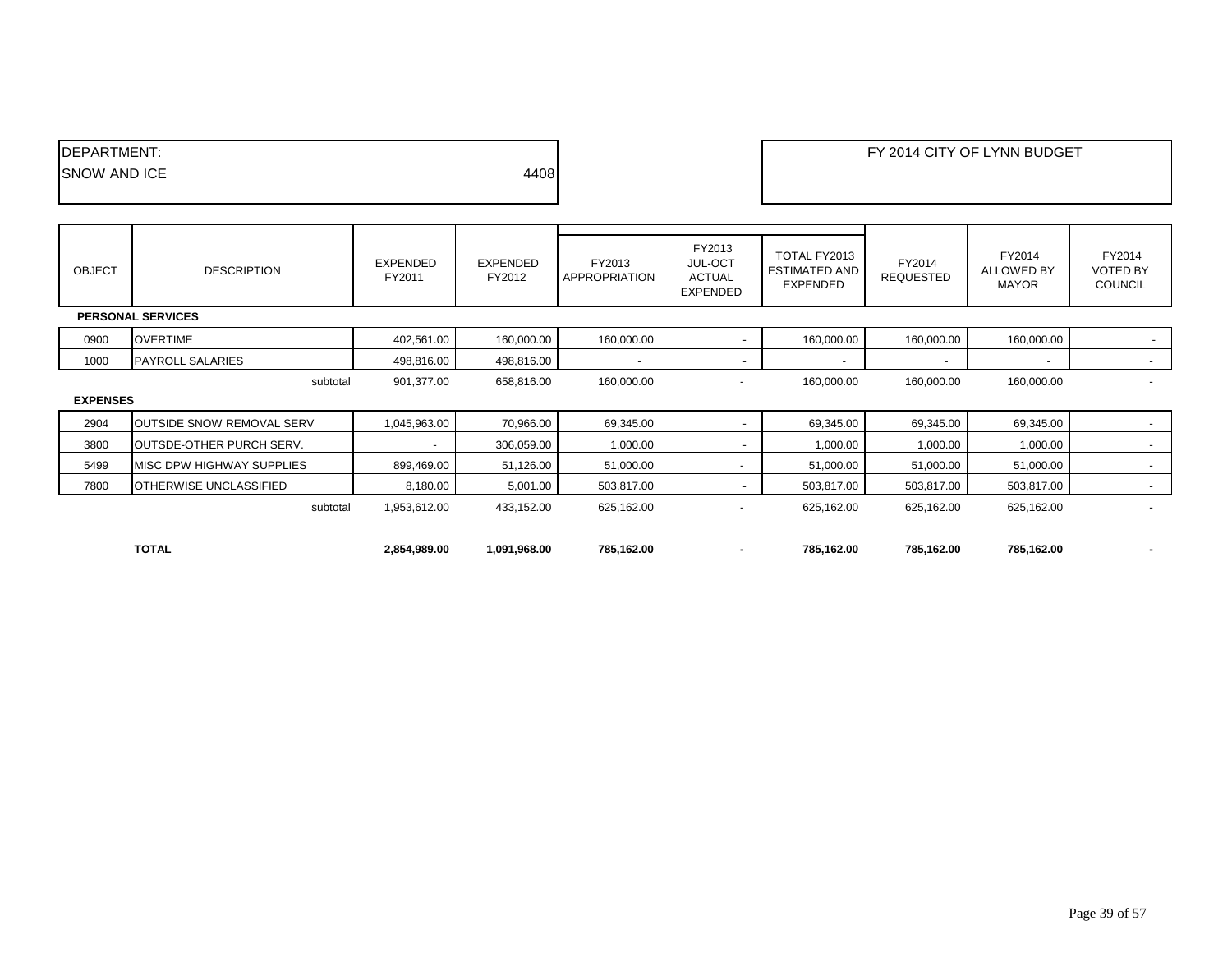| <b>IDEPARTMENT:</b>        |      |
|----------------------------|------|
| <b>IABANDONED VEHICLES</b> | 4391 |
|                            |      |

| <b>OBJECT</b>   | <b>DESCRIPTION</b>              | <b>EXPENDED</b><br>FY2011 | <b>EXPENDED</b><br>FY2012 | FY2013<br><b>APPROPRIATION</b> | FY2013<br>JUL-OCT<br><b>ACTUAL</b><br><b>EXPENDED</b> | TOTAL FY2013<br><b>ESTIMATED AND</b><br><b>EXPENDED</b> | FY2014<br><b>REQUESTED</b> | FY2014<br><b>ALLOWED BY</b><br><b>MAYOR</b> | FY2014<br><b>VOTED BY</b><br>COUNCIL |
|-----------------|---------------------------------|---------------------------|---------------------------|--------------------------------|-------------------------------------------------------|---------------------------------------------------------|----------------------------|---------------------------------------------|--------------------------------------|
|                 | <b>PERSONAL SERVICES</b>        |                           |                           |                                |                                                       |                                                         |                            |                                             |                                      |
| 0700            | <b>SICK LEAVE BUY BACK</b>      | $\overline{\phantom{a}}$  | $\overline{\phantom{a}}$  | $\overline{\phantom{a}}$       | $\blacksquare$                                        |                                                         | $\overline{\phantom{a}}$   | $\overline{\phantom{a}}$                    | $\sim$                               |
| 0701            | ANNUAL SICK BUY BACK            | 596.00                    | 596.00                    | 596.00                         | $\overline{\phantom{a}}$                              | 596.00                                                  | 626.00                     | 626.00                                      | $\sim$                               |
| 0702            | ANNUAL PERS BUY BACK            |                           |                           |                                |                                                       |                                                         | $\overline{\phantom{a}}$   | $\overline{\phantom{a}}$                    |                                      |
| 0800            | <b>LONGEVITY</b>                | 3,098.00                  | 3,098.00                  | 3,407.00                       |                                                       | 3,407.00                                                | 3,580.00                   | 3,580.00                                    | $\overline{\phantom{a}}$             |
| 0900            | <b>OVERTIME</b>                 | $\blacksquare$            | $\overline{\phantom{a}}$  | $\overline{\phantom{a}}$       | $\overline{a}$                                        |                                                         | $\overline{a}$             |                                             | $\sim$                               |
| 1000            | <b>PAYROLL SALARIES</b>         | 30,472.00                 | 30,979.00                 | 30,979.00                      | 10,721.00                                             | 30,979.00                                               | 32,540.00                  | 32,540.00                                   | $\sim$                               |
|                 | subtotal                        | 34,166.00                 | 34,673.00                 | 34,982.00                      | 10,721.00                                             | 34,982.00                                               | 36,746.00                  | 36,746.00                                   | $\blacksquare$                       |
| <b>EXPENSES</b> |                                 |                           |                           |                                |                                                       |                                                         |                            |                                             |                                      |
| 2100            | <b>OUTSIDE-ENERGY UTILITIES</b> | 4.000.00                  | 4,413.00                  | 4,512.00                       | 499.00                                                | 4.832.00                                                | 4,832.00                   | 4.832.00                                    | $\sim$                               |
| 2400            | <b>GEN REPAIR/MAINT OUTSIDE</b> | 212.45                    | 100.00                    | 100.00                         | $\blacksquare$                                        | 100.00                                                  | 100.00                     | 100.00                                      | $\sim$                               |
| 2700            | <b>RENT &amp; LEASE</b>         | 100.00                    | 220.00                    | 220.00                         | 47.00                                                 | 268.00                                                  | 220.00                     | 220.00                                      | $\sim$                               |
| 2799            | <b>MISC RENT/LEASE</b>          | 1,612.00                  | 1,442.00                  | 1,442.00                       | 380.00                                                | 1,442.00                                                | 1,442.00                   | 1,000.00                                    | $\sim$                               |
| 2900            | <b>OTHER-OTHER PROPERTY SVS</b> |                           | $\overline{\phantom{a}}$  | $\overline{\phantom{a}}$       | $\overline{\phantom{a}}$                              | $\overline{\phantom{a}}$                                | $\overline{\phantom{a}}$   | $\overline{\phantom{a}}$                    | $\sim$                               |
| 4600            | SUPPLIES-GROUNDSKEEPING         | $\overline{\phantom{a}}$  | $\sim$                    | $\overline{\phantom{a}}$       | $\overline{\phantom{a}}$                              |                                                         | $\overline{\phantom{a}}$   | $\overline{\phantom{a}}$                    | $\sim$                               |
| 5300            | <b>PUBLIC SERVICE SUPPLIES</b>  | $\overline{\phantom{a}}$  | $\overline{\phantom{a}}$  | $\overline{\phantom{a}}$       | $\overline{\phantom{a}}$                              |                                                         | $\overline{a}$             |                                             | $\sim$                               |
|                 | subtotal                        | 5,924.45                  | 6,175.00                  | 6,274.00                       | 926.00                                                | 6,642.00                                                | 6,594.00                   | 6,152.00                                    | $\overline{\phantom{a}}$             |
|                 | <b>TOTAL</b>                    | 40,090.45                 | 40.848.00                 | 41,256.00                      | 11,647.00                                             | 41,624.00                                               | 43,340.00                  | 42,898.00                                   | ٠                                    |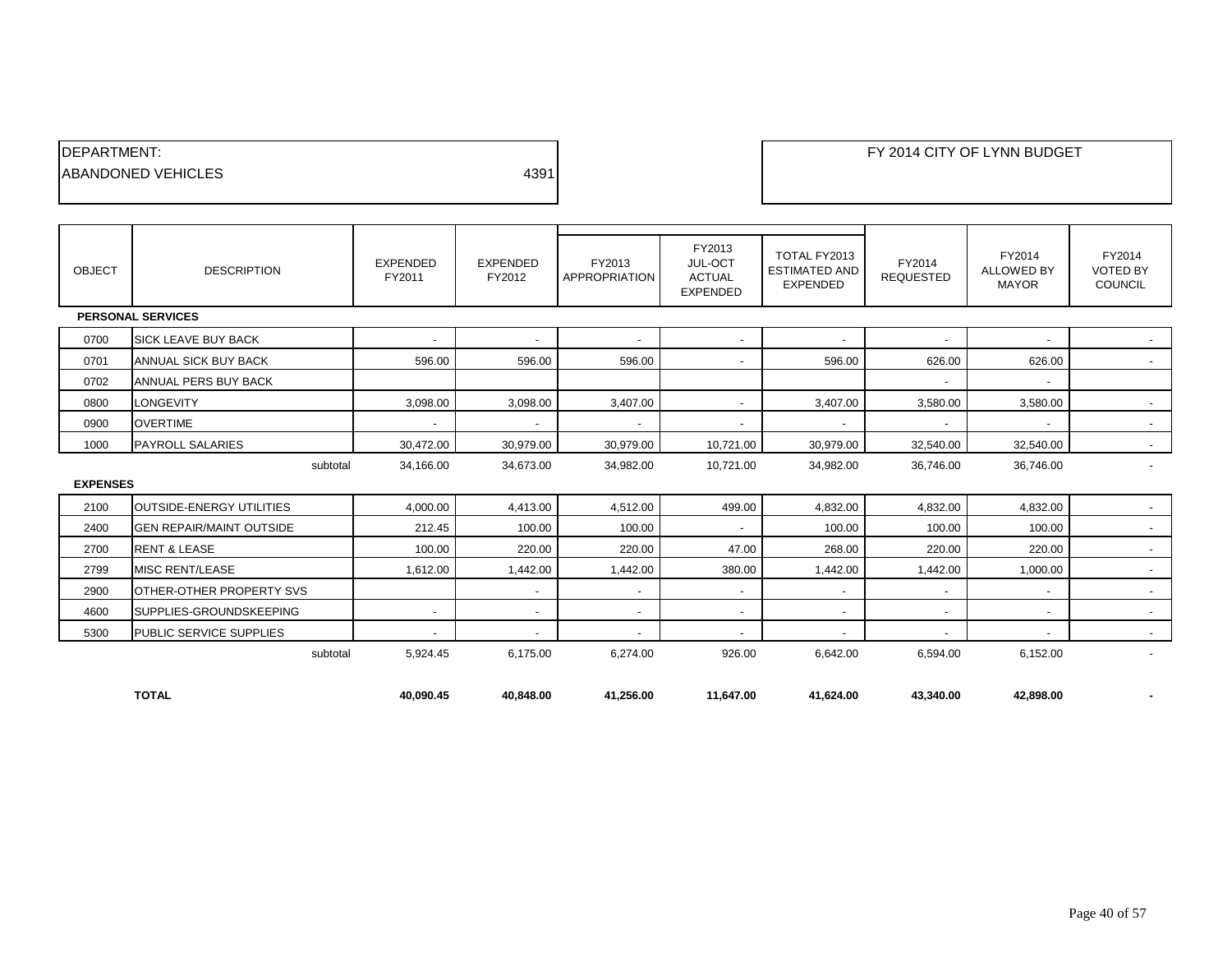## DEPARTMENT: ABANDONDED VEHICLES CHARGES CITY OF LYNN BUDGET

FY 2014 PERSONNEL SHEETS

| <b>OBJECT</b> | POSITION TITLE       | <b>CIVIL</b><br>SERV/<br><b>UNION</b> | HIRE DATE /<br><b>BENEFIT</b><br><b>DATE</b> | <b>YRS</b><br><b>SERV</b> | <b>LONGEVITY</b> | # OF SICK DAYS<br><b>USED BUY BACK</b> | <b>WEEKLY</b><br><b>ENDING</b><br>SALARY | 2014<br><b>GROSS</b> |
|---------------|----------------------|---------------------------------------|----------------------------------------------|---------------------------|------------------|----------------------------------------|------------------------------------------|----------------------|
|               |                      |                                       |                                              |                           |                  |                                        |                                          |                      |
| 1000          | Impound Agent        | N                                     | 12/14/1987                                   | 26.00                     | 3,579.30         | 5.00                                   | 625.75                                   | 32,539.12            |
|               | Joseph Walsh         | 193                                   |                                              |                           |                  |                                        | 625.75                                   | 32,539.12            |
|               | Annual Sick Buy Back |                                       |                                              |                           |                  |                                        |                                          | 625.75               |
|               |                      |                                       |                                              |                           |                  |                                        |                                          |                      |
|               |                      |                                       |                                              |                           |                  |                                        |                                          |                      |
|               |                      |                                       |                                              |                           |                  |                                        |                                          |                      |
|               |                      |                                       |                                              |                           |                  |                                        |                                          |                      |
|               | <b>TOTALS</b>        |                                       |                                              |                           | 3,579.30         | 625.75                                 | 625.75                                   | 32,539.12            |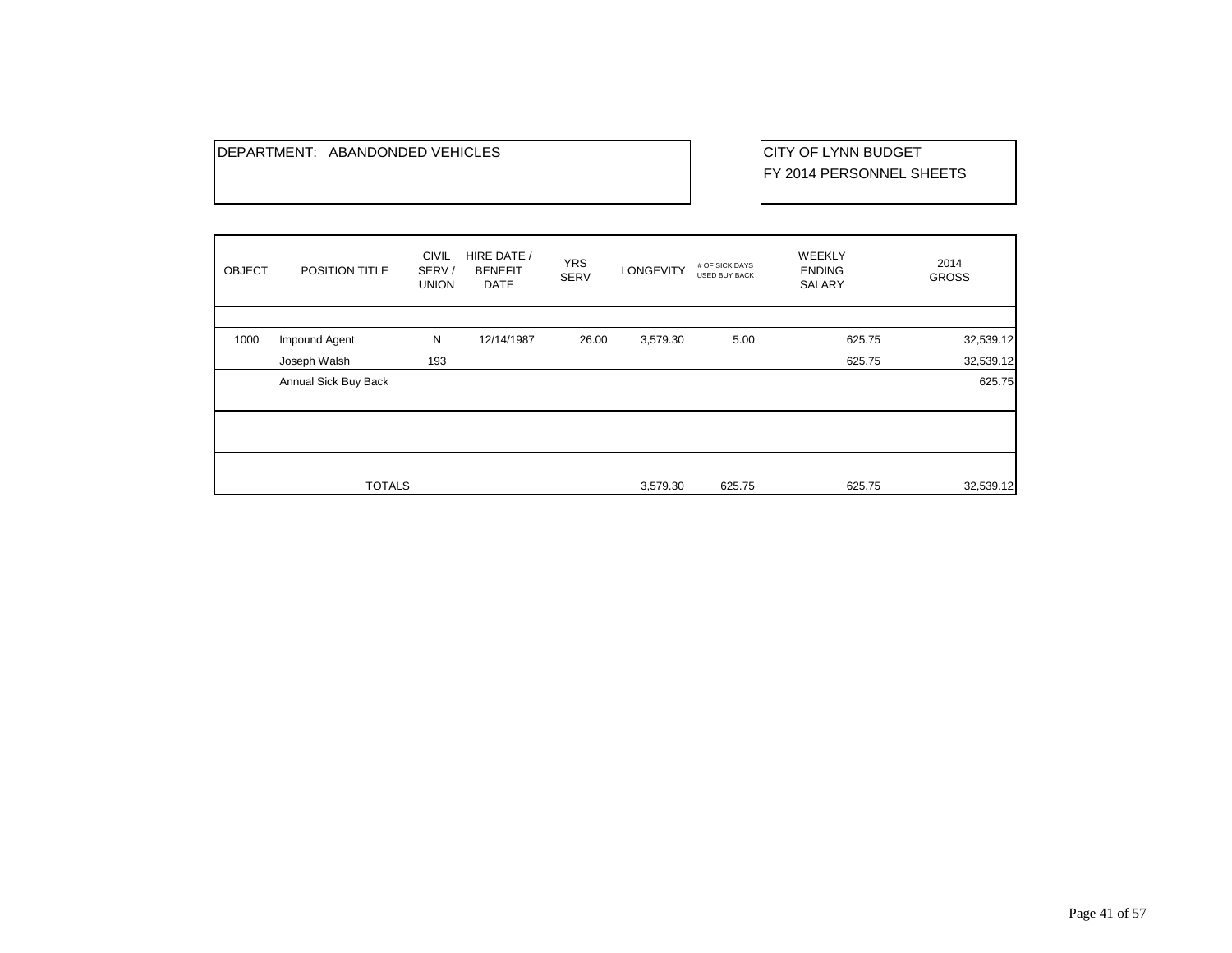| <b>IDEPARTMENT:</b>        |      |
|----------------------------|------|
| <b>IPARKING DEPARTMENT</b> | 4392 |
|                            |      |

| <b>OBJECT</b>   | <b>DESCRIPTION</b>             | <b>EXPENDED</b><br>FY2011 | <b>EXPENDED</b><br>FY2012 | FY2013<br><b>APPROPRIATION</b> | FY2013<br>JUL-OCT<br><b>ACTUAL</b><br><b>EXPENDED</b> | TOTAL FY2013<br><b>ESTIMATED AND</b><br><b>EXPENDED</b> | FY2014<br><b>REQUESTED</b> | FY2014<br><b>ALLOWED BY</b><br><b>MAYOR</b> | FY2014<br><b>VOTED BY</b><br>COUNCIL |
|-----------------|--------------------------------|---------------------------|---------------------------|--------------------------------|-------------------------------------------------------|---------------------------------------------------------|----------------------------|---------------------------------------------|--------------------------------------|
|                 | <b>PERSONAL SERVICES</b>       |                           |                           |                                |                                                       |                                                         |                            |                                             |                                      |
| 0700            | <b>SICK LEAVE BUY BACK</b>     |                           |                           |                                |                                                       |                                                         |                            |                                             |                                      |
| 0701            | ANNUAL SICK LEAVE BUY BCK      | 6.296.00                  | 6.296.00                  | 6.296.00                       | 2,376.00                                              | 6.296.00                                                | 6,405.00                   | 6.405.00                                    |                                      |
| 0702            | ANNUAL PERS BUY BACK           |                           |                           |                                |                                                       |                                                         | 6,705.00                   | 6,705.00                                    |                                      |
| 0800            | <b>LONGEVITY</b>               | 42.617.00                 | 37.979.00                 | 38,523.00                      |                                                       | 39.219.00                                               | 43,368.00                  | 43,368.00                                   | $\sim$                               |
| 0900            | <b>OVERTIME</b>                |                           |                           |                                | 1,267.00                                              | 1,267.00                                                |                            |                                             |                                      |
| 1000            | <b>PAYROLL SALARIES</b>        | 561,944.00                | 571.010.00                | 571.010.00                     | 187,561.00                                            | 575,269.00                                              | 595,780.00                 | 595,780.00                                  |                                      |
|                 | subtotal                       | 610.857.00                | 615,285.00                | 615.829.00                     | 191,204.00                                            | 622,051.00                                              | 652,258.00                 | 652,258.00                                  | $\overline{a}$                       |
| <b>EXPENSES</b> |                                |                           |                           |                                |                                                       |                                                         |                            |                                             |                                      |
| 2100            | OUTSIDE-ENERGY UTILITIES       | 10.289.00                 | 14.814.00                 | 12.500.00                      | 2,732.00                                              | 13.721.00                                               | 13,721.00                  | 12.000.00                                   |                                      |
| 2400            | GEN REPAIR/MAINT OUTSIDE       | 2,280.00                  | 4.488.00                  | 5.000.00                       | 350.00                                                | 11,172.00                                               | 5,000.00                   | 4,000.00                                    | $\blacksquare$                       |
| 2700            | <b>RENT &amp; LEASE</b>        | 400.00                    | 495.00                    | 600.00                         | 94.00                                                 | 790.00                                                  | 600.00                     | 500.00                                      | $\overline{\phantom{a}}$             |
| 3000            | OUTSDE PROF/TECH-GENERAL       | 105,605.00                | 112,316.00                | 80,000.00                      | 12,438.00                                             | 118,668.00                                              | 100,000.00                 | 80,000.00                                   | $\blacksquare$                       |
| 3100            | OUTSDE PROF/TECH-MEDICAL       | 220.00                    | 300.00                    | 300.00                         | 13.00                                                 | 300.00                                                  | 300.00                     | 200.00                                      | $\overline{\phantom{a}}$             |
| 3400            | OUTSIDE-COMMUN & MEDIA         | 2,000.00                  | 3,481.00                  | 2,000.00                       | 473.00                                                | 3,025.00                                                | 2,000.00                   | 2,000.00                                    | $\blacksquare$                       |
| 4102            | <b>GASOLINE</b>                | 10,000.00                 | 11,000.00                 | 12,000.00                      | 11,000.00                                             | 12,000.00                                               | 12,000.00                  | 11,500.00                                   | $\overline{a}$                       |
| 4200            | <b>GENERAL OFFICE SUPPLIES</b> | 5,196.00                  | 4,950.00                  | 3,200.00                       | 2,328.00                                              | 7,574.00                                                | 3,200.00                   | 3,200.00                                    |                                      |
| 4600            | SUPPLIES-GROUNDSKEEPING        | 250.00                    | 250.00                    | 18,821.00                      |                                                       | 15,042.00                                               | 18,821.00                  | 10,000.00                                   |                                      |
| 4800            | VEHICULAR SUPPLIES             | 1,700.00                  | 3,352.00                  | 2,000.00                       | 215.00                                                | 2,511.00                                                | 2,000.00                   | 2,000.00                                    |                                      |
| 5800            | OTHER EXPENDABLE SUPPLIES      | 500.00                    | 500.00                    | 500.00                         |                                                       | 60.00                                                   | 500.00                     | 100.00                                      | $\overline{a}$                       |
| 7102            | <b>AUTO ALLOWANCE</b>          | 7,800.00                  | 7,800.00                  | 7,800.00                       | 2,600.00                                              | 7,800.00                                                | 7,800.00                   | 7,800.00                                    | $\blacksquare$                       |
| 7300            | DUES/SUBSCRIP/MEMBERSHIPS      | 400.00                    | 400.00                    | 400.00                         |                                                       | 400.00                                                  | 400.00                     | 400.00                                      | $\overline{\phantom{a}}$             |
| 7800            | OTHERWISE UNCLASSIFIED         | 1,500.00                  | 1,168.00                  | 1,500.00                       | 324.00                                                | 1,811.00                                                | 1,500.00                   | 1,500.00                                    | $\overline{a}$                       |
| 8700            | REPLACEMENT EQUIPMENT          | 1,800.00                  | 3,615.00                  | 2,000.00                       | 782.00                                                | 2,480.00                                                | 2,000.00                   | 2,000.00                                    | $\sim$                               |
|                 | subtotal                       | 149,940.00                | 168,929.00                | 148,621.00                     | 33,349.00                                             | 197,354.00                                              | 169,842.00                 | 137,200.00                                  |                                      |
|                 |                                |                           |                           |                                |                                                       |                                                         |                            |                                             |                                      |

**TOTAL 760,797.00 784,214.00 764,450.00 224,553.00 819,405.00 822,100.00 789,458.00 -**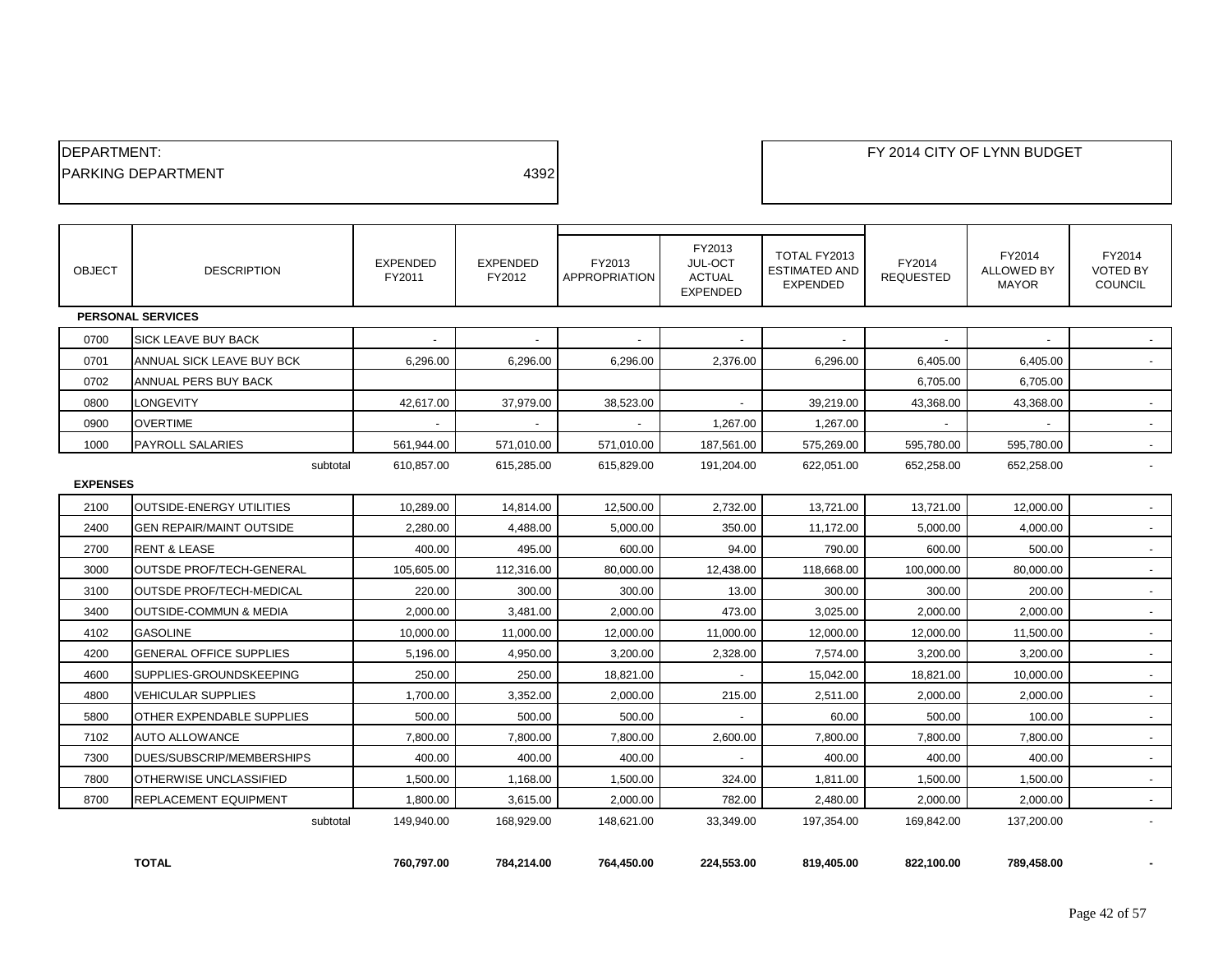| DEPARTMENT:      |      | FY 2014 CITY OF LYNN BUDGET |
|------------------|------|-----------------------------|
| COUNCIL ON AGING | 6532 |                             |
|                  |      |                             |

| <b>OBJECT</b>   | <b>DESCRIPTION</b>                | EXPENDED<br>FY2011 | EXPENDED<br>FY2012       | FY2013<br>APPROPRIATION  | FY2013<br><b>JUL-OCT</b><br><b>ACTUAL</b><br>EXPENDED | TOTAL FY2013<br><b>ESTIMATED AND</b><br><b>EXPENDED</b> | FY2014<br><b>REQUESTED</b> | FY2014<br><b>ALLOWED BY</b><br><b>MAYOR</b> | FY2014<br><b>VOTED BY</b><br><b>COUNCIL</b> |  |
|-----------------|-----------------------------------|--------------------|--------------------------|--------------------------|-------------------------------------------------------|---------------------------------------------------------|----------------------------|---------------------------------------------|---------------------------------------------|--|
|                 | <b>PERSONAL SERVICES</b>          |                    |                          |                          |                                                       |                                                         |                            |                                             |                                             |  |
| 1000            | <b>PAYROLL SALARIES</b>           |                    | $\overline{\phantom{a}}$ | $\overline{\phantom{0}}$ | $\overline{\phantom{a}}$                              |                                                         | 20,000.00                  | $\overline{\phantom{a}}$                    | $\sim$                                      |  |
|                 | subtotal                          |                    | $\overline{\phantom{a}}$ | $\overline{\phantom{a}}$ | $\overline{\phantom{a}}$                              | $\sim$                                                  | 20,000.00                  | $\overline{\phantom{a}}$                    | $\overline{\phantom{a}}$                    |  |
| <b>EXPENSES</b> |                                   |                    |                          |                          |                                                       |                                                         |                            |                                             |                                             |  |
| 3400            | <b>OUTSIDE-COMMUN &amp; MEDIA</b> | 18,273.00          | 18,273.00                | 18,273.00                | 18,273.00                                             |                                                         | 18,273.00                  | 15,000.00                                   | $\sim$                                      |  |
| 3890            | <b>OPERATION SENIOR CENTER</b>    | 102,886.00         | 102,886.00               | 102,886.00               | 104,228.00                                            |                                                         | 104,228.00                 | 147,000.00                                  | $\sim$                                      |  |
| 7800            | HOME DELIVERED MEALS              | 13,000.00          | 13,000.00                | 13,000.00                | 13,000.00                                             |                                                         | 13,000.00                  | 13,000.00                                   |                                             |  |
|                 | subtotal                          | 134,159.00         | 134,159.00               | 134,159.00               | 135,501.00                                            | $\overline{\phantom{a}}$                                | 135,501.00                 | 175,000.00                                  | $\overline{\phantom{a}}$                    |  |
|                 |                                   |                    |                          |                          |                                                       |                                                         |                            |                                             |                                             |  |
|                 | <b>TOTALS</b>                     | 134,159.00         | 134,159.00               | 134,159.00               | 135,501.00                                            |                                                         | 155,501.00                 | 175,000.00                                  | ۰.                                          |  |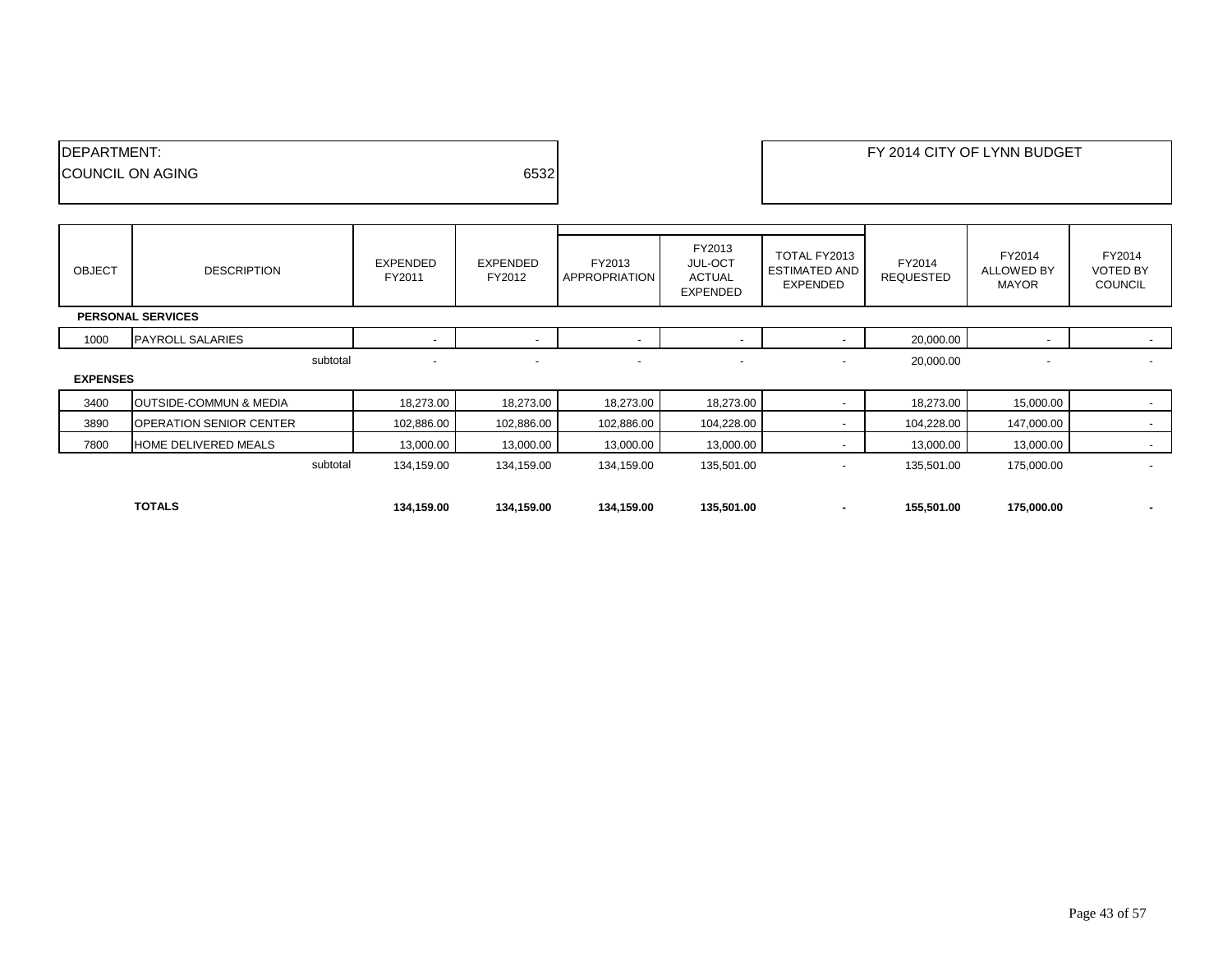| <b>IDEPARTMENT:</b>                      |      |
|------------------------------------------|------|
| <b>IDEPARTMENT OF VETERANS' SERVICES</b> | 6582 |

| <b>OBJECT</b>   | <b>DESCRIPTION</b>              | <b>EXPENDED</b><br>FY2011 | <b>EXPENDED</b><br>FY2012 | FY2013<br><b>APPROPRIATION</b> | FY2013<br>JUL-OCT<br><b>ACTUAL</b><br><b>EXPENDED</b> | TOTAL FY2013<br><b>ESTIMATED AND</b><br><b>EXPENDED</b> | FY2014<br><b>REQUESTED</b> | FY2014<br><b>ALLOWED BY</b><br><b>MAYOR</b> | FY2014<br><b>VOTED BY</b><br>COUNCIL |
|-----------------|---------------------------------|---------------------------|---------------------------|--------------------------------|-------------------------------------------------------|---------------------------------------------------------|----------------------------|---------------------------------------------|--------------------------------------|
|                 | <b>PERSONAL SERVICES</b>        |                           |                           |                                |                                                       |                                                         |                            |                                             |                                      |
| 0700            | <b>SICK LEAVE BUY BACK</b>      |                           | $\overline{a}$            |                                | $\blacksquare$                                        |                                                         |                            |                                             |                                      |
| 0701            | ANNUAL SICK BUY BACK            | 2,755.00                  | 2,755.00                  | 2,831.00                       | $\overline{\phantom{a}}$                              | 2,831.00                                                | 2,975.00                   | 2,975.00                                    |                                      |
| 0702            | ANNUAL PERS BUY BACK            | $\sim$                    | $\sim$                    | $\sim$                         | $\sim$                                                |                                                         | $\sim$                     | $\overline{\phantom{a}}$                    |                                      |
| 0800            | LONGEVITY                       | 12,633.80                 | 12,609.00                 | 12,609.00                      | $\sim$                                                | 13,578.00                                               | 13,918.00                  | 13,918.00                                   |                                      |
| 0900            | <b>OVERTIME</b>                 |                           |                           | $\sim$                         | $\sim$                                                |                                                         |                            |                                             |                                      |
| 1000            | <b>PAYROLL SALARIES</b>         | 157,062.48                | 172,287.00                | 176,277.00                     | 63,447.00                                             | 179,958.00                                              | 185,202.00                 | 185,202.00                                  |                                      |
| 65824/7700      | <b>VETERANS' BENEFITS</b>       | 756,007.20                | 758,831.00                | 822,045.00                     | 278,719.00                                            | 814,422.00                                              | 958,347.00                 | 958,347.00                                  |                                      |
| 65815/7700      | <b>VETERANS BENEFITS</b>        |                           | $\blacksquare$            | $\blacksquare$                 | $\sim$                                                |                                                         |                            | $\overline{a}$                              |                                      |
| 7700            | <b>VETERANS' BENEFITS</b>       |                           |                           |                                |                                                       |                                                         |                            |                                             |                                      |
|                 | subtotal                        | 928,458.48                | 946,482.00                | 1,013,762.00                   | 342,166.00                                            | 1,010,789.00                                            | 1,160,442.00               | 1,160,442.00                                |                                      |
| <b>EXPENSES</b> |                                 |                           |                           |                                |                                                       |                                                         |                            |                                             |                                      |
| 2400            | <b>GEN REPAIR/MAINT OUTSIDE</b> |                           |                           | $\blacksquare$                 | $\sim$                                                |                                                         |                            |                                             |                                      |
| 3102            | <b>EMPLOYEE PHYSICALS</b>       |                           | 278.00                    | $\overline{a}$                 | $\overline{\phantom{a}}$                              |                                                         |                            |                                             |                                      |
| 3103            | DOCTOR/DENTIST SERVICES         | 3,000.00                  | 3,569.00                  | $\overline{a}$                 | 411.00                                                | 2,756.00                                                | 3,000.00                   | 3,000.00                                    |                                      |
| 3104            | <b>HOSPITAL &amp; CLINIC</b>    |                           | $\overline{\phantom{a}}$  | $\blacksquare$                 | $\overline{a}$                                        |                                                         |                            |                                             | $\sim$                               |
| 3105            | PHARMACY                        | 13,500.00                 | 8,422.00                  | $\blacksquare$                 | 1,694.00                                              | 5,604.00                                                | 6,000.00                   | 6,000.00                                    | $\sim$                               |
| 3108            | <b>HEARING SERVICES</b>         |                           | $\sim$                    | $\sim$                         | $\sim$                                                | $\sim$                                                  | 5,000.00                   | 5,000.00                                    | $\sim$                               |
| 3400            | OUTSIDE-COMMUN & MEDIA          |                           |                           | $\blacksquare$                 | $\overline{\phantom{a}}$                              |                                                         |                            |                                             |                                      |
| 3500            | OUTSIDE-RECREATIONAL            | 7,654.00                  | 7,823.00                  | 7,654.00                       | $\blacksquare$                                        | 7,676.00                                                | 7,654.00                   | 7,654.00                                    |                                      |
| 3800            | OUTSDE-OTHER PURCH SERV.        | 4,121.00                  | 5,183.00                  | 4,121.00                       | 2,302.00                                              | 5,332.00                                                | 4,121.00                   | 4,121.00                                    |                                      |
| 4200            | <b>GENERAL OFFICE SUPPLIES</b>  | $\sim$                    | $\blacksquare$            | $\sim$                         | $\sim$                                                | $\overline{\phantom{a}}$                                | $\sim$                     | $\overline{\phantom{a}}$                    |                                      |
| 4600            | SUPPLIES-GROUNDSKEEPING         | 5,855.00                  | 5,855.00                  | 5,855.00                       | $\sim$                                                | 5,855.00                                                | 5,855.00                   | 5,855.00                                    | $\sim$                               |
| 7100            | <b>IN-STATE TRAVEL</b>          |                           | $\overline{\phantom{a}}$  |                                | $\overline{\phantom{a}}$                              |                                                         |                            |                                             |                                      |
| 7102            | <b>AUTO ALLOWANCE</b>           | 7,800.00                  | 7,800.00                  | 7,800.00                       | 2,600.00                                              | 7,800.00                                                | 7,800.00                   | 7,800.00                                    | $\sim$                               |
| 7300            | DUES/SUBSCRIP/MEMBERSHIPS       |                           |                           |                                |                                                       |                                                         |                            |                                             |                                      |
| 7301            | ORG CONFERENCE                  |                           |                           |                                |                                                       |                                                         |                            |                                             |                                      |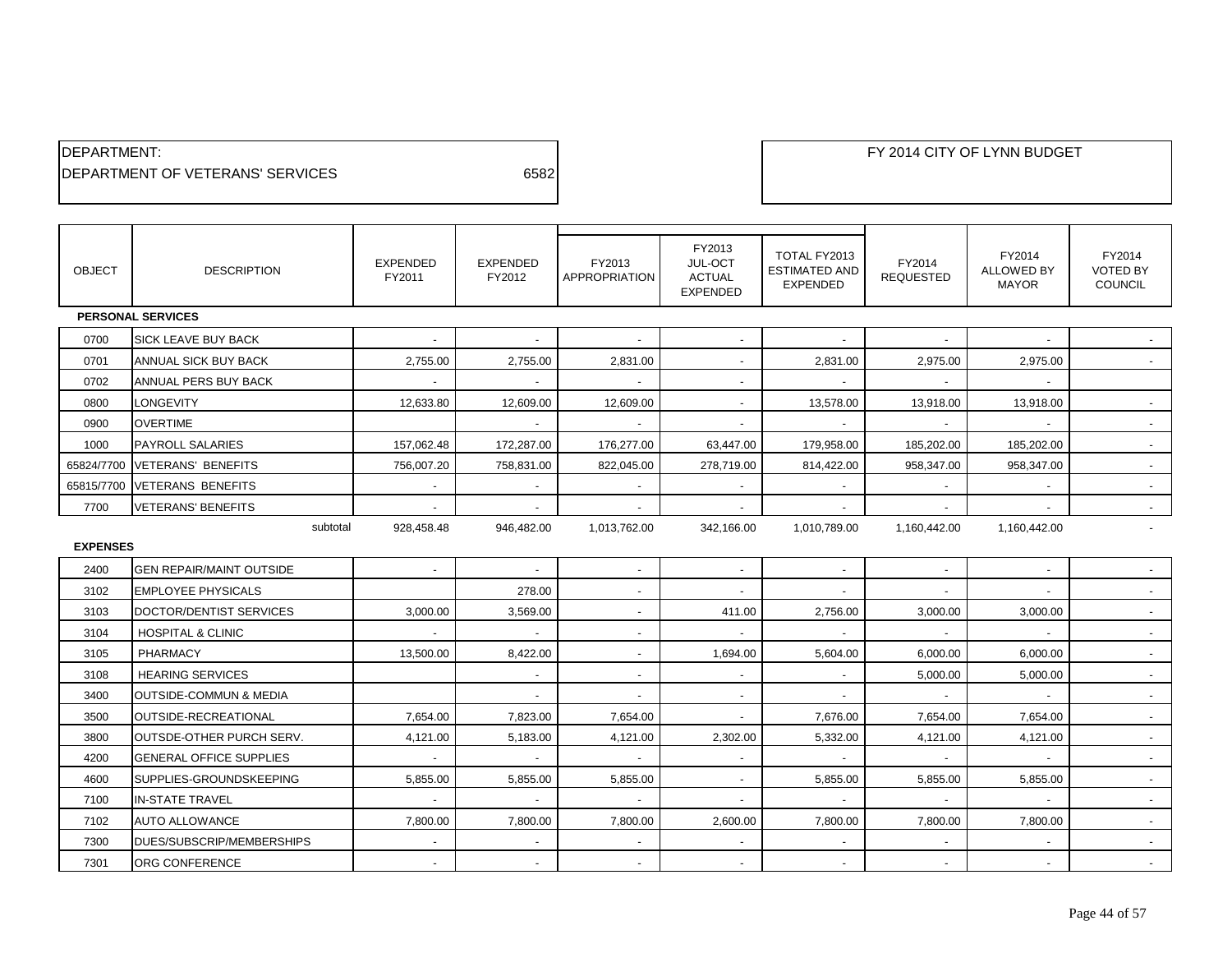| <b>IDEPARTMENT:</b><br>6582<br><b>IDEPARTMENT OF VETERANS' SERVICES</b> |                    |          |                           |                    |                                |                                                       |                                                  | FY 2014 CITY OF LYNN BUDGET |                                      |                                             |
|-------------------------------------------------------------------------|--------------------|----------|---------------------------|--------------------|--------------------------------|-------------------------------------------------------|--------------------------------------------------|-----------------------------|--------------------------------------|---------------------------------------------|
| OBJECT                                                                  | <b>DESCRIPTION</b> |          | <b>EXPENDED</b><br>FY2011 | EXPENDED<br>FY2012 | FY2013<br><b>APPROPRIATION</b> | FY2013<br><b>JUL-OCT</b><br>ACTUAL<br><b>EXPENDED</b> | TOTAL FY2013<br><b>ESTIMATED AND</b><br>EXPENDED | FY2014<br>REQUESTED         | FY2014<br>ALLOWED BY<br><b>MAYOR</b> | FY2014<br><b>VOTED BY</b><br><b>COUNCIL</b> |
|                                                                         |                    | subtotal | 41,930.00                 | 38,930.00          | 25,430.00                      | 7,007.00                                              | 35,023.00                                        | 39,430.00                   | 39,430.00                            |                                             |

**TOTAL 970,388.48 985,412.00 1,039,192.00 349,173.00 1,045,812.00 1,199,872.00 1,199,872.00 -**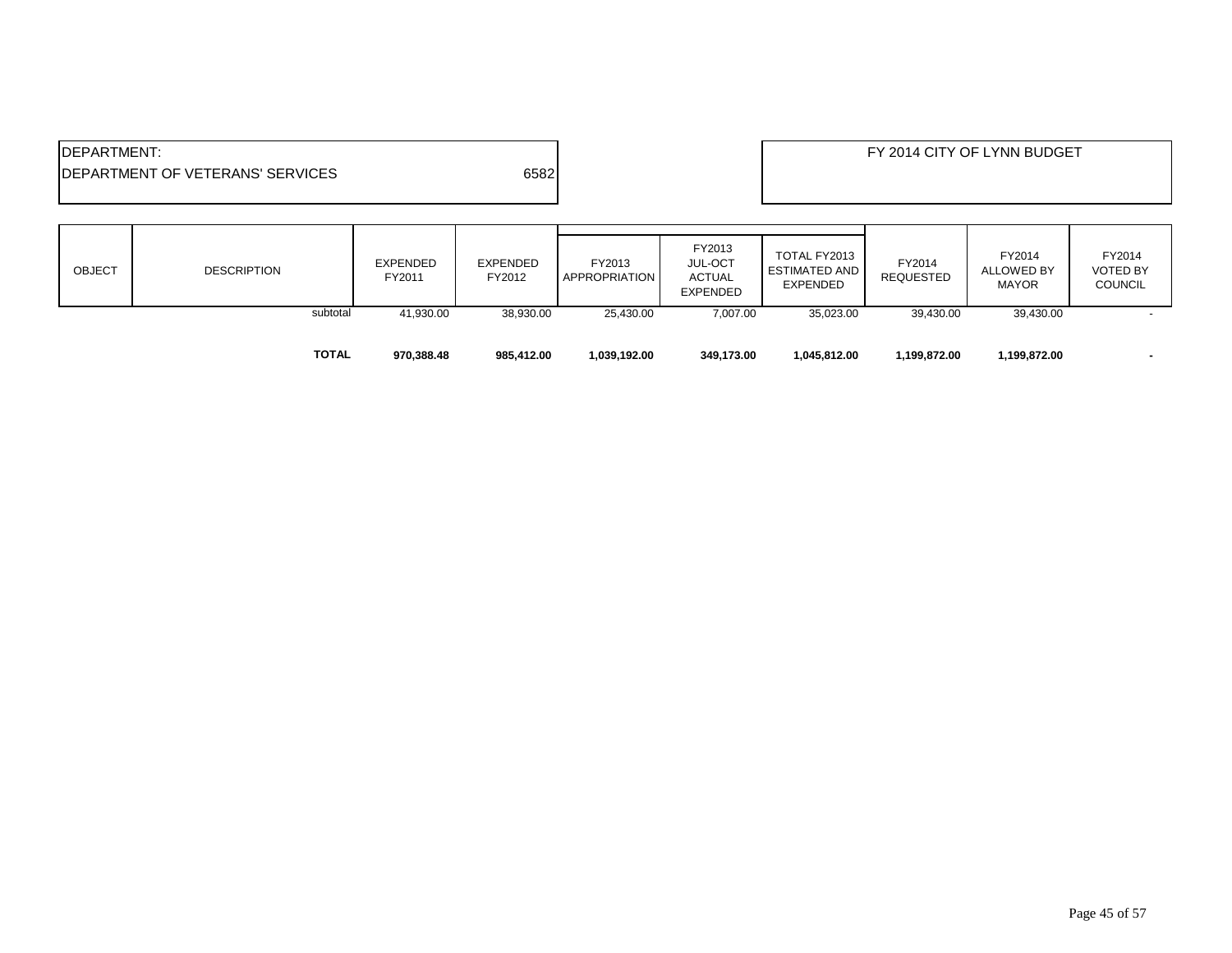| DEPARTMENT:    |      |
|----------------|------|
| <b>LIBRARY</b> | 7610 |
|                |      |

| <b>OBJECT</b>   | <b>DESCRIPTION</b>                | EXPENDED<br>FY2011 | <b>EXPENDED</b><br>FY2012 | FY2013<br><b>APPROPRIATION</b> | FY2013<br>JUL-OCT<br><b>ACTUAL</b><br><b>EXPENDED</b> | TOTAL FY2013<br><b>ESTIMATED AND</b><br>EXPENDED | FY2014<br><b>REQUESTED</b> | FY2014<br><b>ALLOWED BY</b><br><b>MAYOR</b> | FY2014<br><b>VOTED BY</b><br><b>COUNCIL</b> |
|-----------------|-----------------------------------|--------------------|---------------------------|--------------------------------|-------------------------------------------------------|--------------------------------------------------|----------------------------|---------------------------------------------|---------------------------------------------|
|                 | <b>PERSONAL SERVICES</b>          |                    |                           |                                |                                                       |                                                  |                            |                                             |                                             |
| 0700            | <b>SICK TIME BUY BACK/RETIRE</b>  | 9,867.39           | $\sim$                    | $\sim$                         | $\overline{\phantom{a}}$                              | $\sim$                                           | $\sim$                     | $\sim$                                      |                                             |
| 0701            | <b>ANNUAL SICK BUY BACK</b>       | 900.00             | 900.00                    | 900.00                         | $\overline{\phantom{a}}$                              | 991.00                                           | 1,000.00                   | 1,000.00                                    | $\sim$                                      |
| 0702            | ANNUAL PERS BUY BACK              |                    | $\overline{\phantom{a}}$  | $\overline{\phantom{a}}$       | $\overline{\phantom{a}}$                              | $\sim$                                           | $\overline{a}$             | $\overline{\phantom{a}}$                    |                                             |
| 0800            | <b>LONGEVITY</b>                  | 69,409.62          | 46,407.00                 | 46,728.00                      | 973.00                                                | 47,321.00                                        | 50,336.00                  | 50,336.00                                   | $\sim$                                      |
| 0900            | <b>OVERTIME</b>                   | 1,500.00           | 5,835.00                  | 4,500.00                       | 859.00                                                | 4,500.00                                         | 4,000.00                   | 3,000.00                                    | $\sim$                                      |
| 1000            | <b>PAYROLL SALARIES</b>           | 772,915.05         | 766,144.00                | 784,037.00                     | 259,654.00                                            | 799,735.00                                       | 835,127.00                 | 835,127.00                                  | $\sim$                                      |
|                 | subtotal                          | 854,592.06         | 819,286.00                | 836,165.00                     | 261,486.00                                            | 852,547.00                                       | 890,463.00                 | 889,463.00                                  |                                             |
| <b>EXPENSES</b> |                                   |                    |                           |                                |                                                       |                                                  |                            |                                             |                                             |
| 1905            | UNIFORM ALLOWANCE                 | $\sim$             | $\sim$                    | $\sim$                         | $\sim$                                                | $\sim$                                           | $\sim$                     | $\sim$                                      | $\sim$                                      |
| 2400            | <b>REPAIR &amp; MAINTENANCE</b>   | $\sim$             | $\sim$                    | $\sim$                         | $\sim$                                                | $\sim$                                           | $\sim$                     | $\sim$                                      | $\sim$                                      |
| 2602            | <b>COMPUTER EQUIPMENT R&amp;M</b> | 58,095.00          | 59,135.00                 | 59,135.00                      | 59,516.00                                             | 59,516.00                                        | 59,516.00                  | 59,516.00                                   | $\sim$                                      |
| 3403            | <b>POSTAGE</b>                    |                    | $\sim$                    | $\sim$                         | $\blacksquare$                                        | $\blacksquare$                                   | $\sim$                     | $\sim$                                      | $\sim$                                      |
| 3411            | <b>COMPUTER SOFTWARE</b>          |                    | $\overline{\phantom{a}}$  | $\sim$                         | $\overline{\phantom{a}}$                              |                                                  |                            | $\overline{\phantom{a}}$                    | $\sim$                                      |
| 4200            | <b>GENERAL OFFICE SUPPLIES</b>    |                    | $\sim$                    | $\sim$                         | $\sim$                                                | $\sim$                                           | $\sim$                     | $\sim$                                      | $\sim$                                      |
| 5303            | AUDIO VISUAL TAPES                | $\sim$             | $\overline{\phantom{a}}$  | $\overline{\phantom{a}}$       | $\overline{\phantom{a}}$                              | $\overline{a}$                                   | $\overline{a}$             | $\overline{\phantom{a}}$                    | $\sim$                                      |
| 5304            | <b>LIBRARY BOOKS</b>              | 8,063.41           | 18,368.00                 | 30,000.00                      | 10.654.00                                             | 32,619.00                                        | 30,000.00                  | 30,000.00                                   | $\sim$                                      |
| 5305            | <b>PERIODICALS</b>                | 5,263.59           | 4,916.00                  | 10,000.00                      | $\overline{\phantom{a}}$                              | 7,000.00                                         | 10,000.00                  | 7,000.00                                    | $\sim$                                      |
| 5807            | <b>LIBRARY SUPPLIES</b>           |                    | $\sim$                    | $\sim$                         | $\sim$                                                | $\sim$                                           | $\sim$                     | $\sim$                                      | $\sim$                                      |
| 7102            | <b>AUTO ALLOWANCE</b>             | 3,900.00           | 3,900.00                  | 3,900.00                       | 1,300.00                                              | 3,900.00                                         | 3,900.00                   | 3,900.00                                    | $\sim$                                      |
| 8802            | Repairs to Branch Library         | $\sim$             | $\sim$                    | $\sim$                         | $\overline{\phantom{a}}$                              |                                                  |                            | $\sim$                                      |                                             |
|                 | subtotal                          | 75,322.00          | 86.319.00                 | 103.035.00                     | 71.470.00                                             | 103.035.00                                       | 103.416.00                 | 100,416.00                                  |                                             |
|                 |                                   |                    |                           |                                |                                                       |                                                  |                            |                                             |                                             |

**TOTAL 929,914.06 905,605.00 939,200.00 332,956.00 955,582.00 993,879.00 989,879.00 -**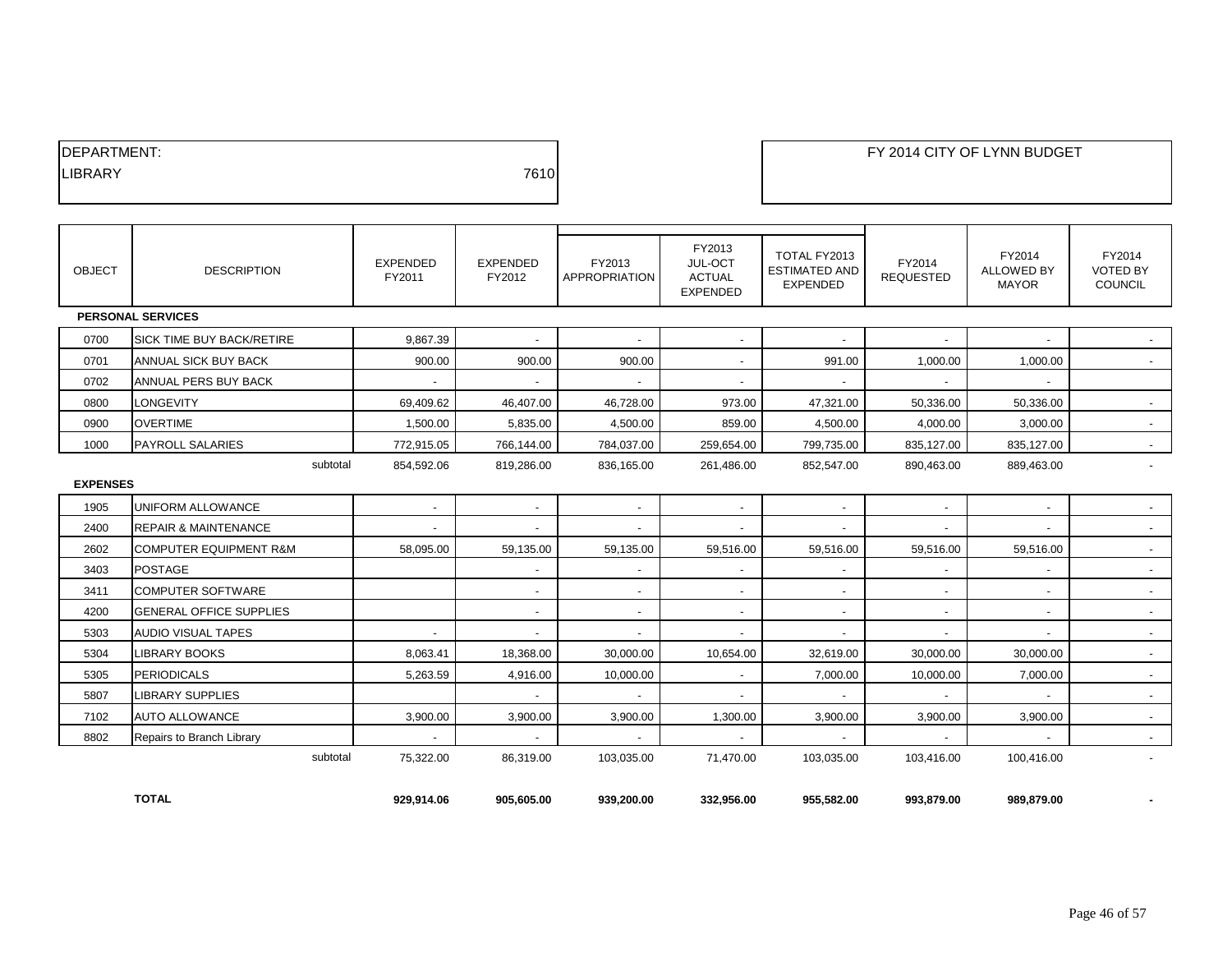| <b>IDEPARTMENT:</b><br>7633<br><b>ICELEBRATIONS</b> |                        |                    |                    |                                |                                                       |                                                         |                            | FY 2014 CITY OF LYNN BUDGET                 |                                             |
|-----------------------------------------------------|------------------------|--------------------|--------------------|--------------------------------|-------------------------------------------------------|---------------------------------------------------------|----------------------------|---------------------------------------------|---------------------------------------------|
| <b>OBJECT</b>                                       | <b>DESCRIPTION</b>     | EXPENDED<br>FY2011 | EXPENDED<br>FY2012 | FY2013<br><b>APPROPRIATION</b> | FY2013<br><b>JUL-OCT</b><br>ACTUAL<br><b>EXPENDED</b> | TOTAL FY2013<br><b>ESTIMATED AND</b><br><b>EXPENDED</b> | FY2014<br><b>REQUESTED</b> | FY2014<br><b>ALLOWED BY</b><br><b>MAYOR</b> | FY2014<br><b>VOTED BY</b><br><b>COUNCIL</b> |
| <b>EXPENSES</b>                                     |                        |                    |                    |                                |                                                       |                                                         |                            |                                             |                                             |
| 7800                                                | OTHERWISE UNCLASSIFIED | 12,500.00          | 12,500.00          | 12,500.00                      |                                                       | 12,500.00                                               | 12,500.00                  | 12,500.00                                   |                                             |
|                                                     | <b>TOTAL</b>           | 12,500.00          | 12,500.00          | 12,500.00                      |                                                       | 12,500.00                                               | 12,500.00                  | 12,500.00                                   |                                             |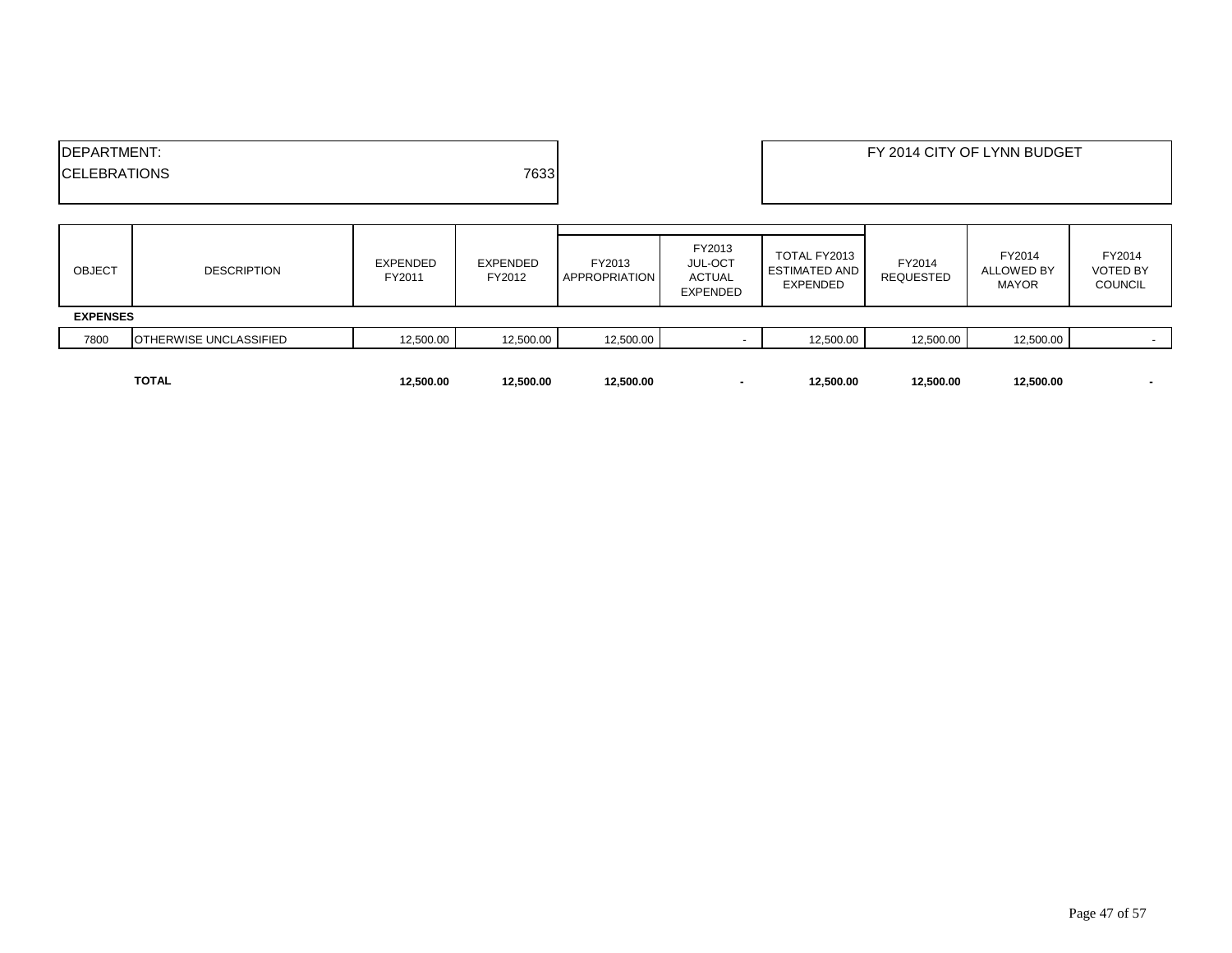| 7642 |
|------|
|      |

| OBJECT          | <b>DESCRIPTION</b>                   | <b>EXPENDED</b><br>FY2011 | <b>EXPENDED</b><br>FY2012 | FY2013<br><b>APPROPRIATION</b> | FY2013<br>JUL-OCT<br><b>ACTUAL</b><br><b>EXPENDED</b> | TOTAL FY2013<br><b>ESTIMATED AND</b><br><b>EXPENDED</b> | FY2014<br><b>REQUESTED</b> | FY2014<br><b>ALLOWED BY</b><br><b>MAYOR</b> | FY2014<br><b>VOTED BY</b><br><b>COUNCIL</b> |
|-----------------|--------------------------------------|---------------------------|---------------------------|--------------------------------|-------------------------------------------------------|---------------------------------------------------------|----------------------------|---------------------------------------------|---------------------------------------------|
|                 | <b>PERSONAL SERVICES</b>             |                           |                           |                                |                                                       |                                                         |                            |                                             |                                             |
| 0701            | <b>ANNUAL SICK BUY BACK</b>          | 868.40                    | 868.00                    | 868.00                         | $\overline{\phantom{a}}$                              | 868.00                                                  | 1,031.00                   | 1.031.00                                    |                                             |
| 0702            | ANNUAL PERS BUY BACK                 |                           | $\overline{\phantom{a}}$  | $\blacksquare$                 | $\sim$                                                | $\blacksquare$                                          |                            |                                             |                                             |
| 0800            | <b>LONGEVITY</b>                     | 7,225.60                  | 7,226.00                  | 8,160.00                       | $\overline{\phantom{a}}$                              | 8,160.00                                                | 8,574.00                   | 8,574.00                                    | $\sim$                                      |
| 0900            | <b>OVERTIME</b>                      |                           |                           |                                |                                                       |                                                         |                            |                                             | $\sim$                                      |
| 1000            | <b>PAYROLL SALARIES</b>              | 45,157.00                 | 45,157.00                 | 51,000.00                      | 17,654.00                                             | 51,000.00                                               | 53,582.00                  | 53,582.00                                   | $\sim$                                      |
|                 | subtotal                             | 53,251.00                 | 53,251.00                 | 60,028.00                      | 17,654.00                                             | 60.028.00                                               | 63.187.00                  | 63,187.00                                   |                                             |
| <b>EXPENSES</b> |                                      |                           |                           |                                |                                                       |                                                         |                            |                                             |                                             |
| 2101            | <b>ELECTRICITY</b>                   | 352.00                    | 352.00                    | 352.00                         | $\sim$                                                | 352.00                                                  | 352.00                     | 352.00                                      | $\sim$                                      |
| 2400            | <b>GEN REPAIR/MAINT OUTSIDE</b>      | 120.00                    | 120.00                    | 120.00                         | $\overline{\phantom{a}}$                              | 120.00                                                  | 120.00                     | 120.00                                      | $\sim$                                      |
| 2405            | <b>HVAC REPAIR &amp; MAINT.</b>      | 200.00                    | 200.00                    | 200.00                         | $\sim$                                                | 200.00                                                  | 200.00                     | 200.00                                      | $\sim$                                      |
| 2710            | <b>WATER COOLER RENTAL/LEASE</b>     | 100.00                    | 187.00                    | 187.00                         | 14.00                                                 | 267.00                                                  | 187.00                     | 187.00                                      | $\sim$                                      |
| 4103            | #2 HEATING OIL                       | 13,721.00                 | 15.170.00                 | 15,887.00                      | 617.00                                                | 16.914.00                                               | 15,887.00                  | 15,887.00                                   | $\overline{\phantom{a}}$                    |
| 4200            | <b>GENERAL OFFICE SUPPLIES</b>       | 375.00                    | 375.00                    | 375.00                         |                                                       | 377.00                                                  | 375.00                     | 375.00                                      | $\sim$                                      |
| 4300            | <b>BUILDING R&amp;M SUPPLIES</b>     | 800.00                    | 540.00                    | 540.00                         | 540.00                                                | 540.00                                                  | 540.00                     | 540.00                                      | $\sim$                                      |
| 4500            | <b>CUSTD &amp; HSEKPPNG SUPPLIES</b> | 500.00                    | 500.00                    | 500.00                         | $\overline{\phantom{a}}$                              | 500.00                                                  | 500.00                     | 500.00                                      | $\overline{\phantom{a}}$                    |
| 5800            | OTHER EXPENDABLE SUPPLIES            |                           | $\overline{\phantom{a}}$  | $\blacksquare$                 | $\sim$                                                |                                                         |                            |                                             | $\sim$                                      |
| 7306            | PERIODICAL SUBSCRIPTION              | 38.00                     | 38.00                     | 38.00                          | $\overline{\phantom{a}}$                              | 38.00                                                   | 38.00                      | 38.00                                       | $\sim$                                      |
| 7800            | OTHERWISE UNCLASSIFIED               | 660.00                    | 920.00                    | 920.00                         | 744.00                                                | 1,096.00                                                | 920.00                     | 800.00                                      | $\sim$                                      |
|                 | subtotal                             | 16.866.00                 | 18,402.00                 | 19.119.00                      | 1,915.00                                              | 20.404.00                                               | 19,119.00                  | 18,999.00                                   | $\overline{\phantom{a}}$                    |
|                 | <b>TOTAL</b>                         | 70.117.00                 | 71.653.00                 | 79.147.00                      | 19.569.00                                             | 80,432.00                                               | 82.306.00                  | 82,186.00                                   |                                             |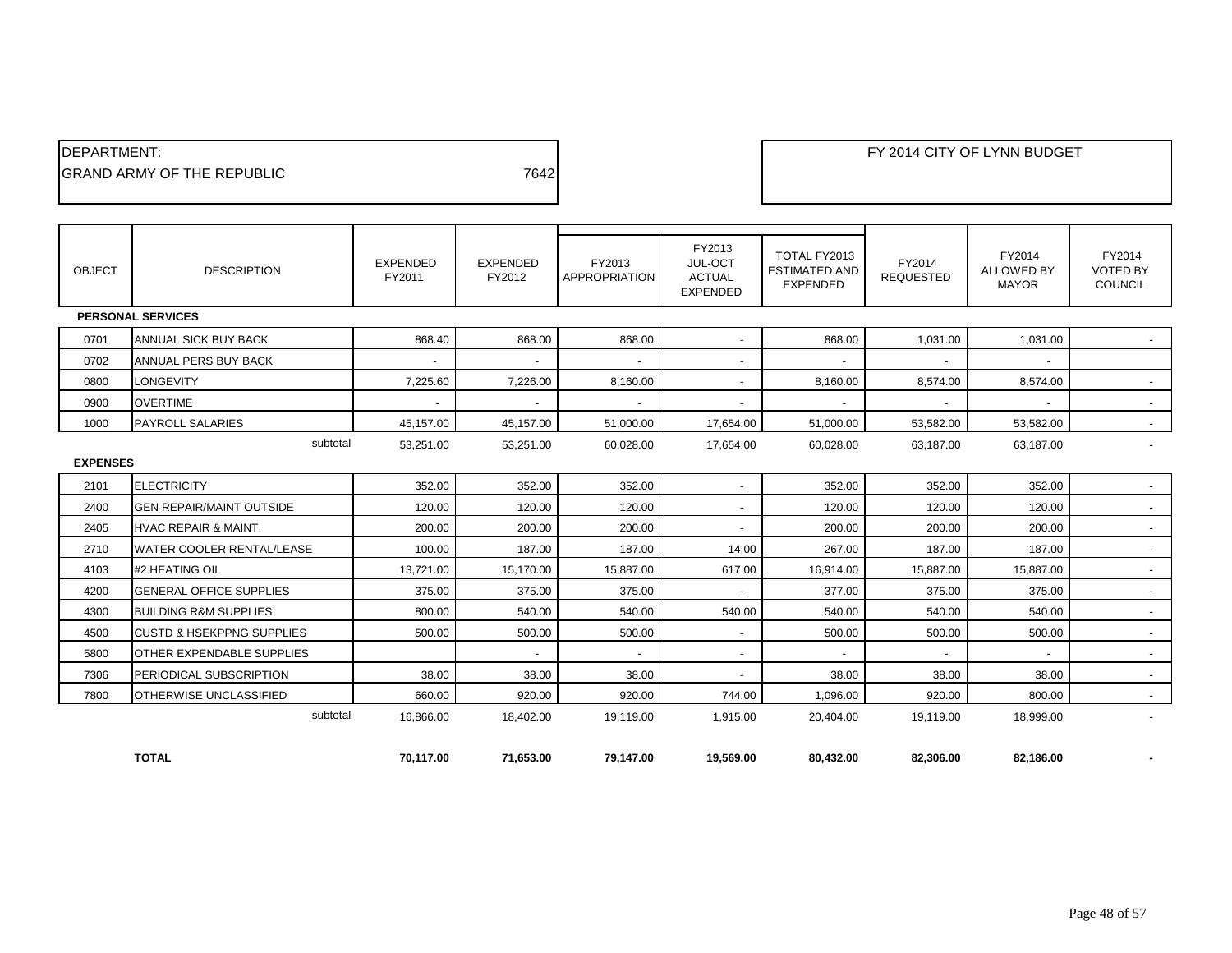| <b>IDEPARTMENT:</b> |      | FY 2014 CITY OF LYNN BUDGET |
|---------------------|------|-----------------------------|
| <b>INSURANCE</b>    | 9800 |                             |
|                     |      |                             |

| <b>OBJECT</b>   | <b>DESCRIPTION</b>             | EXPENDED<br>FY2011 | <b>EXPENDED</b><br>FY2012 | FY2013<br><b>APPROPRIATION</b> | FY2013<br>JUL-OCT<br><b>ACTUAL</b><br><b>EXPENDED</b> | TOTAL FY2013<br>ESTIMATED AND<br><b>EXPENDED</b> | FY2014<br>REQUESTED | FY2014<br><b>ALLOWED BY</b><br><b>MAYOR</b> | FY2014<br><b>VOTED BY</b><br><b>COUNCIL</b> |
|-----------------|--------------------------------|--------------------|---------------------------|--------------------------------|-------------------------------------------------------|--------------------------------------------------|---------------------|---------------------------------------------|---------------------------------------------|
| <b>EXPENSES</b> |                                |                    |                           |                                |                                                       |                                                  |                     |                                             |                                             |
| 7400            | <b>INSURANCE PREMIUMS</b>      | 850.000.00         | 897,057.00                | 895,000.00                     | 753,992.00                                            | 893.410.00                                       | 1,070,000.00        | 1,070,000.00                                |                                             |
| 7407            | <b>ISNOW INSURANCE PREMIUM</b> |                    |                           |                                |                                                       |                                                  |                     |                                             |                                             |
| 7409            | <b>BOND INSURANCE PREM.</b>    | 2,500.00           | 2,500.00                  |                                | 1,590.00                                              | 1,590.00                                         | 2,000.00            | 2,000.00                                    |                                             |

| <b>TOTALS</b> | 852,500.00 | 899.557.00 | 895,000.00 | 755.582.00 | 895,000.00                    | 1.072.000.00 | ,072,000.00 |  |
|---------------|------------|------------|------------|------------|-------------------------------|--------------|-------------|--|
|               |            |            |            |            | $\mathbf{r}$ and $\mathbf{r}$ |              |             |  |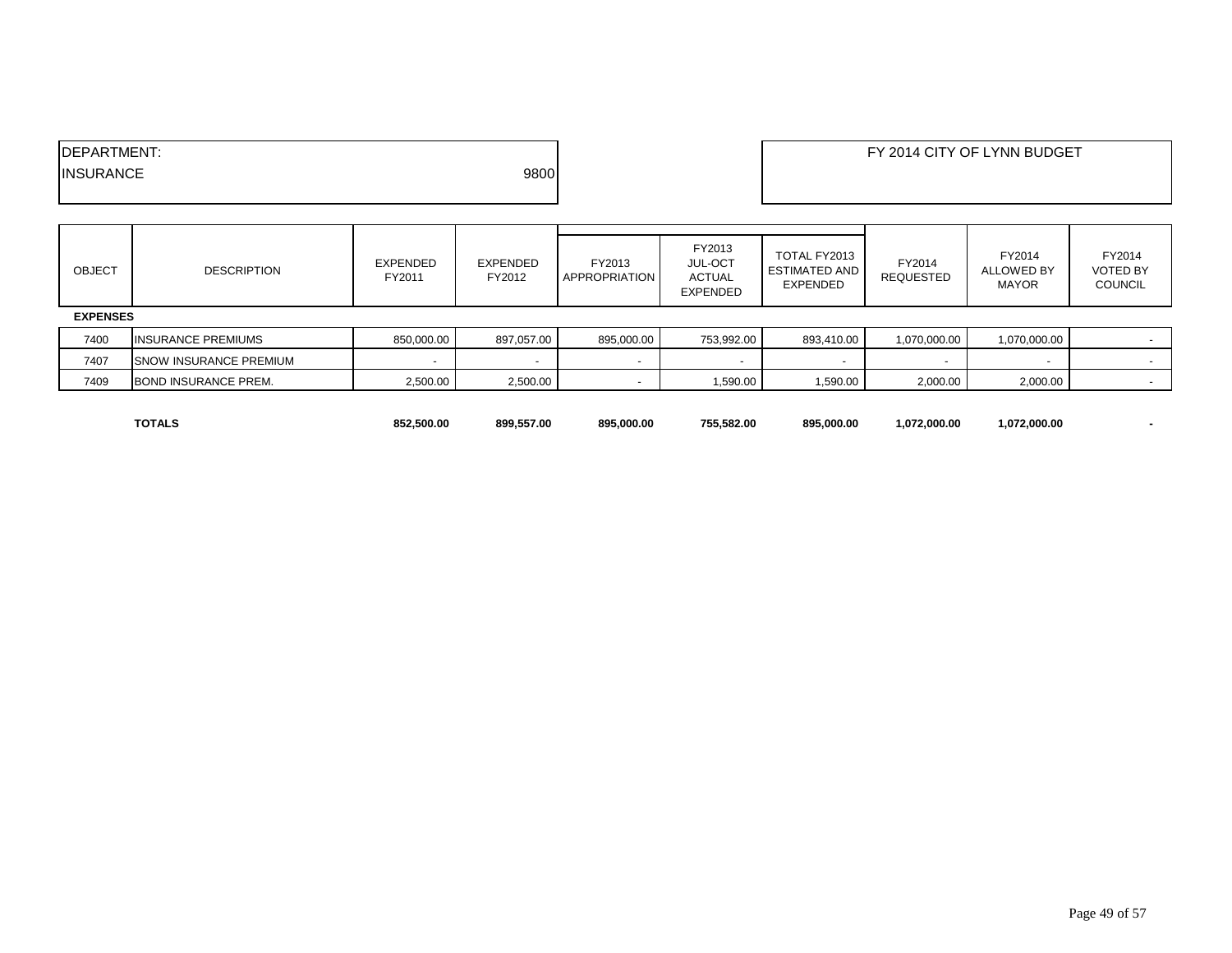| <b>IDEPARTMENT:</b>                |      | FY 2014 CITY OF LYNN BUDGET |
|------------------------------------|------|-----------------------------|
| <b>HEALTH &amp; LIFE INSURANCE</b> | 9801 |                             |
|                                    |      |                             |

| <b>OBJECT</b>   | <b>DESCRIPTION</b>        | <b>EXPENDED</b><br>FY2011 | <b>EXPENDED</b><br>FY2012 | FY2013<br><b>APPROPRIATION</b> | FY2013<br>JUL-OCT<br><b>ACTUAL</b><br>EXPENDED | TOTAL FY2013<br><b>ESTIMATED AND</b><br><b>EXPENDED</b> | FY2014<br><b>REQUESTED</b> | FY2014<br>ALLOWED BY<br><b>MAYOR</b> | FY2014<br><b>VOTED BY</b><br><b>COUNCIL</b> |
|-----------------|---------------------------|---------------------------|---------------------------|--------------------------------|------------------------------------------------|---------------------------------------------------------|----------------------------|--------------------------------------|---------------------------------------------|
| <b>EXPENSES</b> |                           |                           |                           |                                |                                                |                                                         |                            |                                      |                                             |
| 7406            | LIFE INSURANCE            | 310,000.00                | 328,468.00                | 350,000.00                     | 85,772.00                                      | 369,727.00                                              | 370,000.00                 | 370,000.00                           |                                             |
| 9959            | <b>OTHER FINANCE USES</b> | 33,800,000.00             | 35,300,000.00             | 35,300,000.00                  |                                                | 35,300,000.00                                           | 36,000,000.00              | 35,300,000.00                        |                                             |
|                 |                           |                           |                           |                                |                                                |                                                         |                            |                                      |                                             |

| <b>TOTALS</b> | 34.110.000.00 | 35.628.468.00 | 35.650.000.00 | 85.772.00 | 35.669.727.00 | 36.370.000.00 | 35.670.000.00 |  |
|---------------|---------------|---------------|---------------|-----------|---------------|---------------|---------------|--|
|               |               |               |               |           |               |               |               |  |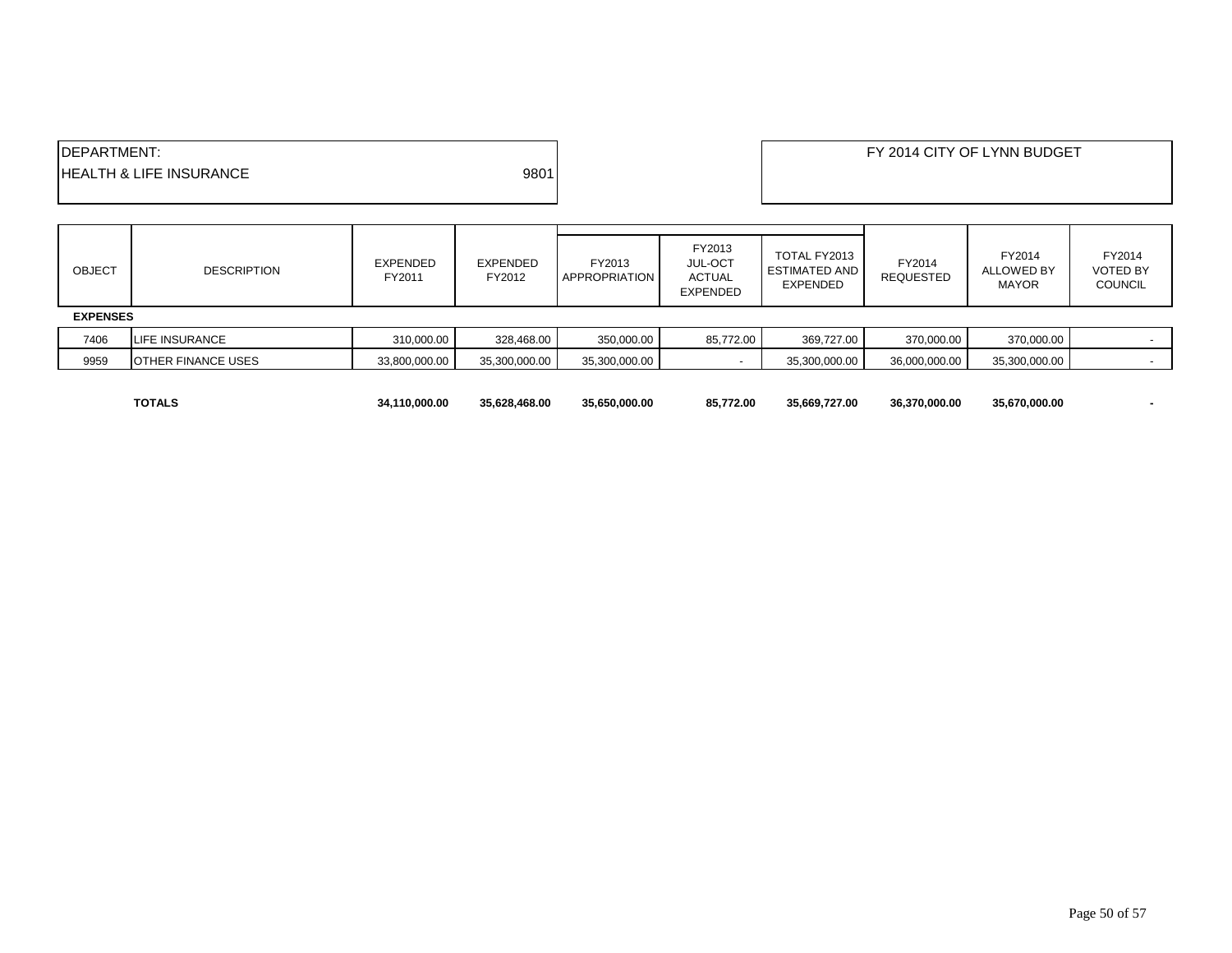| DEPARTMENT:         |      | FY 2014 CITY OF LYNN BUDGET |
|---------------------|------|-----------------------------|
| <b>RESERVE FUND</b> | 9803 |                             |
|                     |      |                             |

| OBJECT          | <b>DESCRIPTION</b>                    | EXPENDED<br>FY2011 | EXPENDED<br>FY2012       | FY2013<br><b>APPROPRIATION</b> | FY2013<br>JUL-OCT<br><b>ACTUAL</b><br><b>EXPENDED</b> | TOTAL FY2013<br><b>ESTIMATED AND</b><br><b>EXPENDED</b> | FY2014<br>REQUESTED | FY2014<br><b>ALLOWED BY</b><br><b>MAYOR</b> | FY2014<br><b>VOTED BY</b><br><b>COUNCIL</b> |
|-----------------|---------------------------------------|--------------------|--------------------------|--------------------------------|-------------------------------------------------------|---------------------------------------------------------|---------------------|---------------------------------------------|---------------------------------------------|
| <b>EXPENSES</b> |                                       |                    |                          |                                |                                                       |                                                         |                     |                                             |                                             |
| 7800            | <b>OTHERWISE UNCLASSIFIED</b>         | 1,000,000.00       | 433.841.00               | 4,000,000.00                   | 60,000.00                                             | 4,000,000.00                                            | 1,000,000.00        | 1,000,000.00                                |                                             |
| 9510            | <b>TRANSFER ACCOUNTS/RESERVE FUND</b> |                    | $\overline{\phantom{a}}$ |                                |                                                       | . .                                                     |                     |                                             |                                             |

| TOTALS | .000.000.00 | 133.841.00<br>4.3.5 | 4.000.000.00 | 60.000.00 | 0.000.00<br>.000 | 1.000.000.00 | 1.000.000.00 |  |
|--------|-------------|---------------------|--------------|-----------|------------------|--------------|--------------|--|
| .      |             |                     |              |           |                  |              |              |  |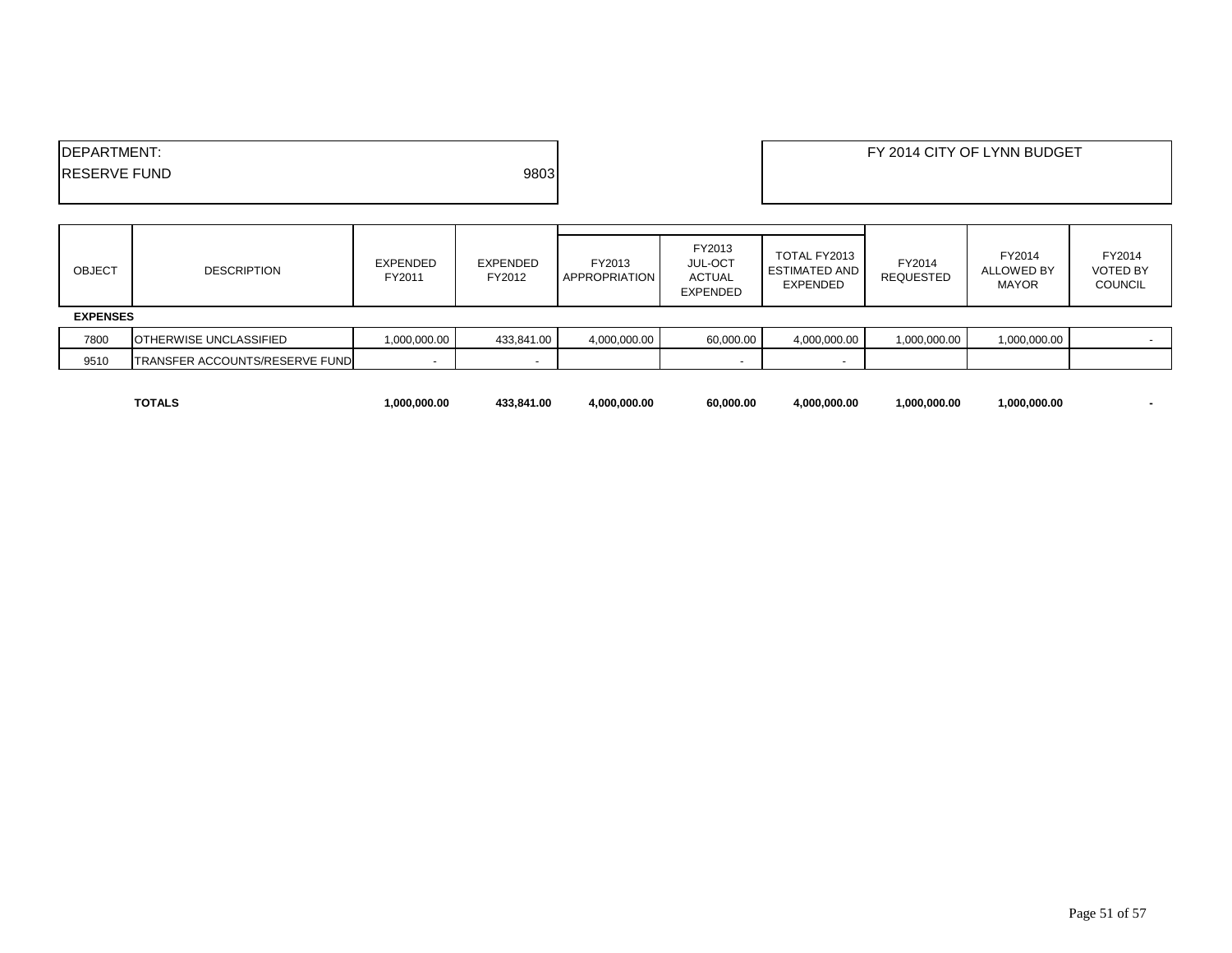| <b>IDEPARTMENT:</b><br><b>F.I.C.A. MATCH</b> |                           |                           | 9804               |                         |                                                              |                                                         |                            | FY 2014 CITY OF LYNN BUDGET                 |                                             |
|----------------------------------------------|---------------------------|---------------------------|--------------------|-------------------------|--------------------------------------------------------------|---------------------------------------------------------|----------------------------|---------------------------------------------|---------------------------------------------|
| <b>OBJECT</b>                                | <b>DESCRIPTION</b>        | <b>EXPENDED</b><br>FY2011 | EXPENDED<br>FY2012 | FY2013<br>APPROPRIATION | FY2013<br><b>JUL-OCT</b><br><b>ACTUAL</b><br><b>EXPENDED</b> | TOTAL FY2013<br><b>ESTIMATED AND</b><br><b>EXPENDED</b> | FY2014<br><b>REQUESTED</b> | FY2014<br><b>ALLOWED BY</b><br><b>MAYOR</b> | FY2014<br><b>VOTED BY</b><br><b>COUNCIL</b> |
| <b>EXPENSES</b>                              |                           |                           |                    |                         |                                                              |                                                         |                            |                                             |                                             |
| 7400                                         | <b>INSURANCE PREMIUMS</b> | 1,750,000.00              | 1,750,000.00       | 1,950,000.00            | 487,778.00                                                   | 1,950,000.00                                            | 1,950,000.00               | 1,950,000.00                                |                                             |
|                                              | <b>TOTALS</b>             | 1,750,000.00              | 1,750,000.00       | 1,950,000.00            | 487,778.00                                                   | 1,950,000.00                                            | 1,950,000.00               | 1,950,000.00                                |                                             |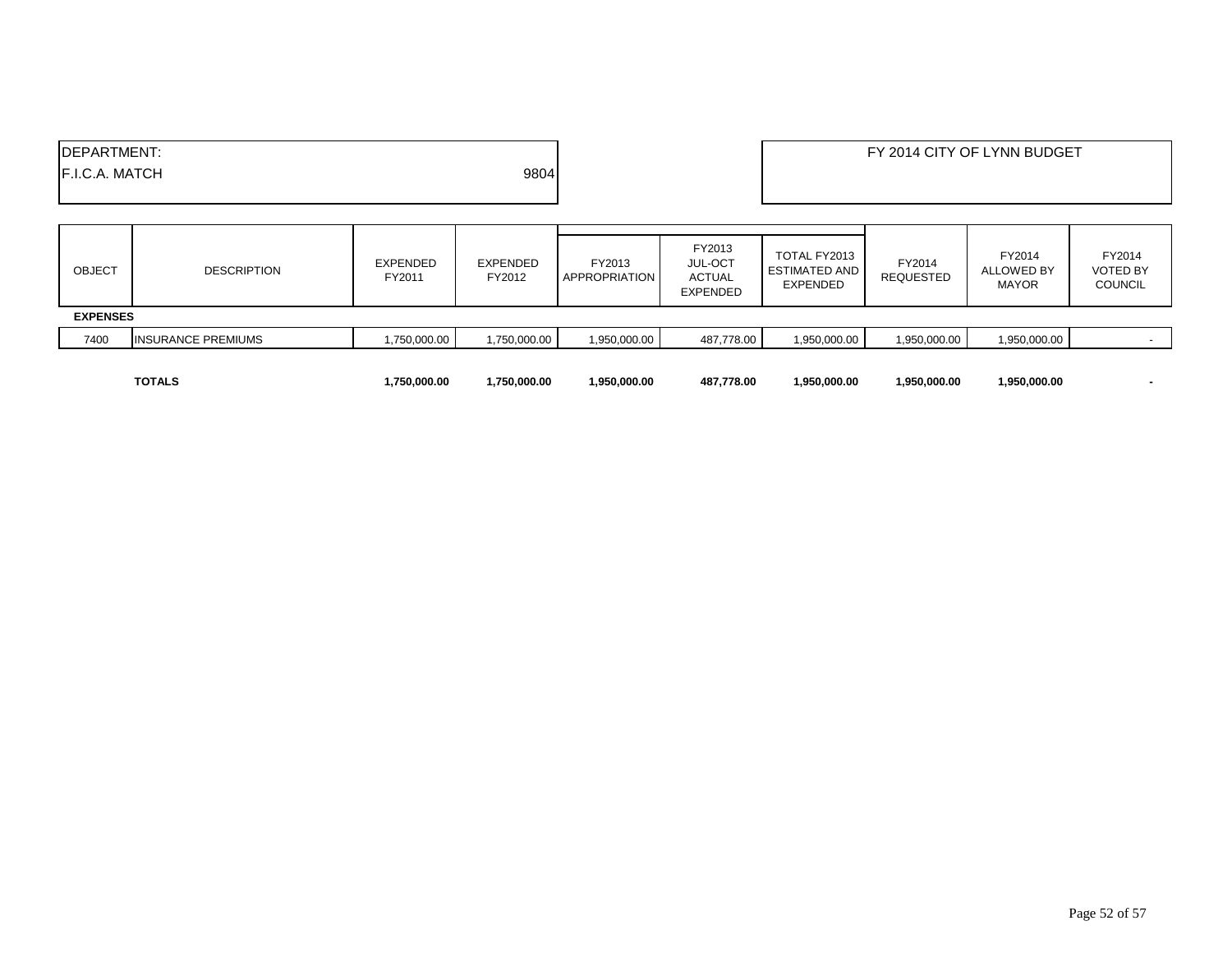| <b>IDEPARTMENT:</b>                 | FY 2014 CITY OF LYNN BUDGET |
|-------------------------------------|-----------------------------|
| 9150<br><b>BOND DEBT - INTEREST</b> |                             |
|                                     |                             |

| <b>OBJECT</b> | <b>DESCRIPTION</b>                | <b>EXPENDED</b><br>FY2011 | EXPENDED<br>FY2012       | FY2013<br><b>APPROPRIATION</b> | FY2013<br><b>JUL-OCT</b><br><b>ACTUAL</b><br>EXPENDED | TOTAL FY2013<br><b>ESTIMATED AND</b><br><b>EXPENDED</b> | FY2014<br><b>REQUESTED</b> | FY2014<br><b>ALLOWED BY</b><br><b>MAYOR</b> | FY2014<br><b>VOTED BY</b><br><b>COUNCIL</b> |  |
|---------------|-----------------------------------|---------------------------|--------------------------|--------------------------------|-------------------------------------------------------|---------------------------------------------------------|----------------------------|---------------------------------------------|---------------------------------------------|--|
|               | <b>EXPENSES</b>                   |                           |                          |                                |                                                       |                                                         |                            |                                             |                                             |  |
| 9911          | <b>INTEREST - INSIDE DEBT LI</b>  | 3,508,027.00              | 3,013,908.00             | 2,655,010.00                   | 518,622.00                                            | 2,655,010.00                                            | 2,460,765.00               | 2,460,765.00                                |                                             |  |
| 9913          | <b>INTEREST - REVENUE NOTES</b>   | 100,000.00                | 100,000.00               | 100,000.00                     | $\sim$                                                | 122,450.00                                              | 100,000.00                 | 100,000.00                                  | $\sim$                                      |  |
| 9924          | <b>INTEREST 5M BAN</b>            | 180,000.00                | $\overline{\phantom{a}}$ | $\overline{\phantom{0}}$       | $\overline{\phantom{a}}$                              | $\overline{\phantom{a}}$                                |                            |                                             |                                             |  |
| 9925          | <b>INTEREST MANNING FIELD BAN</b> |                           | $\overline{\phantom{a}}$ |                                | $\overline{\phantom{a}}$                              |                                                         |                            |                                             | $\sim$                                      |  |

**TOTALS 3,788,027.00 3,113,908.00 2,755,010.00 518,622.00 2,777,460.00 2,560,765.00 2,560,765.00 -**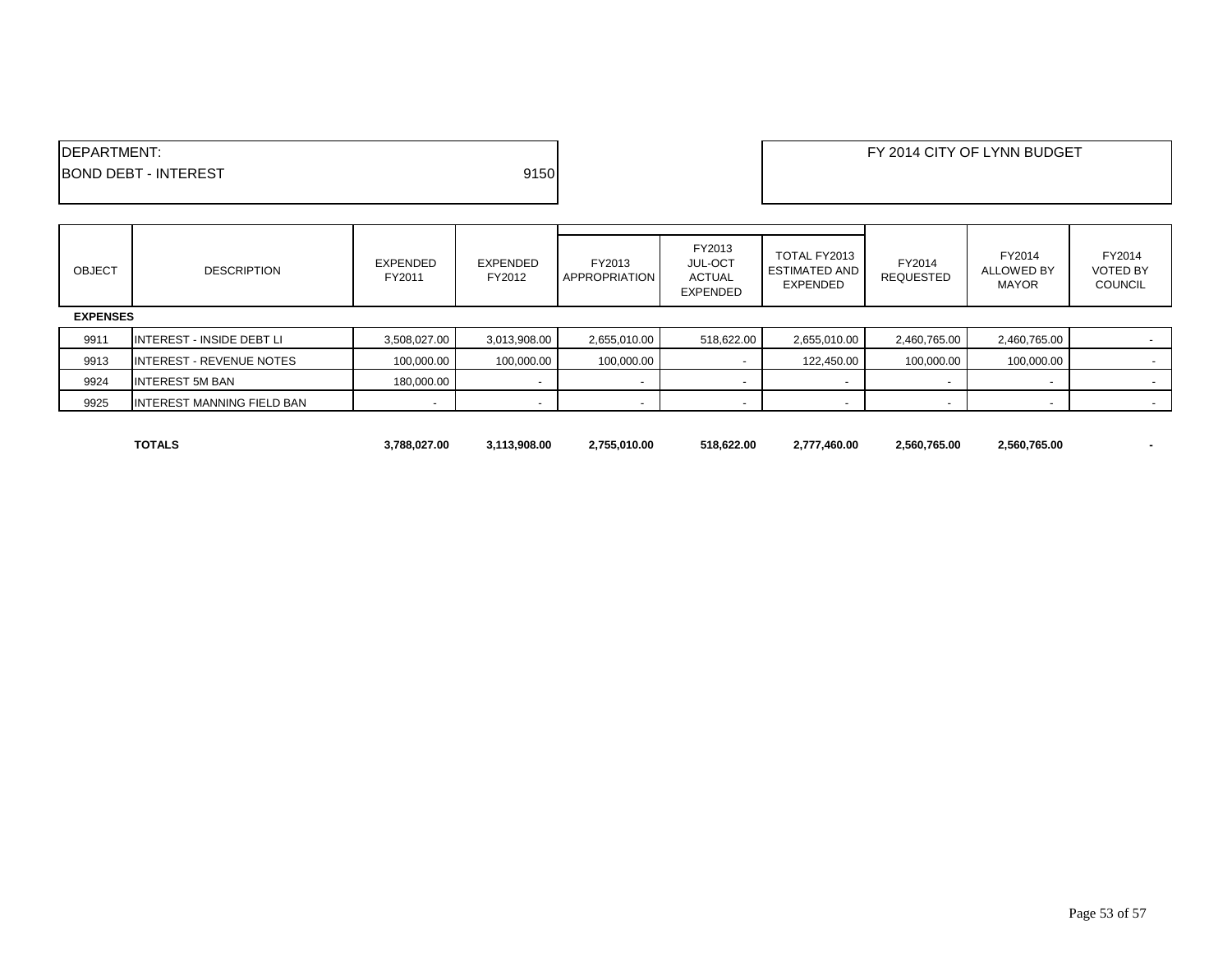| <b>IDEPARTMENT:</b> | <b>IBOND DEBT - PRINCIPAL LOANS</b> |                           | 9160                      |                                |                                                              |                                                  | FY 2014 CITY OF LYNN BUDGET<br>FY2014<br>FY2014<br><b>ALLOWED BY</b><br><b>REQUESTED</b><br><b>MAYOR</b> |              |                                             |
|---------------------|-------------------------------------|---------------------------|---------------------------|--------------------------------|--------------------------------------------------------------|--------------------------------------------------|----------------------------------------------------------------------------------------------------------|--------------|---------------------------------------------|
| <b>OBJECT</b>       | <b>DESCRIPTION</b>                  | <b>EXPENDED</b><br>FY2011 | <b>EXPENDED</b><br>FY2012 | FY2013<br><b>APPROPRIATION</b> | FY2013<br><b>JUL-OCT</b><br><b>ACTUAL</b><br><b>EXPENDED</b> | TOTAL FY2013<br><b>ESTIMATED AND</b><br>EXPENDED |                                                                                                          |              | FY2014<br><b>VOTED BY</b><br><b>COUNCIL</b> |
| <b>EXPENSES</b>     |                                     |                           |                           |                                |                                                              |                                                  |                                                                                                          |              |                                             |
| 9911                | SERIAL LOANS INSIDE PRINC           | 9,575,000.00              | 8,840,000.00              | 8,650,000.00                   | 1,840,000.00                                                 | 8,650,000.00                                     | 9,110,000.00                                                                                             | 9,110,000.00 |                                             |
|                     | <b>TOTALS</b>                       | 9,575,000.00              | 8,840,000.00              | 8,650,000.00                   | 1,840,000.00                                                 | 8,650,000.00                                     | 9,110,000.00                                                                                             | 9,110,000.00 |                                             |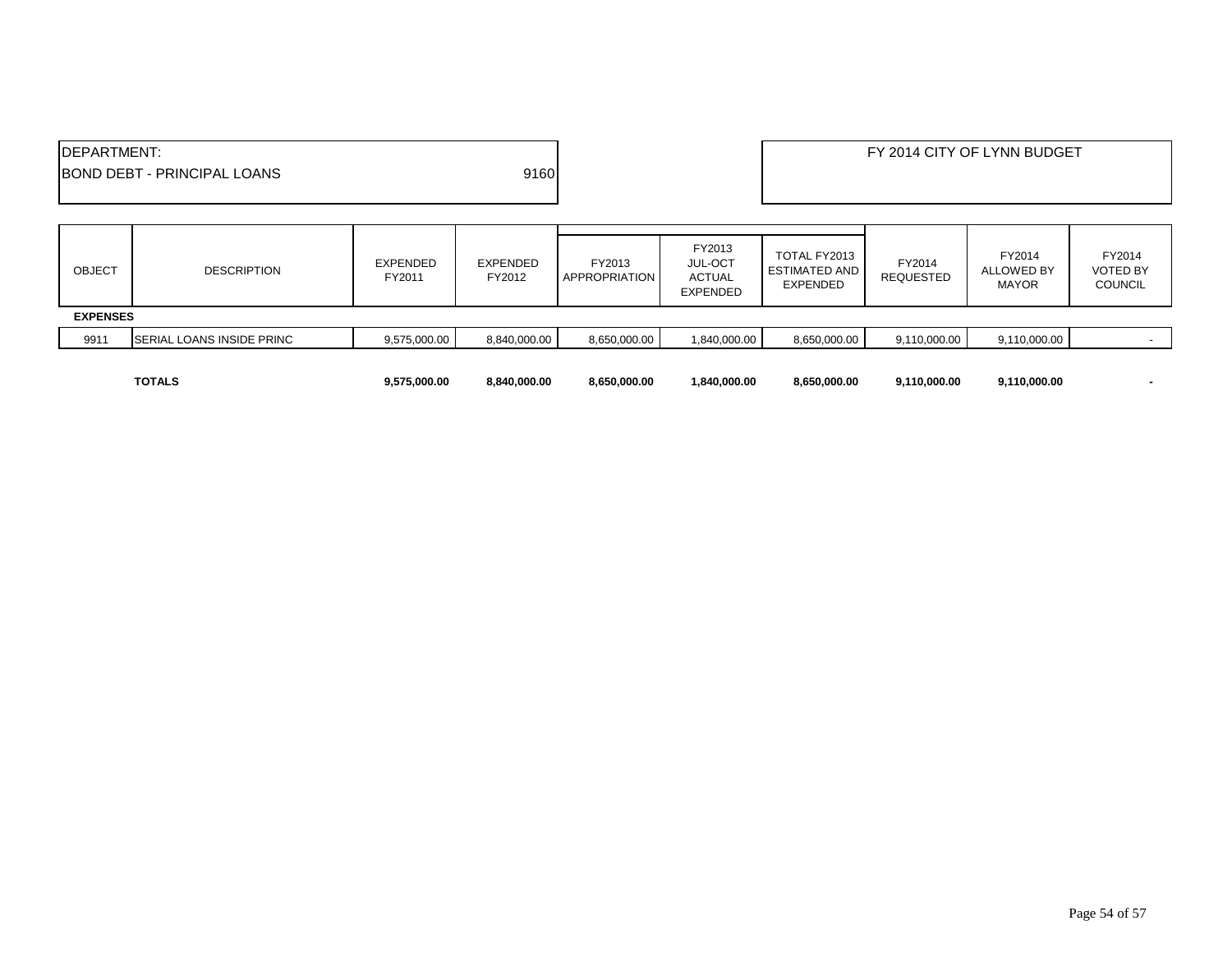|                     | <b>TOTAL</b>                      | 44,922.91          | 27,500.00          | 8,500.00                | 4,240.00                                                     | 8,800.00                                         | 8,800.00                   | 8,800.00                                    | ٠                                           |  |
|---------------------|-----------------------------------|--------------------|--------------------|-------------------------|--------------------------------------------------------------|--------------------------------------------------|----------------------------|---------------------------------------------|---------------------------------------------|--|
| 6900                | OTHER INTERGOVERNMENTAL           |                    | 77.00              |                         | 724.00                                                       | 100.00                                           | 100.00                     | 100.00                                      |                                             |  |
|                     |                                   |                    |                    |                         |                                                              |                                                  |                            |                                             |                                             |  |
| <b>EXPENSES</b>     |                                   |                    |                    |                         |                                                              |                                                  |                            |                                             |                                             |  |
| 1000                | <b>PAYROLL SALARIES</b>           | 44,922.91          | 27,423.00          | 8,500.00                | 3,516.00                                                     | 8,700.00                                         | 8,700.00                   | 8,700.00                                    |                                             |  |
|                     | <b>PERSONAL SERVICES</b>          |                    |                    |                         |                                                              |                                                  |                            |                                             |                                             |  |
| <b>OBJECT</b>       | <b>DESCRIPTION</b>                | EXPENDED<br>FY2011 | EXPENDED<br>FY2012 | FY2013<br>APPROPRIATION | FY2013<br><b>JUL-OCT</b><br><b>ACTUAL</b><br><b>EXPENDED</b> | TOTAL FY2013<br><b>ESTIMATED AND</b><br>EXPENDED | FY2014<br><b>REQUESTED</b> | FY2014<br><b>ALLOWED BY</b><br><b>MAYOR</b> | FY2014<br><b>VOTED BY</b><br><b>COUNCIL</b> |  |
|                     |                                   |                    |                    |                         |                                                              |                                                  |                            |                                             |                                             |  |
|                     | <b>IPENSIONS NON CONTRIBUTORY</b> |                    | 9920               |                         |                                                              |                                                  |                            |                                             |                                             |  |
| <b>IDEPARTMENT:</b> |                                   |                    |                    |                         |                                                              | FY 2014 CITY OF LYNN BUDGET                      |                            |                                             |                                             |  |